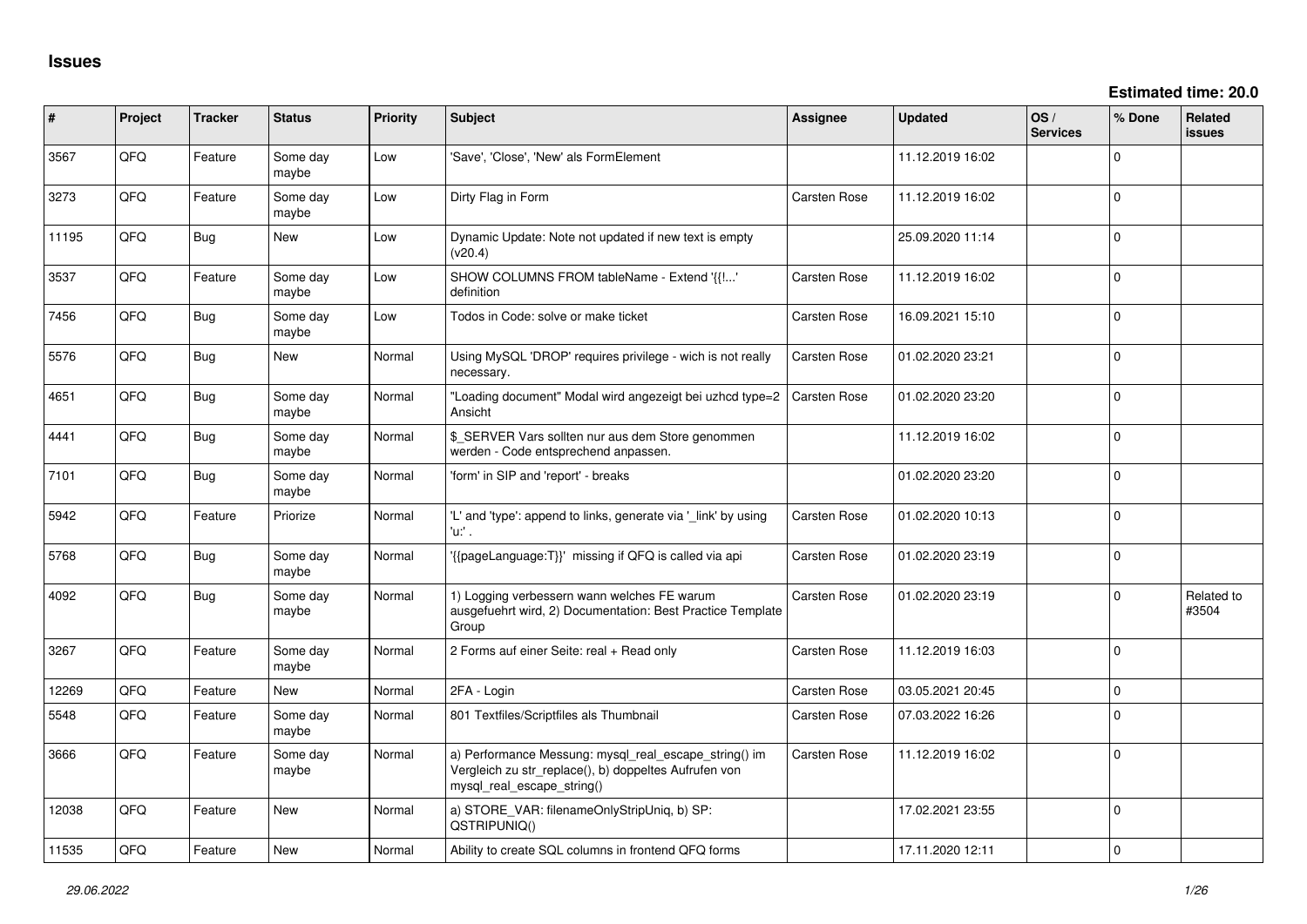| $\vert$ # | Project | <b>Tracker</b> | <b>Status</b>     | Priority | Subject                                                                                                        | Assignee      | <b>Updated</b>   | OS/<br><b>Services</b> | % Done         | <b>Related</b><br><b>issues</b>                                                                                                                                       |
|-----------|---------|----------------|-------------------|----------|----------------------------------------------------------------------------------------------------------------|---------------|------------------|------------------------|----------------|-----------------------------------------------------------------------------------------------------------------------------------------------------------------------|
| 11715     | QFQ     | Bug            | New               | Normal   | acceptZeroAsRequired and requiredOffButMark do not<br>coincide                                                 |               | 08.12.2020 12:13 |                        | 0              |                                                                                                                                                                       |
| 3942      | QFQ     | Feature        | Some day<br>maybe | Normal   | Action Elemente: neu generierte IDs via FE weitergeben                                                         | Carsten Rose  | 11.12.2019 16:03 |                        | 0              | Related to<br>#3941                                                                                                                                                   |
| 12412     | QFQ     | Feature        | New               | Normal   | Action/Escape qualifier 'e' (empty), '0': if given, an empty<br>string (or '0') will be treated as 'not found' | Carsten Rose  | 08.05.2021 09:40 |                        | 0              | Related to<br>#12413,<br>Related to<br>#10012                                                                                                                         |
| 5131      | QFQ     | Feature        | New               | Normal   | Activate Spin Gear ('wait/busy' indicator) via LINK attribute                                                  | Carsten Rose  | 01.02.2020 23:21 |                        | 0              |                                                                                                                                                                       |
| 7342      | QFQ     | Feature        | New               | Normal   | add content = hide_this                                                                                        | Carsten Rose  | 01.02.2020 23:21 |                        | 0              |                                                                                                                                                                       |
| 10979     | QFQ     | Feature        | New               | Normal   | Ajax Calls an API - dataReport                                                                                 | Carsten Rose  | 11.05.2022 12:15 |                        | $\overline{0}$ |                                                                                                                                                                       |
| 14320     | QFQ     | Feature        | ToDo              | Normal   | Allow specific HTML Tags and Attributes: general, TinyMCE                                                      | Enis Nuredini | 17.06.2022 10:44 |                        | 0              | Related to<br>#12664,<br>Related to<br>#12039,<br>Related to<br>#11702.<br>Related to<br>#7239,<br>Related to<br>#3708.<br>Related to<br>#3646.<br>Related to<br>#880 |
| 9281      | QFQ     | <b>Bug</b>     | Some day<br>maybe | Normal   | Allow STRICT_TRANS_TABLES                                                                                      | Carsten Rose  | 02.01.2021 18:43 |                        | 0              |                                                                                                                                                                       |
| 12119     | QFQ     | Feature        | New               | Normal   | AS paged: error message missing if there ist no 'r'<br>argument.                                               | Carsten Rose  | 03.05.2021 20:51 |                        | 0              |                                                                                                                                                                       |
| 14077     | QFQ     | <b>Bug</b>     | <b>New</b>        | Normal   | As link: Attribute 'class' missing by r:1 and r:3 - but should<br>set                                          | Carsten Rose  | 28.05.2022 11:02 |                        | 0              | Related to<br>#5342,<br>Related to<br>#4343                                                                                                                           |
| 13945     | QFQ     | Feature        | New               | Normal   | As _link: content before/after link                                                                            | Enis Nuredini | 28.05.2022 11:01 |                        | $\overline{0}$ | Related to<br>#12262                                                                                                                                                  |
| 14233     | QFQ     | Bug            | <b>New</b>        | Normal   | AS _link: question - HTML is not rendered                                                                      | Carsten Rose  | 28.05.2022 11:02 |                        | $\overline{0}$ |                                                                                                                                                                       |
| 3947      | QFQ     | Feature        | Some day<br>maybe | Normal   | Attack detectect: logout current user                                                                          | Carsten Rose  | 11.12.2019 16:03 |                        | 0              | Related to<br>#5458,<br>Related to<br>#6299                                                                                                                           |
| 6299      | QFQ     | Feature        | Some day<br>maybe | Normal   | Attack detection: log table with invalid SIP access                                                            |               | 11.12.2019 16:02 |                        | $\overline{0}$ | Related to<br>#3947                                                                                                                                                   |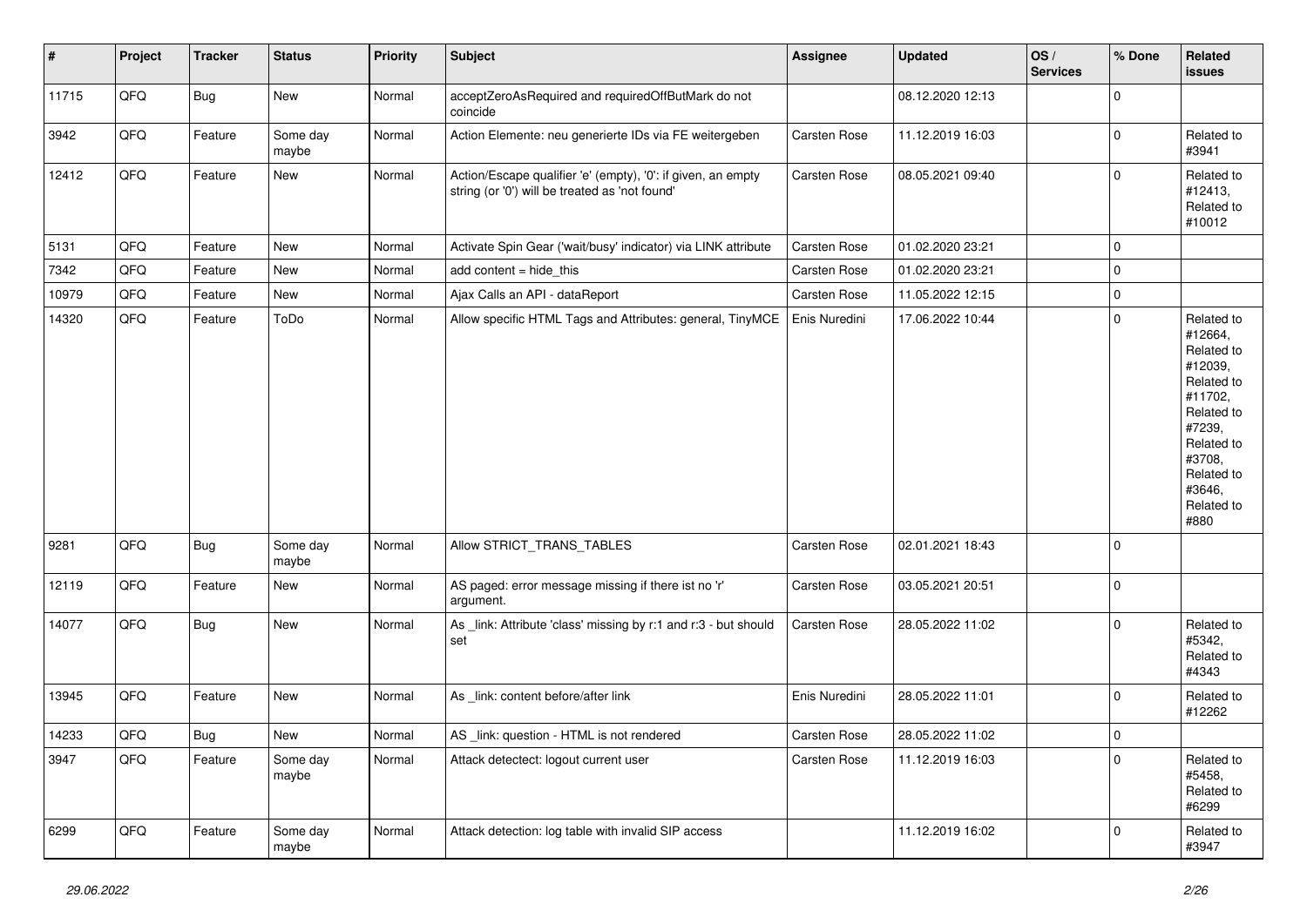| #     | Project        | <b>Tracker</b> | <b>Status</b>     | <b>Priority</b> | <b>Subject</b>                                                                                       | <b>Assignee</b>     | <b>Updated</b>   | OS/<br><b>Services</b> | % Done      | Related<br><b>issues</b>                    |
|-------|----------------|----------------|-------------------|-----------------|------------------------------------------------------------------------------------------------------|---------------------|------------------|------------------------|-------------|---------------------------------------------|
| 11522 | QFQ            | Bug            | <b>New</b>        | Normal          | Aus/Einblenden von Reitern                                                                           |                     | 13.11.2020 14:58 |                        | $\Omega$    |                                             |
| 9275  | QFQ            | Bug            | New               | Normal          | autcron: t3 page, which takes to long to respond, is not<br>reported properly                        | Carsten Rose        | 01.02.2020 23:22 |                        | 100         |                                             |
| 10890 | QFQ            | Bug            | <b>New</b>        | Normal          | AutoCron hangs                                                                                       |                     | 20.07.2020 13:56 |                        | $\mathbf 0$ |                                             |
| 4250  | QFQ            | Feature        | New               | Normal          | AutoCron in QFQ via PHP                                                                              | Carsten Rose        | 01.02.2020 23:21 |                        | $\Omega$    | Related to<br>#3292,<br>Related to<br>#3291 |
| 12146 | QFQ            | Feature        | New               | Normal          | Autocron Job: Anzeigen wann der naechste Job ausgefuehrt<br>wird, resp das er nicht ausgefuehrt wird | <b>Carsten Rose</b> | 15.03.2021 15:23 |                        | $\Omega$    |                                             |
| 3291  | QFQ            | Feature        | Some day<br>maybe | Normal          | AutoCron websiteToken                                                                                | Carsten Rose        | 11.12.2019 16:02 |                        | $\Omega$    | Related to<br>#4250                         |
| 13647 | QFQ            | Bug            | <b>New</b>        | Normal          | Autofocus funktioniert nicht auf Chrome                                                              | Benjamin Baer       | 19.03.2022 17:44 |                        | $\Omega$    |                                             |
| 7452  | QFQ            | Feature        | Some day<br>maybe | Normal          | automate deployment new QFQ version                                                                  | Carsten Rose        | 16.09.2021 15:10 |                        | $\mathbf 0$ |                                             |
| 13608 | QFQ            | Feature        | Some day<br>maybe | Normal          | Automatic Browser Language Redirect                                                                  | Enis Nuredini       | 17.06.2022 08:35 |                        | $\Omega$    |                                             |
| 12452 | QFQ            | Feature        | Priorize          | Normal          | BaseURL: alsways with '/' at the end                                                                 | Carsten Rose        | 19.06.2022 13:45 |                        | $\Omega$    | Related to<br>#10782                        |
| 9346  | QFQ            | Feature        | Priorize          | Normal          | beforeSave: check if an upload is given                                                              | Carsten Rose        | 11.06.2021 21:18 |                        | $\Omega$    |                                             |
| 3782  | QFQ            | Bug            | Priorize          | Normal          | Bei fehlerhafter Eingabe (z.B. Datum) sollte das erwartete<br>Format angezeigt werden                | Carsten Rose        | 01.02.2020 10:13 |                        | $\Omega$    |                                             |
| 7106  | QFQ            | Feature        | Some day<br>maybe | Normal          | Beispiel Nummerierung von Rows in Report                                                             |                     | 11.12.2019 16:01 |                        | 0           |                                             |
| 7105  | QFQ            | Feature        | Some day<br>maybe | Normal          | Beispiel wie man in einer zweiten Tabelle speichert.                                                 |                     | 11.12.2019 16:01 |                        | 0           |                                             |
| 6288  | QFQ            | Feature        | Some day<br>maybe | Normal          | Best Practice: Erklaeren wie man ein Formular ganz in<br>'weiss' erstellen kann                      |                     | 11.12.2019 16:02 |                        | $\Omega$    |                                             |
| 4194  | QFQ            | Feature        | In Progress       | Normal          | Bootstrap 4 ist jetzt offiziel                                                                       |                     | 03.05.2021 20:47 |                        | $\Omega$    | Related to<br>#10114                        |
| 5783  | QFQ            | Feature        | Some day<br>maybe | Normal          | <b>BPMN View/Edit</b>                                                                                |                     | 11.12.2019 16:02 |                        | 0           |                                             |
| 12546 | $\mathsf{QFQ}$ | Bug            | Feedback          | Normal          | Branch 'Development' - Unit Tests mit dirty workaround<br>angepasst                                  | Carsten Rose        | 19.03.2022 17:48 |                        | U           |                                             |
| 8520  | QFQ            | Feature        | Some day<br>maybe | Normal          | Bring QFQ to Composer                                                                                | Carsten Rose        | 16.09.2021 15:10 |                        | 0           |                                             |
| 9958  | QFQ            | Bug            | Priorize          | Normal          | Broken subrecord query: no error message                                                             | Carsten Rose        | 05.02.2021 15:15 |                        | 0           |                                             |
| 9177  | QFQ            | Bug            | New               | Normal          | Bug? QFQ tries to save an action FE, which has real<br>existing column name                          | Carsten Rose        | 01.02.2020 23:22 |                        | 0           |                                             |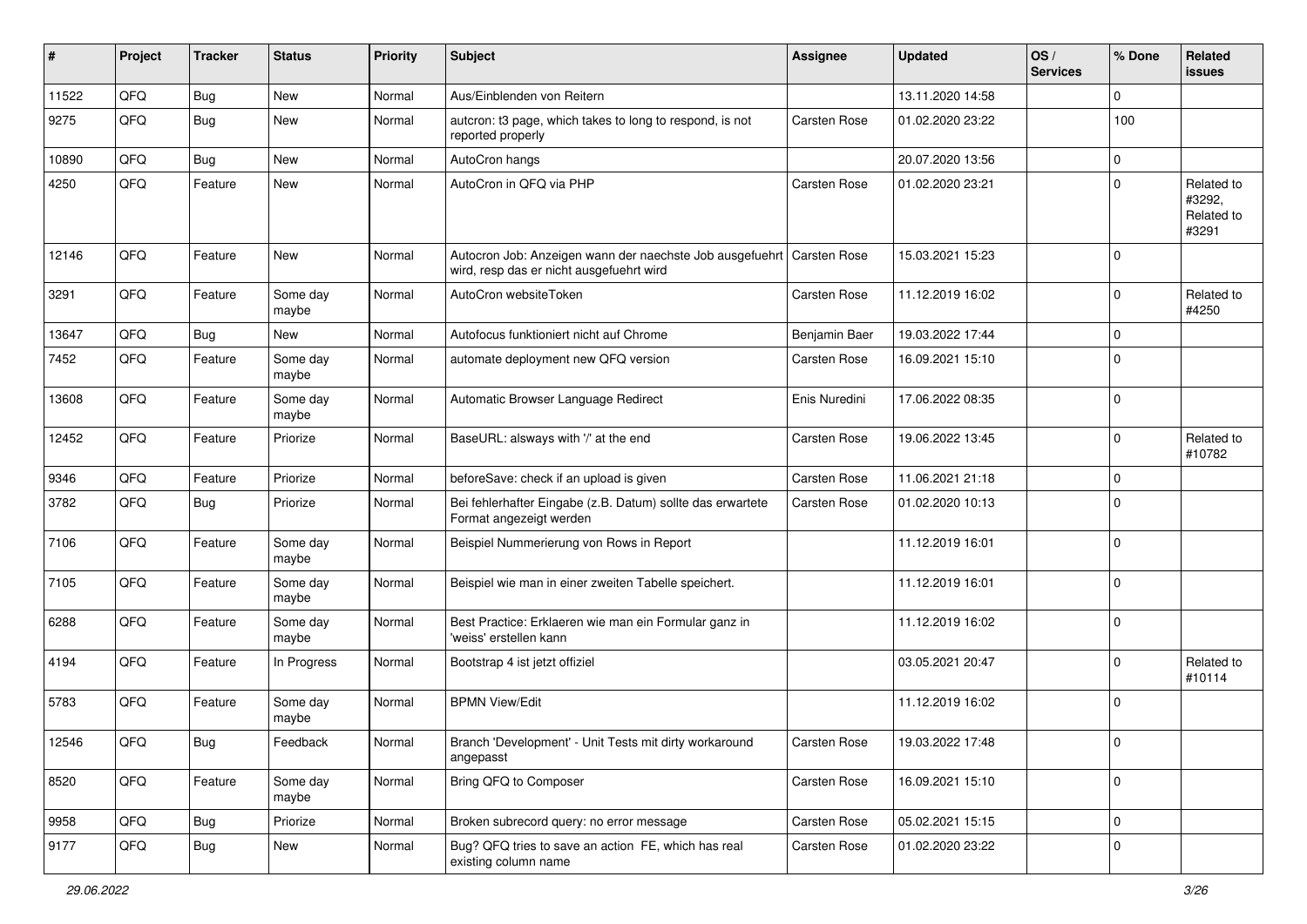| ∦     | <b>Project</b> | <b>Tracker</b> | <b>Status</b>     | <b>Priority</b> | <b>Subject</b>                                                                                                                | Assignee            | <b>Updated</b>   | OS/<br><b>Services</b> | % Done         | Related<br><b>issues</b>                     |
|-------|----------------|----------------|-------------------|-----------------|-------------------------------------------------------------------------------------------------------------------------------|---------------------|------------------|------------------------|----------------|----------------------------------------------|
| 8522  | QFQ            | Feature        | Some day<br>maybe | Normal          | build QFQ - npm warnings                                                                                                      | Benjamin Baer       | 01.02.2020 23:19 |                        | 50             |                                              |
| 10716 | QFQ            | Feature        | Some day<br>maybe | Normal          | Business Logic mit Externen Skripten                                                                                          | Carsten Rose        | 16.09.2021 15:10 |                        | $\Omega$       | Related to<br>#10713,<br>Related to<br>#8217 |
| 9781  | QFQ            | Feature        | <b>New</b>        | Normal          | Button: CSS class to make buttons smaller                                                                                     | Carsten Rose        | 01.02.2020 23:22 |                        | $\overline{0}$ |                                              |
| 13467 | QFQ            | Feature        | <b>New</b>        | Normal          | ChangeLog Generator                                                                                                           | Carsten Rose        | 19.03.2022 17:46 |                        | $\Omega$       | Related to<br>#11460                         |
| 13451 | QFQ            | Bug            | <b>New</b>        | Normal          | Character Counter / Max Character: Problem in Safari                                                                          | Carsten Rose        | 15.04.2022 17:18 |                        | 0              |                                              |
| 12474 | QFQ            | Feature        | <b>New</b>        | Normal          | Check BaseConfigURL if it is given and the the last char is '/                                                                | Carsten Rose        | 03.05.2021 20:45 |                        | $\mathbf 0$    |                                              |
| 9853  | QFQ            | Feature        | <b>New</b>        | Normal          | Check das SQL / QFQ / Mail Logfile geschrieben wird                                                                           |                     | 09.01.2020 11:15 |                        | $\mathbf 0$    |                                              |
| 9669  | QFQ            | Bug            | Some day<br>maybe | Normal          | Checkbox / Template Group: radio/checkbox visible broken<br>after 'add'                                                       | Carsten Rose        | 16.06.2021 13:47 |                        | $\mathbf 0$    | Related to<br>#8091                          |
| 11752 | QFQ            | <b>Bug</b>     | <b>New</b>        | Normal          | checkbox renders multiple input elements with same name                                                                       | Carsten Rose        | 17.12.2020 14:58 |                        | $\Omega$       | Related to<br>#11750                         |
| 9691  | QFQ            | Bug            | In Progress       | Normal          | Checkbox: dynamic update > readonly                                                                                           | Carsten Rose        | 01.02.2020 23:22 |                        | 50             | Related to<br>#9834                          |
| 12163 | QFQ            | Feature        | <b>New</b>        | Normal          | Checkbox: table wrap                                                                                                          | Carsten Rose        | 03.05.2021 20:51 |                        | $\mathbf 0$    |                                              |
| 12476 | QFQ            | Feature        | <b>New</b>        | Normal          | clearMe: a) should trigger 'dirty', b) sticky on textarea resize                                                              | Benjamin Baer       | 04.01.2022 08:40 |                        | $\Omega$       | Related to<br>#9528                          |
| 6870  | QFQ            | Feature        | Priorize          | Normal          | Click on ' link' triggers an API call                                                                                         | Benjamin Baer       | 03.01.2022 08:25 |                        | $\mathbf 0$    |                                              |
| 4420  | QFQ            | Feature        | Some day<br>maybe | Normal          | Client: Local Storage - store the changes of a form, local in<br>the browser.                                                 | Benjamin Baer       | 11.12.2019 16:02 |                        | $\Omega$       |                                              |
| 6715  | QFQ            | Feature        | Some day<br>maybe | Normal          | Code-Refactoring: dbArray vereinheitlichen                                                                                    | Carsten Rose        | 11.12.2019 16:02 |                        | $\Omega$       |                                              |
| 7102  | QFQ            | Feature        | <b>New</b>        | Normal          | Comment sign in report: '#' and '--'                                                                                          | <b>Carsten Rose</b> | 01.02.2020 23:21 |                        | $\Omega$       |                                              |
| 3349  | QFQ            | Bug            | Some day<br>maybe | Normal          | config.qfq.ini: a) vertraegt keine '=' im Value (z.B. Passwort),<br>b) Values sollten in ticks einschliessbar sein (spaces, ) | Carsten Rose        | 11.12.2019 16:02 |                        | $\Omega$       |                                              |
| 12714 | QFQ            | Bug            | <b>New</b>        | Normal          | Conversion of GIF to PDF broken when GIF contains Alpha.                                                                      | Carsten Rose        | 19.03.2022 17:49 |                        | $\mathbf 0$    |                                              |
| 4650  | QFQ            | Feature        | Some day<br>maybe | Normal          | Convert html to doc/rtf                                                                                                       | Carsten Rose        | 01.02.2020 23:20 |                        | $\Omega$       | Related to<br>#10704                         |
| 12327 | QFQ            | Bug            | <b>New</b>        | Normal          | Copy to clipboard: Glyphicon can not be changed                                                                               | Carsten Rose        | 27.12.2021 17:59 |                        | 0 l            |                                              |
| 12330 | QFQ            | Feature        | <b>New</b>        | Normal          | Copy to input field / text area / TinyMCE                                                                                     | Carsten Rose        | 07.04.2021 09:01 |                        | $\mathbf 0$    |                                              |
| 8089  | QFQ            | Feature        | <b>New</b>        | Normal          | Copy/Paste for FormElements                                                                                                   | Carsten Rose        | 01.02.2020 23:22 |                        | $\mathbf 0$    |                                              |
| 10738 | QFQ            | Feature        | Some day<br>maybe | Normal          | CORS headers for external API requests                                                                                        |                     | 10.06.2020 14:00 |                        | 0              |                                              |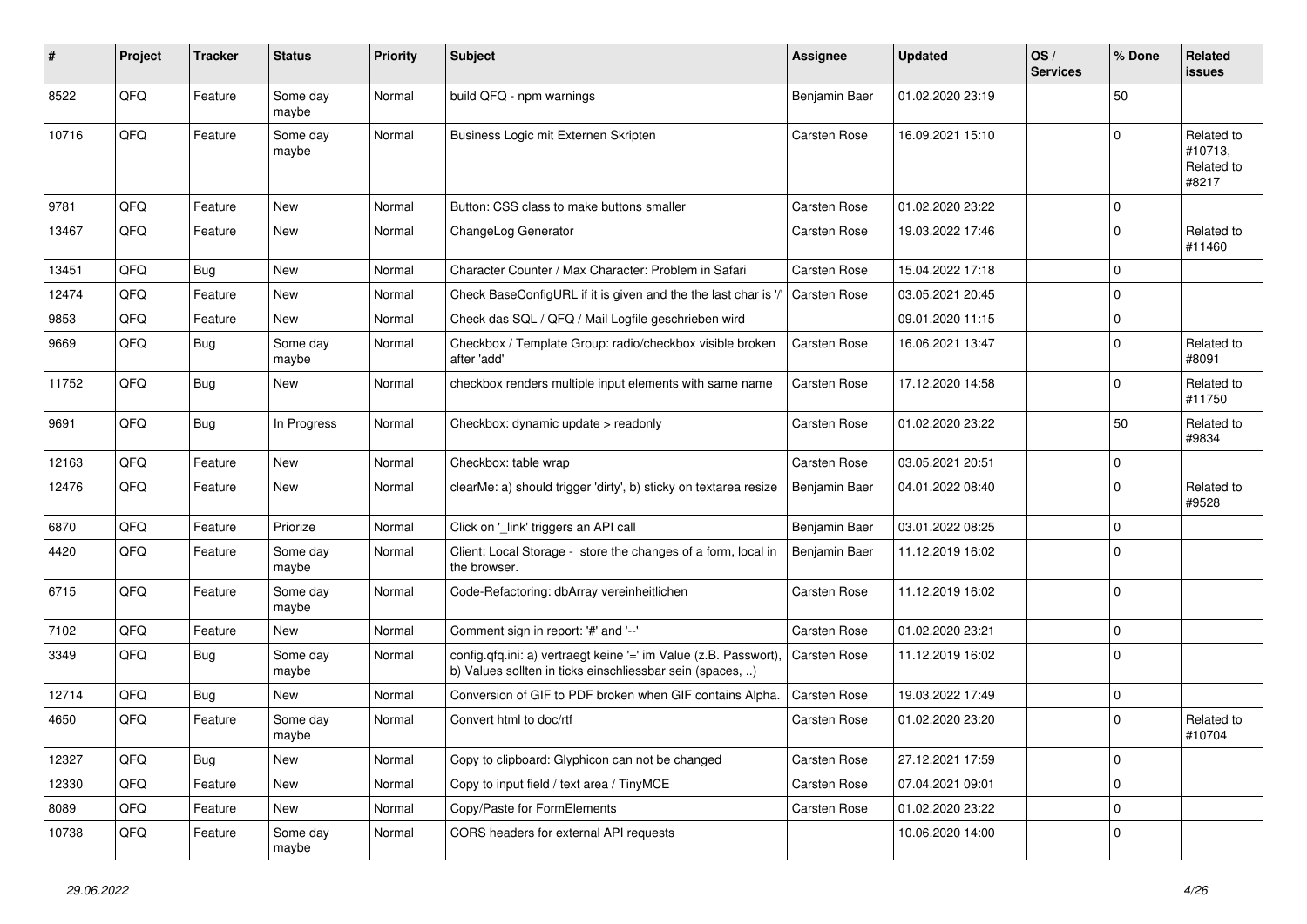| ∦     | Project | <b>Tracker</b> | <b>Status</b>              | <b>Priority</b> | Subject                                                                                                                                                       | Assignee            | <b>Updated</b>   | OS/<br><b>Services</b> | % Done      | Related<br><b>issues</b> |
|-------|---------|----------------|----------------------------|-----------------|---------------------------------------------------------------------------------------------------------------------------------------------------------------|---------------------|------------------|------------------------|-------------|--------------------------|
| 13843 | QFQ     | Feature        | <b>New</b>                 | Normal          | Create JWT via QFQ                                                                                                                                            | Carsten Rose        | 19.03.2022 17:42 |                        | $\Omega$    |                          |
| 13841 | QFQ     | Feature        | <b>New</b>                 | Normal          | Create PDF via iText - evaluate                                                                                                                               | <b>Carsten Rose</b> | 19.03.2022 17:42 |                        | $\Omega$    |                          |
| 9136  | QFQ     | Feature        | New                        | Normal          | Create ZIP files with dynamic PDFs                                                                                                                            | <b>Carsten Rose</b> | 01.02.2020 23:22 |                        | $\Omega$    |                          |
| 4719  | QFQ     | Feature        | Some day<br>maybe          | Normal          | Custom Message in Client in case of 'Browser tab close,<br>modification will be lost'                                                                         |                     | 01.02.2020 23:20 |                        | $\Omega$    |                          |
| 12337 | QFQ     | Feature        | Some day<br>maybe          | Normal          | Database.php: better caching                                                                                                                                  | <b>Carsten Rose</b> | 16.09.2021 15:10 |                        | $\Omega$    |                          |
| 13767 | QFQ     | Bug            | Feedback                   | Normal          | date/time-picker: required shows up/down button orange                                                                                                        | Enis Nuredini       | 16.05.2022 23:16 |                        | 0           |                          |
| 14303 | QFQ     | Bug            | ToDo                       | Normal          | datetime broken with picker                                                                                                                                   | Enis Nuredini       | 17.06.2022 09:02 |                        | $\Omega$    | Related to<br>#12630     |
| 6992  | QFQ     | Feature        | Some day<br>maybe          | Normal          | DB exception: Syntax Highlight                                                                                                                                |                     | 11.12.2019 16:01 |                        | $\Omega$    | Related to<br>#5450      |
| 4627  | QFQ     | Feature        | Some day<br>maybe          | Normal          | dbupdate: all tables - check 'create', 'modified' if it is<br>possible to change to default 'CURRENT_TIMESTAMP' and<br>modified 'ON UPDATE CURRENT_TIMESTAMP' |                     | 01.02.2020 23:20 |                        | $\Omega$    |                          |
| 3130  | QFQ     | Bug            | Some day<br>maybe          | Normal          | Debug Info's nicht korrekt nach 'New > Save'.                                                                                                                 | <b>Carsten Rose</b> | 11.12.2019 16:03 |                        | $\Omega$    | Related to<br>#3253      |
| 3331  | QFQ     | Feature        | Some day<br>maybe          | Normal          | Default Tooltip fuer _page? Links: mit Form und Record ID                                                                                                     | <b>Carsten Rose</b> | 11.12.2019 16:02 |                        | $\Omega$    |                          |
| 9348  | QFQ     | Feature        | <b>New</b>                 | Normal          | defaultThumbnailSize: pre render thumbnails                                                                                                                   | <b>Carsten Rose</b> | 12.06.2021 09:05 |                        | $\Omega$    |                          |
| 13566 | QFQ     | Feature        | Ready to sync<br>(develop) | Normal          | Delete config-example.gfg.php file                                                                                                                            | <b>Carsten Rose</b> | 23.12.2021 09:25 |                        | $\Omega$    |                          |
| 5850  | QFQ     | Feature        | Some day<br>maybe          | Normal          | Deployment: In QFQ Doc best practice fuer zeitgemaesses<br>Deployment beschreiben                                                                             |                     | 01.02.2020 23:20 |                        | $\Omega$    |                          |
| 7630  | QFQ     | Feature        | Priorize                   | Normal          | detailed error message for simple upload                                                                                                                      | <b>Carsten Rose</b> | 01.02.2020 10:13 |                        | $\Omega$    |                          |
| 7481  | QFQ     | Feature        | <b>New</b>                 | Normal          | Detect 'BaseUrl' automatically                                                                                                                                | <b>Carsten Rose</b> | 01.02.2020 23:21 |                        | $\Omega$    |                          |
| 12503 | QFQ     | Feature        | Priorize                   | Normal          | Detect dangerous UPDATE statement with missing WHERE                                                                                                          | <b>Carsten Rose</b> | 05.05.2021 22:09 |                        | $\Omega$    |                          |
| 3458  | QFQ     | Feature        | Some day<br>maybe          | Normal          | Display 'Edit Form Element'-Checkbox on form: should<br>depend on FE Group                                                                                    | <b>Carsten Rose</b> | 11.12.2019 16:02 |                        | $\Omega$    | Related to<br>#3447      |
| 8892  | QFQ     | Feature        | Some day<br>maybe          | Normal          | Display and Edit SQL Comments in Form Editor                                                                                                                  | <b>Carsten Rose</b> | 11.12.2019 16:01 |                        | $\Omega$    |                          |
| 13460 | QFQ     | <b>Bug</b>     | New                        | Normal          | Doc: Password set/reset  password should not processed<br>with 'html encode'                                                                                  | Carsten Rose        | 19.03.2022 17:46 |                        | $\mathbf 0$ |                          |
| 14377 | QFQ     | <b>Bug</b>     | New                        | Normal          | Documentation > General Tips: white page after migration                                                                                                      | Enis Nuredini       | 19.06.2022 16:37 |                        | $\mathbf 0$ |                          |
| 8894  | QFQ     | Feature        | Some day<br>maybe          | Normal          | Documentation Tags Usable in QFQ Application                                                                                                                  | Carsten Rose        | 11.12.2019 16:01 |                        | 0           |                          |
| 8316  | QFQ     | Bug            | Feedback                   | Normal          | Documentation/Behaviour for Nested Queries and<br>Record-Store confusing                                                                                      | Nicola Chiapolini   | 20.11.2019 09:14 |                        | $\mathbf 0$ |                          |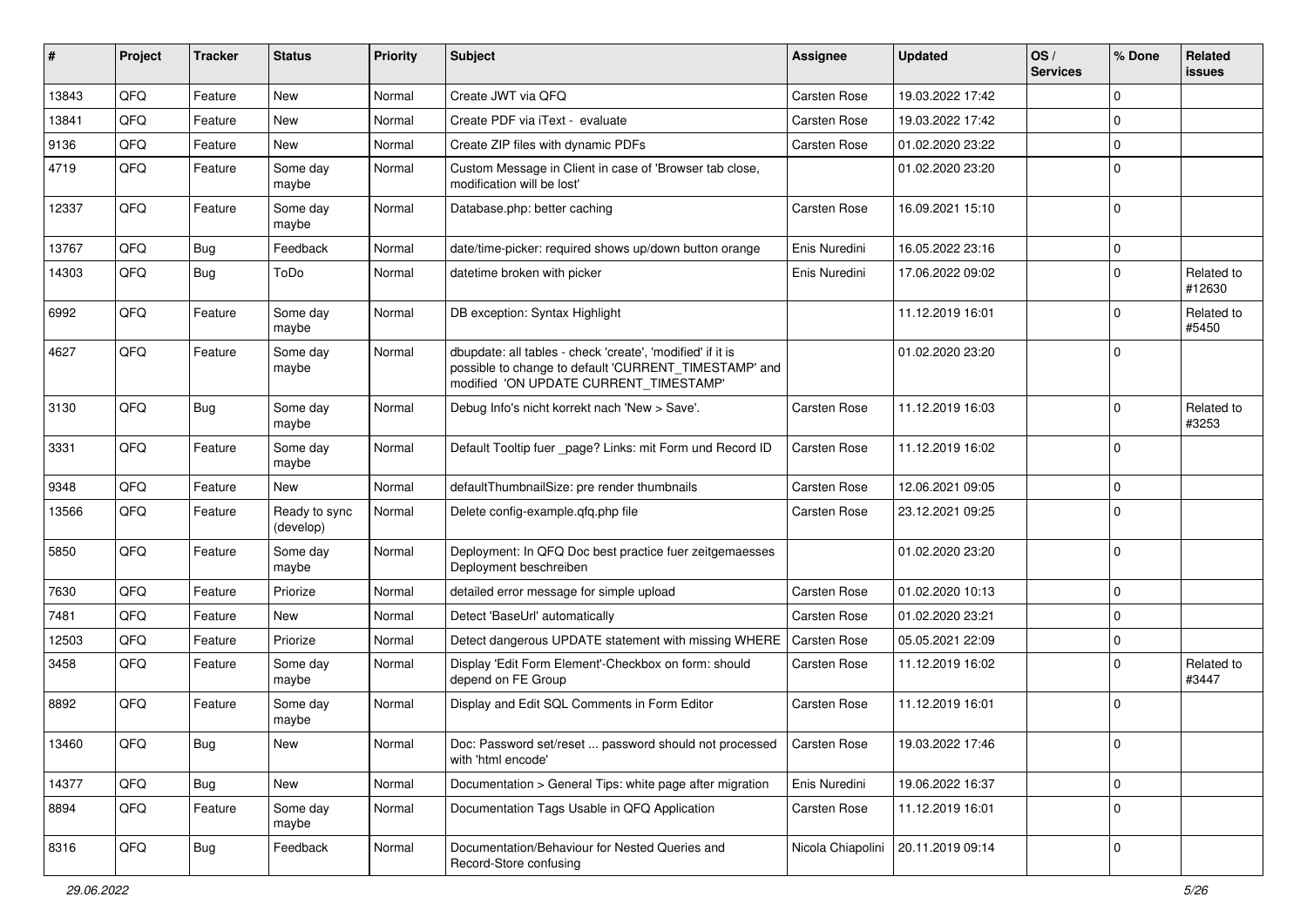| #     | Project | <b>Tracker</b> | <b>Status</b>     | <b>Priority</b> | <b>Subject</b>                                                                                                     | Assignee            | <b>Updated</b>   | OS/<br><b>Services</b> | % Done      | Related<br><b>issues</b> |
|-------|---------|----------------|-------------------|-----------------|--------------------------------------------------------------------------------------------------------------------|---------------------|------------------|------------------------|-------------|--------------------------|
| 3905  | QFQ     | Feature        | Some day<br>maybe | Normal          | Documentation: Best Practice anhand eines Online<br>Bewerbungstools                                                | <b>Carsten Rose</b> | 11.12.2019 16:03 |                        | $\Omega$    |                          |
| 12109 | QFQ     | Feature        | <b>New</b>        | Normal          | Donwload Link: Plain, SIP, Persistent Link, Peristent SIP -<br>new notation                                        | Carsten Rose        | 03.05.2021 20:45 |                        | $\Omega$    | Related to<br>#12085     |
| 4293  | QFQ     | Bug            | Some day<br>maybe | Normal          | Download broken if token 'd:' is missing - but no error<br>message                                                 | Carsten Rose        | 11.12.2019 16:03 |                        | $\Omega$    | Related to<br>#7514      |
| 10996 | QFQ     | Feature        | <b>New</b>        | Normal          | Download video via sip: no seek                                                                                    | Carsten Rose        | 12.08.2020 14:18 |                        | $\Omega$    |                          |
| 6292  | QFQ     | Feature        | <b>New</b>        | Normal          | Download: File speichern mit Hash aber original Filename in<br>der Datenbank vermerken fuer Downloads              | <b>Carsten Rose</b> | 01.02.2020 23:21 |                        | $\Omega$    |                          |
| 7100  | QFQ     | Feature        | Some day<br>maybe | Normal          | Download: log access, max downloads, time limit                                                                    |                     | 01.02.2020 23:19 |                        | $\Omega$    |                          |
| 7217  | QFQ     | Feature        | Priorize          | Normal          | Download: notice User if `_sip=?` is missing                                                                       | <b>Carsten Rose</b> | 01.02.2020 10:13 |                        | $\Omega$    |                          |
| 5562  | QFQ     | Feature        | Priorize          | Normal          | Drag'n'Drop fuer Uploads                                                                                           | Benjamin Baer       | 21.03.2022 09:52 |                        | $\Omega$    | Related to<br>#9706      |
| 12603 | QFQ     | Feature        | <b>New</b>        | Normal          | Dropdown (Select), Radio, checkbox:<br>itemListAlways={{!SELECT key, value}}                                       | Carsten Rose        | 19.03.2022 17:47 |                        | $\Omega$    |                          |
| 10119 | QFQ     | Feature        | <b>New</b>        | Normal          | Dropdown (selectlist) & Type Ahead: format and catagorize<br>list                                                  | <b>Carsten Rose</b> | 07.05.2020 09:36 |                        | $\Omega$    |                          |
| 2995  | QFQ     | Feature        | Some day<br>maybe | Normal          | Dropdown JQuery Plugin: 'chosen' - Moeglichkeit um Select<br>Listen mehr Funktion zu geben. Kein Bootstrap noetig. | <b>Carsten Rose</b> | 11.12.2019 16:03 |                        | $\Omega$    |                          |
| 9975  | QFQ     | Bug            | Priorize          | Normal          | Dropdown Menu: 'r:3' broken                                                                                        | <b>Carsten Rose</b> | 01.02.2020 10:13 |                        | $\mathbf 0$ |                          |
| 4869  | QFQ     | Feature        | Some day<br>maybe | Normal          | Dynamic Update (show, hide, readonly?, required?) for<br><b>Template Group Elements</b>                            | Carsten Rose        | 01.02.2020 23:19 |                        | $\Omega$    | Related to<br>#4865      |
| 4583  | QFQ     | <b>Bug</b>     | Some day<br>maybe | Normal          | Dynamic Update bei TypeAhead Feldern                                                                               | Carsten Rose        | 01.02.2020 23:19 |                        | $\Omega$    |                          |
| 2665  | QFQ     | Bug            | Priorize          | Normal          | Dynamic Update funktioniert nicht, wenn beim<br>entsprechenden FormElement eine size angegeben ist.                | Benjamin Baer       | 03.01.2022 08:12 |                        | 30          |                          |
| 3216  | QFQ     | Feature        | Some day<br>maybe | Normal          | dynamic update für checkbox label2                                                                                 | <b>Carsten Rose</b> | 11.12.2019 16:03 |                        | 0           | Related to<br>#2081      |
| 11504 | QFQ     | Feature        | New               | Normal          | Dynamic Update: Button text update for 'Save',' Close' &<br>'Delete'                                               | Carsten Rose        | 12.11.2020 23:44 |                        | $\Omega$    |                          |
| 3811  | QFQ     | Bug            | Some day<br>maybe | Normal          | Dynamic Update: extraButtonInfo - Text aktualisieren                                                               | <b>Carsten Rose</b> | 11.12.2019 16:03 |                        | $\Omega$    | Related to<br>#11517     |
| 6224  | QFQ     | Feature        | Priorize          | Normal          | Dynamic update: fade in/out fields                                                                                 | Benjamin Baer       | 21.03.2022 09:50 |                        | $\Omega$    |                          |
| 8106  | QFQ     | <b>Bug</b>     | Some day<br>maybe | Normal          | Dynamic Update: Feld kann nicht auf empty zurückgesetzt<br>werden                                                  | <b>Carsten Rose</b> | 11.12.2019 16:01 |                        | $\Omega$    |                          |
| 4082  | QFQ     | Feature        | New               | Normal          | Dynamic Update: modeSql - useful default                                                                           | Carsten Rose        | 01.02.2020 23:22 |                        | $\Omega$    |                          |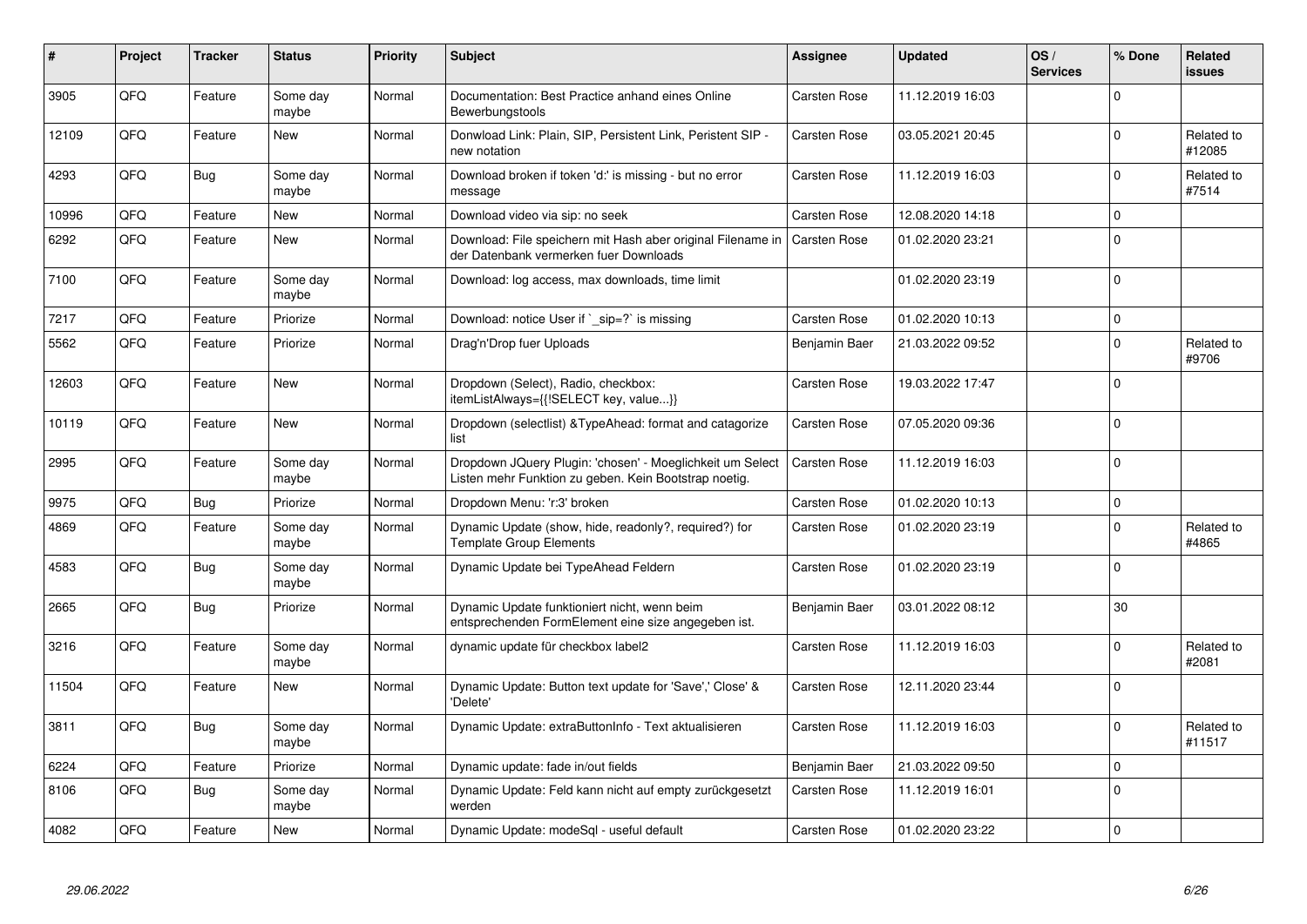| #     | Project | <b>Tracker</b> | <b>Status</b>     | <b>Priority</b> | <b>Subject</b>                                                                                                   | Assignee            | <b>Updated</b>   | OS/<br><b>Services</b> | % Done      | <b>Related</b><br><b>issues</b>                  |
|-------|---------|----------------|-------------------|-----------------|------------------------------------------------------------------------------------------------------------------|---------------------|------------------|------------------------|-------------|--------------------------------------------------|
| 3682  | QFQ     | Bug            | Some day<br>maybe | Normal          | Dynamic update: Radio buttons                                                                                    | <b>Carsten Rose</b> | 11.12.2019 16:02 |                        | $\Omega$    |                                                  |
| 7002  | QFQ     | <b>Bug</b>     | New               | Normal          | Dynamic Update: row does not disappear / appear                                                                  | <b>Carsten Rose</b> | 01.02.2020 23:22 |                        | $\pmb{0}$   |                                                  |
| 6083  | QFQ     | Feature        | Some day<br>maybe | Normal          | Dynamic Update: Value Check via SQL                                                                              |                     | 11.12.2019 16:02 |                        | $\mathbf 0$ |                                                  |
| 7109  | QFQ     | Feature        | <b>New</b>        | Normal          | Dynamic Updates: row/element hide                                                                                | Carsten Rose        | 01.02.2020 23:22 |                        | $\mathsf 0$ | Has<br>duplicate<br>#4081                        |
| 11460 | QFQ     | Feature        | <b>New</b>        | Normal          | Easier creation of changelog: gitchangelog                                                                       | <b>Carsten Rose</b> | 12.06.2021 10:20 |                        | $\mathbf 0$ | Related to<br>#13467                             |
| 5893  | QFQ     | Feature        | Some day<br>maybe | Normal          | Edit on double-click                                                                                             |                     | 01.02.2020 23:19 |                        | $\mathbf 0$ | Related to<br>#5894                              |
| 9783  | QFQ     | Bug            | New               | Normal          | Email with special characters                                                                                    | Carsten Rose        | 01.02.2020 23:22 |                        | $\mathbf 0$ |                                                  |
| 12989 | QFQ     | Bug            | New               | Normal          | empty string does not trigger dynamic update                                                                     | Enis Nuredini       | 28.05.2022 11:09 |                        | $\pmb{0}$   |                                                  |
| 10759 | QFQ     | Bug            | <b>New</b>        | Normal          | emptyMeansNull - Feld falsch aktualisiert                                                                        |                     | 12.11.2020 23:45 |                        | $\mathbf 0$ |                                                  |
| 3864  | QFQ     | Feature        | New               | Normal          | Encrypt / decrypt field                                                                                          | <b>Carsten Rose</b> | 08.03.2021 18:08 |                        | $\pmb{0}$   |                                                  |
| 5579  | QFQ     | Feature        | Some day<br>maybe | Normal          | Enhance Doc / Presentation: variable type 'link column type'                                                     | Carsten Rose        | 01.02.2020 23:19 |                        | $\mathbf 0$ |                                                  |
| 8585  | QFQ     | Feature        | Priorize          | Normal          | Enhance Error message for 'unknown form'                                                                         | <b>Carsten Rose</b> | 01.02.2020 10:13 |                        | $\mathsf 0$ |                                                  |
| 6250  | QFQ     | Feature        | In Progress       | Normal          | Enhance layout: a) Subrecord, b) Subrecord-Title                                                                 | Carsten Rose        | 01.02.2020 23:22 |                        | $\mathbf 0$ | Related to<br>#5391                              |
| 13689 | QFQ     | Bug            | <b>New</b>        | Normal          | Enter auf Eingabefeld mit ungültigem Wert führt zu blurry<br>Seite                                               | Enis Nuredini       | 28.05.2022 10:53 |                        | $\Omega$    | Related to<br>#14245, Has<br>duplicate<br>#11891 |
| 9013  | QFQ     | Bug            | <b>New</b>        | Normal          | Error in Twig template not handled                                                                               | <b>Carsten Rose</b> | 20.10.2021 13:43 |                        | $\mathbf 0$ |                                                  |
| 6677  | QFQ     | Bug            | <b>New</b>        | Normal          | Error message FE Action Element: no/wrong FE reference<br>who cause the problem.                                 | Carsten Rose        | 01.02.2020 23:21 |                        | $\mathbf 0$ |                                                  |
| 7547  | QFQ     | <b>Bug</b>     | New               | Normal          | Error Message in afterSave: wrong parameter column<br>reported                                                   | <b>Carsten Rose</b> | 01.02.2020 23:22 |                        | $\Omega$    |                                                  |
| 5132  | QFQ     | Feature        | Some day<br>maybe | Normal          | Error Message sendmail missing attachment: more details                                                          | Carsten Rose        | 01.02.2020 23:19 |                        | $\pmb{0}$   |                                                  |
| 6912  | QFQ     | Bug            | <b>New</b>        | Normal          | error Message Var 'deadline' already set in SIP - in Form<br>with FE.value={{deadline:R:::{{deadlinePeriod:Y}}}} | Carsten Rose        | 01.02.2020 23:21 |                        | $\Omega$    |                                                  |
| 9127  | QFQ     | <b>Bug</b>     | <b>New</b>        | Normal          | Error Message: change 'roll over' color - text not readable                                                      | Carsten Rose        | 01.02.2020 23:22 |                        | $\mathbf 0$ |                                                  |
| 9128  | QFQ     | Feature        | <b>New</b>        | Normal          | Error Message: not replaced variables- a) replace back to<br>'{{', b) underline                                  | Carsten Rose        | 01.02.2020 23:22 |                        | $\mathbf 0$ | Related to<br>#9129                              |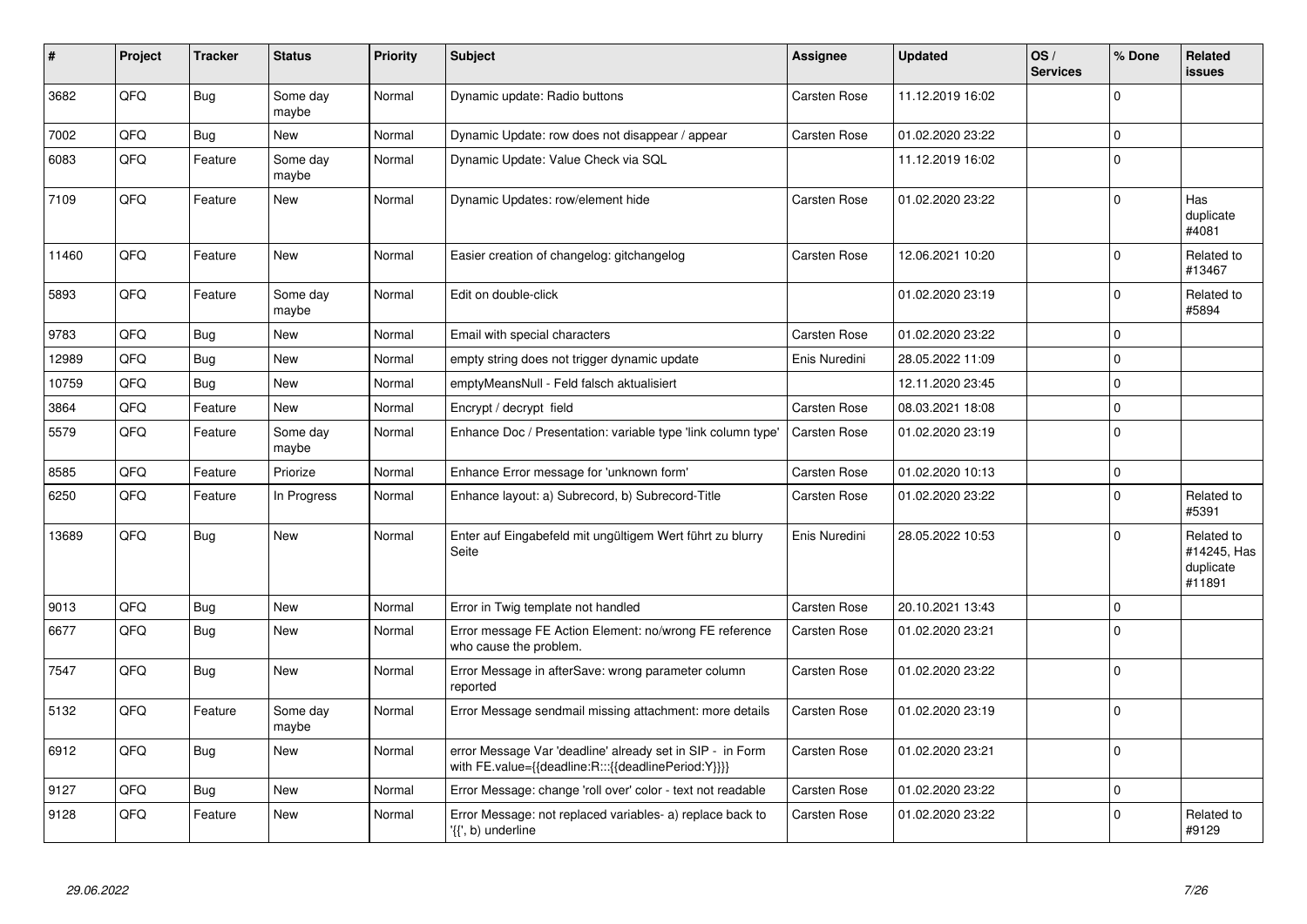| $\vert$ # | Project | <b>Tracker</b> | <b>Status</b>     | <b>Priority</b> | <b>Subject</b>                                                                                                          | Assignee            | <b>Updated</b>   | OS/<br><b>Services</b> | % Done      | Related<br><b>issues</b>                                                                                                       |
|-----------|---------|----------------|-------------------|-----------------|-------------------------------------------------------------------------------------------------------------------------|---------------------|------------------|------------------------|-------------|--------------------------------------------------------------------------------------------------------------------------------|
| 4330      | QFQ     | Feature        | Some day<br>maybe | Normal          | Error Message: report missing {{ / }} in sqlUpdate, sqlInsert,<br>sqlDelete, sqlAfter, sqlBefore in FE action elements. | Carsten Rose        | 01.02.2020 23:20 |                        | $\Omega$    |                                                                                                                                |
| 4328      | QFQ     | Bug            | Some day<br>maybe | Normal          | Error Message: Show FE name/number on problems in FE                                                                    | Carsten Rose        | 01.02.2020 23:20 |                        | $\Omega$    |                                                                                                                                |
| 10874     | QFQ     | Feature        | New               | Normal          | Erstellen eines Foreign Keys in der Tabelle "FormElement"                                                               |                     | 13.07.2020 10:11 |                        | $\mathbf 0$ |                                                                                                                                |
| 10324     | QFQ     | Bug            | New               | Normal          | Excel Export mit Template funktioniert nur, wenn Template<br>vor uid kommt                                              |                     | 30.03.2020 11:20 |                        | $\Omega$    | Related to<br>#10257                                                                                                           |
| 10976     | QFQ     | Feature        | New               | Normal          | Excel Export Verbesserungen                                                                                             | Carsten Rose        | 06.08.2020 10:56 |                        | $\mathbf 0$ |                                                                                                                                |
| 12024     | QFQ     | Feature        | <b>New</b>        | Normal          | Excel Export: text columns by default decode<br>htmlspeciachar()                                                        | <b>Carsten Rose</b> | 17.02.2021 23:55 |                        | $\mathbf 0$ | Related to<br>#12022                                                                                                           |
| 6594      | QFQ     | Feature        | <b>New</b>        | Normal          | Excel: on download, check if there is a valid sip                                                                       | Carsten Rose        | 01.02.2020 23:21 |                        | $\mathbf 0$ |                                                                                                                                |
| 3900      | QFQ     | Feature        | Some day<br>maybe | Normal          | Extend documentation of 'Copy / Paste'                                                                                  | Carsten Rose        | 11.12.2019 16:03 |                        | $\mathbf 0$ | Related to<br>#3899                                                                                                            |
| 11217     | QFQ     | Feature        | Some day<br>maybe | Normal          | <b>Extend Script Functionality</b>                                                                                      | Carsten Rose        | 16.09.2021 15:10 |                        | $\Omega$    |                                                                                                                                |
| 14185     | QFQ     | Feature        | <b>New</b>        | Normal          | External/Autocron.php - better suitable directory                                                                       | Support: System     | 28.05.2022 11:03 |                        | $\mathbf 0$ |                                                                                                                                |
| 11517     | QFQ     | Bug            | In Progress       | Normal          | extraButtonInfo Broken for multiple FormElements                                                                        | Carsten Rose        | 12.05.2022 13:12 |                        | $\Omega$    | Related to<br>#7890,<br>Related to<br>#3811, Has<br>duplicate<br>#10905, Has<br>duplicate<br>#10553, Has<br>duplicate<br>#6779 |
| 4528      | QFQ     | Bug            | Some day<br>maybe | Normal          | extraButtonLock mit SQLAhead Bug                                                                                        | Carsten Rose        | 01.02.2020 23:19 |                        | $\Omega$    |                                                                                                                                |
| 8719      | QFQ     | Feature        | <b>New</b>        | Normal          | extraButtonLock: add support for 0/1                                                                                    | <b>Carsten Rose</b> | 01.02.2020 23:22 |                        | $\Omega$    |                                                                                                                                |
| 6972      | QFQ     | Feature        | Some day<br>maybe | Normal          | Fabric Clipboard / cross browser tab                                                                                    | Benjamin Baer       | 01.02.2020 23:21 |                        | $\Omega$    |                                                                                                                                |
| 5024      | QFQ     | Feature        | Some day<br>maybe | Normal          | Fabric: Generate PDF with edits                                                                                         | Benjamin Baer       | 01.02.2020 23:20 |                        | $\Omega$    | Related to<br>#10704                                                                                                           |
| 6801      | QFQ     | Feature        | Priorize          | Normal          | Fabric: Maximize / FullIscreen                                                                                          | Benjamin Baer       | 21.03.2022 09:56 |                        | $\Omega$    |                                                                                                                                |
| 9862      | QFQ     | Bug            | Priorize          | Normal          | Failed writing to sql mail qfq.log should throw an exception                                                            | Carsten Rose        | 01.02.2020 10:13 |                        | $\Omega$    |                                                                                                                                |
| 8584      | QFQ     | Feature        | Priorize          | Normal          | FE 'Action' - never assign to Container (except Template)<br>Group)                                                     | <b>Carsten Rose</b> | 01.02.2020 10:13 |                        | $\Omega$    |                                                                                                                                |
| 9352      | QFQ     | Feature        | New               | Normal          | FE 'Native' fire slaveld, sqlAfter, sqlIns                                                                              | Carsten Rose        | 01.02.2020 23:22 |                        | $\Omega$    |                                                                                                                                |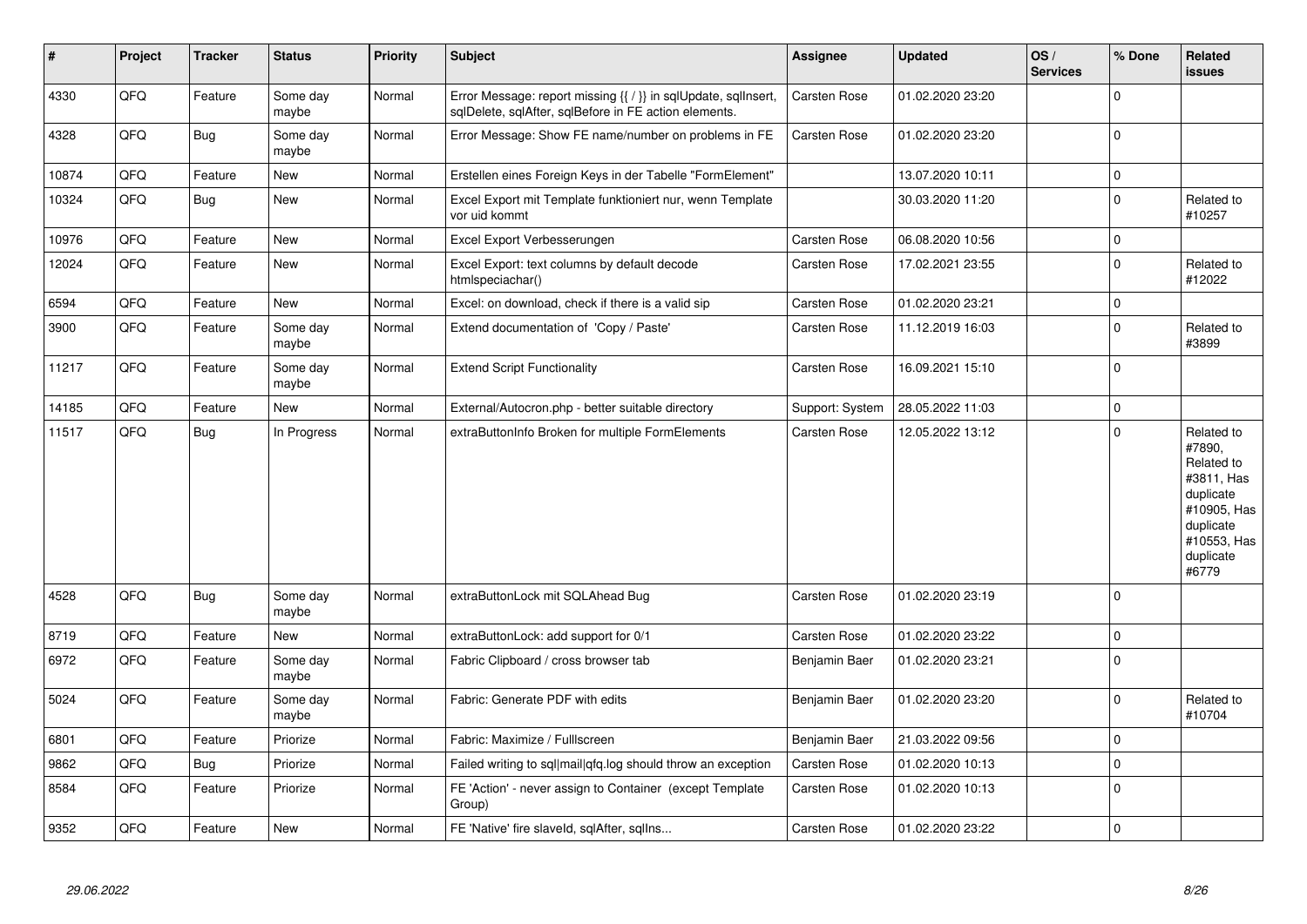| $\vert$ # | Project | <b>Tracker</b> | <b>Status</b>     | <b>Priority</b> | <b>Subject</b>                                                                                                       | Assignee            | <b>Updated</b>   | OS/<br><b>Services</b> | % Done      | Related<br>issues                                                     |
|-----------|---------|----------------|-------------------|-----------------|----------------------------------------------------------------------------------------------------------------------|---------------------|------------------|------------------------|-------------|-----------------------------------------------------------------------|
| 7812      | QFQ     | Feature        | <b>New</b>        | Normal          | FE 'Subrecord' - new option 'subrecordShowFilter',<br>'subrecordPaging'                                              | <b>Carsten Rose</b> | 01.02.2020 23:22 |                        | $\Omega$    |                                                                       |
| 3750      | QFQ     | Bug            | Some day<br>maybe | Normal          | FE in a row: if one violates check, all are red                                                                      | <b>Carsten Rose</b> | 11.12.2019 16:03 |                        | $\mathbf 0$ |                                                                       |
| 3415      | QFQ     | Feature        | Some day<br>maybe | Normal          | FE Login Box Templatefile                                                                                            | Benjamin Baer       | 11.12.2019 16:02 |                        | $\Omega$    |                                                                       |
| 12040     | QFQ     | Bug            | <b>New</b>        | Normal          | FE Mode 'hidden' für zwei FEs auf einer Zeile                                                                        | Carsten Rose        | 18.02.2021 10:13 |                        | $\mathbf 0$ |                                                                       |
| 3547      | QFQ     | <b>Bug</b>     | <b>New</b>        | Normal          | FE of type 'note' causes writing of empty fields.                                                                    | <b>Carsten Rose</b> | 01.02.2020 23:21 |                        | $\Omega$    |                                                                       |
| 4536      | QFQ     | Feature        | Some day<br>maybe | Normal          | FE upload: problem with delete if mutliple uploads an<br>FE.name="                                                   |                     | 01.02.2020 23:20 |                        | $\Omega$    |                                                                       |
| 7656      | QFQ     | Bug            | Priorize          | Normal          | FE with required, 'pattern' and 'extraButtonLock': always<br>complain about missing value                            | <b>Carsten Rose</b> | 01.02.2020 10:13 |                        | $\Omega$    |                                                                       |
| 8277      | QFQ     | Feature        | Priorize          | Normal          | fe.parameter.default=                                                                                                | Carsten Rose        | 01.02.2020 23:17 |                        | $\Omega$    | Related to<br>#8113                                                   |
| 10013     | QFQ     | Feature        | Some day<br>maybe | Normal          | FE.typ=editor: CodeMirror                                                                                            | Carsten Rose        | 08.06.2022 10:37 |                        | $\Omega$    | Related to<br>#12611,<br>Related to<br>#12490,<br>Related to<br>#7732 |
| 5021      | QFQ     | <b>Bug</b>     | Some day<br>maybe | Normal          | FE.typ=extra - during save displays error 'datum2' already<br>filled in STORE_SIP - the value is stored nevertheless | <b>Carsten Rose</b> | 01.02.2020 23:19 |                        | $\Omega$    | Related to<br>#3875                                                   |
| 5559      | QFQ     | <b>Bug</b>     | <b>New</b>        | Normal          | FE.type = Upload: 'accept' might contain variables                                                                   | Carsten Rose        | 11.05.2020 21:23 |                        | 0           |                                                                       |
| 8049      | QFQ     | <b>Bug</b>     | New               | Normal          | FE.type=note, column 'value': text moves some pixel to top<br>after save                                             | <b>Carsten Rose</b> | 01.02.2020 23:22 |                        | $\Omega$    |                                                                       |
| 9317      | QFQ     | Bug            | <b>New</b>        | Normal          | FE.type=note: with dynamic show/hidden an empty label<br>causes trouble                                              | Carsten Rose        | 01.02.2020 23:22 |                        | $\Omega$    |                                                                       |
| 5877      | QFQ     | Bug            | Some day<br>maybe | Normal          | FE.type=note:bsColumn strange behaviour                                                                              |                     | 01.02.2020 23:19 |                        | $\mathbf 0$ |                                                                       |
| 10082     | QFQ     | Bug            | New               | Normal          | FE.type=SELECT - 'sanatize' Class                                                                                    | Carsten Rose        | 07.05.2020 09:36 |                        | $\mathbf 0$ | Related to<br>#10081                                                  |
| 12162     | QFQ     | Feature        | <b>New</b>        | Normal          | FE.type=sendmail: personalized mailing (several mails) via<br>template                                               | <b>Carsten Rose</b> | 03.05.2021 20:45 |                        | $\Omega$    |                                                                       |
| 8037      | QFQ     | Bug            | Priorize          | Normal          | FE.type=upload (advanced mode): {{slaveId:V}} missing<br>during dynamic update                                       | Carsten Rose        | 01.02.2020 10:13 |                        | $\Omega$    |                                                                       |
| 9533      | QFQ     | <b>Bug</b>     | New               | Normal          | FE.type=upload: Check in 'beforeSave' if upload is given                                                             | Carsten Rose        | 01.02.2020 23:22 |                        | $\Omega$    | Related to<br>#11523                                                  |
| 4444      | QFQ     | Feature        | Some day<br>maybe | Normal          | FE.type=upload: detect mime type                                                                                     |                     | 11.12.2019 16:02 |                        | $\Omega$    | Related to<br>#4303                                                   |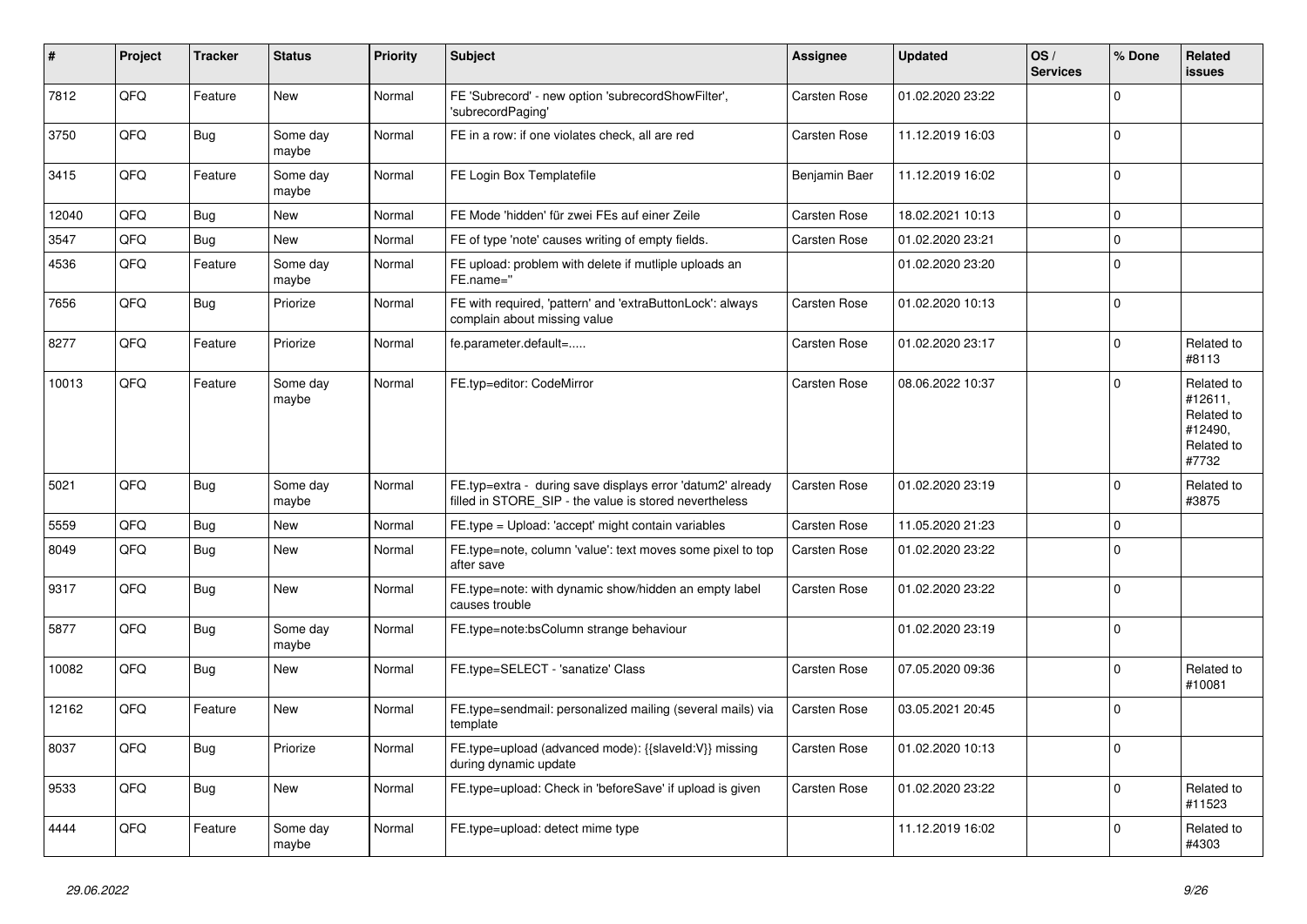| #     | Project | <b>Tracker</b> | <b>Status</b>     | Priority | <b>Subject</b>                                                                                                                                           | Assignee            | <b>Updated</b>   | OS/<br><b>Services</b> | % Done      | Related<br><b>issues</b>                                                    |
|-------|---------|----------------|-------------------|----------|----------------------------------------------------------------------------------------------------------------------------------------------------------|---------------------|------------------|------------------------|-------------|-----------------------------------------------------------------------------|
| 7512  | QFQ     | Bug            | <b>New</b>        | Normal   | FE: inputType=number >> 'pattern' is not respected                                                                                                       | Carsten Rose        | 01.02.2020 23:22 |                        | $\Omega$    |                                                                             |
| 7920  | QFQ     | Feature        | New               | Normal   | FE: Syntax Highlight, Zeinlenumbruch                                                                                                                     | Carsten Rose        | 01.02.2020 10:03 |                        | $\mathbf 0$ |                                                                             |
| 10937 | QFQ     | Bug            | New               | Normal   | Fehler mit abhängigen Select- Feldern beim Positionieren                                                                                                 | Carsten Rose        | 12.11.2020 23:45 |                        | $\Omega$    |                                                                             |
| 4872  | QFQ     | Feature        | Some day<br>maybe | Normal   | Fields of Typo3 page available in STORE_TYPO3                                                                                                            | Carsten Rose        | 01.02.2020 23:19 |                        | $\Omega$    |                                                                             |
| 4413  | QFQ     | Feature        | <b>New</b>        | Normal   | fieldset: show/hidden, modeSql, dynamicUpdate                                                                                                            | Carsten Rose        | 09.02.2022 15:19 |                        | $\Omega$    |                                                                             |
| 10003 | QFQ     | Feature        | Priorize          | Normal   | fieldset: stronger visualize group                                                                                                                       | Benjamin Baer       | 12.02.2020 08:13 |                        | $\mathbf 0$ |                                                                             |
| 6462  | QFQ     | Bug            | New               | Normal   | File Upload: Nutzlose Fehlermeldung wenn Datei zu gross                                                                                                  | Carsten Rose        | 01.02.2020 23:21 |                        | $\Omega$    | Related to<br>#6139                                                         |
| 5923  | QFQ     | Feature        | Some day<br>maybe | Normal   | fillStoreSystemBySqlLate                                                                                                                                 |                     | 01.02.2020 23:19 |                        | $\mathbf 0$ |                                                                             |
| 3880  | QFQ     | Feature        | Some day<br>maybe | Normal   | Form 'Form': anlegen einer Tabelle                                                                                                                       |                     | 14.01.2021 10:12 |                        | 0           |                                                                             |
| 3879  | QFQ     | Feature        | Some day<br>maybe | Normal   | Form 'FormElement': Beim Feld 'name' rechts in der Notiz<br>einen Link einblenden - a) aktuelle Definition anzeigen, b)<br>Spalte in der Tabelle anlegen |                     | 11.12.2019 16:03 |                        | 0           |                                                                             |
| 3878  | QFQ     | Feature        | Some day<br>maybe | Normal   | Form 'FormElement': Spalte 'name' typeAhead mit<br>Spaltennamen der Primarytable.                                                                        |                     | 11.12.2019 16:03 |                        | 0           |                                                                             |
| 8336  | QFQ     | Feature        | New               | Normal   | Form > modified > Close New: a) Optional disable popup, b)<br>custom text, c) mode on save: close stay                                                   | <b>Carsten Rose</b> | 01.02.2020 23:22 |                        | $\Omega$    | Related to<br>#8335                                                         |
| 10763 | QFQ     | Feature        | New               | Normal   | form accessed and submitted despite logout?                                                                                                              |                     | 16.06.2020 11:43 |                        | $\mathbf 0$ |                                                                             |
| 11716 | QFQ     | Feature        | New               | Normal   | Form an beliebiger Stelle im Report anzeigen                                                                                                             |                     | 09.12.2020 09:47 |                        | $\Omega$    |                                                                             |
| 12262 | QFQ     | Feature        | ToDo              | Normal   | Form buttons on top: more customable                                                                                                                     | Enis Nuredini       | 17.06.2022 10:44 |                        | $\Omega$    | Related to<br>#13945, Has<br>duplicate<br>#4046, Has<br>duplicate<br>#10080 |
| 9602  | QFQ     | Feature        | New               | Normal   | Form definition as JSON                                                                                                                                  | <b>Carsten Rose</b> | 01.02.2020 23:21 |                        | $\Omega$    | Related to<br>#9600                                                         |
| 4756  | QFQ     | Bug            | New               | Normal   | Form dirty even nothing changes                                                                                                                          | Carsten Rose        | 11.12.2019 16:16 |                        | $\mathbf 0$ |                                                                             |
| 11322 | QFQ     | Feature        | Some day<br>maybe | Normal   | Form Element JSON - (multiline parameter field)                                                                                                          | Carsten Rose        | 16.09.2021 15:10 |                        | $\mathbf 0$ |                                                                             |
| 12315 | QFQ     | Feature        | Some day<br>maybe | Normal   | Form History (Diffs) / Backups                                                                                                                           | Carsten Rose        | 16.09.2021 15:10 |                        | 0           |                                                                             |
| 14322 | QFQ     | Bug            | New               | Normal   | Form Load: by default no scroll (save & close should be<br>visible)                                                                                      | Enis Nuredini       | 15.06.2022 14:12 |                        | $\Omega$    | Related to<br>#14321,<br>Related to<br>#6232                                |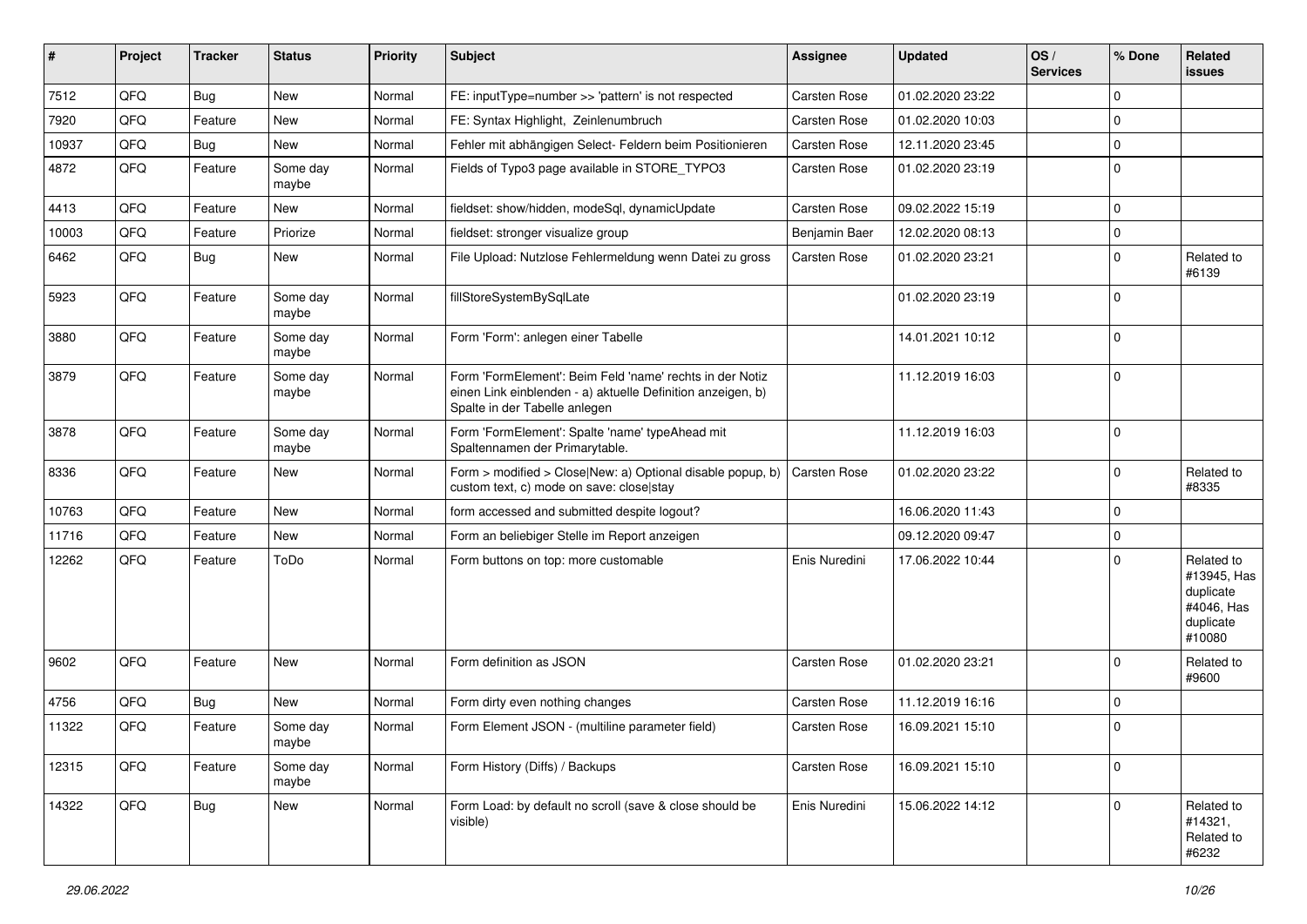| $\vert$ # | Project | <b>Tracker</b> | <b>Status</b>     | <b>Priority</b> | <b>Subject</b>                                                                                                                                      | Assignee            | <b>Updated</b>   | OS/<br><b>Services</b> | % Done      | Related<br><b>issues</b>   |
|-----------|---------|----------------|-------------------|-----------------|-----------------------------------------------------------------------------------------------------------------------------------------------------|---------------------|------------------|------------------------|-------------|----------------------------|
| 13572     | QFQ     | Feature        | Feedback          | Normal          | Form Load: misleading error message on trying to load non<br>existent primary record                                                                | Enis Nuredini       | 16.05.2022 23:16 |                        | 100         |                            |
| 5557      | QFQ     | <b>Bug</b>     | Some day<br>maybe | Normal          | Form load: STORE_RECORD filled, but should be empty                                                                                                 | Carsten Rose        | 01.02.2020 23:19 |                        | $\Omega$    |                            |
| 14245     | QFQ     | <b>Bug</b>     | <b>New</b>        | Normal          | Form Save Btn bleibt disabled wenn Datumsfeld über<br>Datepicker geändert                                                                           | Enis Nuredini       | 27.05.2022 13:45 |                        | $\Omega$    | Related to<br>#13689       |
| 5983      | QFQ     | Feature        | Some day<br>maybe | Normal          | Form Submit (save & update): normalize date/-time FE                                                                                                | Carsten Rose        | 01.02.2020 23:19 |                        | $\Omega$    |                            |
| 12581     | QFQ     | Bug            | <b>New</b>        | Normal          | Form forward=close: Record 'new' in new browser tab ><br>save (& close) >> Form is not reloaded with new created<br>record id and stays in mode=new | <b>Carsten Rose</b> | 19.03.2022 17:48 |                        | $\Omega$    |                            |
| 9668      | QFQ     | Feature        | Priorize          | Normal          | Form.mode: rename 'hidden' to 'hide'                                                                                                                | <b>Carsten Rose</b> | 05.05.2021 22:14 |                        | $\Omega$    | Related to<br>#6437        |
| 9773      | QFQ     | <b>Bug</b>     | <b>New</b>        | Normal          | form.parameter.formModeGlobal=requiredOff                                                                                                           | <b>Carsten Rose</b> | 01.02.2020 15:56 |                        | $\Omega$    |                            |
| 3708      | QFQ     | Feature        | Some day<br>maybe | Normal          | Form: input - 'specialchars', 'none'  gewisse tags<br>erlauben, andere verbieten                                                                    | Carsten Rose        | 11.12.2019 16:02 |                        | $\Omega$    | Related to<br>#14320       |
| 6289      | QFQ     | Feature        | <b>New</b>        | Normal          | Form: Log                                                                                                                                           | <b>Carsten Rose</b> | 01.02.2020 23:21 |                        | $\Omega$    |                            |
| 4443      | QFQ     | Feature        | Some day<br>maybe | Normal          | Form: multiple secondary tables                                                                                                                     |                     | 01.02.2020 23:20 |                        | $\Omega$    |                            |
| 12156     | QFQ     | Feature        | <b>New</b>        | Normal          | Form: Optional disable 'leave page'                                                                                                                 |                     | 03.05.2021 20:45 |                        | $\mathbf 0$ |                            |
| 7278      | QFQ     | Feature        | Some day<br>maybe | Normal          | Form: Wert vordefinieren der immer gesetzt wird                                                                                                     |                     | 02.05.2021 09:27 |                        | $\Omega$    |                            |
| 6998      | QFQ     | Feature        | Priorize          | Normal          | Form: with debug=on show column information as tooltip of<br>column label                                                                           | <b>Carsten Rose</b> | 01.02.2020 10:13 |                        | $\Omega$    |                            |
| 3877      | QFQ     | Feature        | Some day<br>maybe | Normal          | FormEditor: die Felder die aktuell nicht gebraucht werden<br>nur auf readonly/disabled setzen (nicht ausblenden > das<br>irritiert.                 | Carsten Rose        | 11.12.2019 16:03 |                        | $\mathbf 0$ |                            |
| 9537      | QFQ     | Feature        | <b>New</b>        | Normal          | FormEditor: Edit fieldset in FrontEnd                                                                                                               | <b>Carsten Rose</b> | 01.02.2020 23:22 |                        | $\Omega$    |                            |
| 3350      | QFQ     | Feature        | Some day<br>maybe | Normal          | FormEditor: Hilfetext hinter 'checktype'                                                                                                            | <b>Carsten Rose</b> | 11.12.2019 16:02 |                        | $\Omega$    |                            |
| 14290     | QFQ     | Feature        | Priorize          | Normal          | FormEditor: Show Table Definition                                                                                                                   | <b>Carsten Rose</b> | 19.06.2022 16:37 |                        | $\Omega$    |                            |
| 7290      | QFQ     | Feature        | Priorize          | Normal          | FormEditor: title as textarea if LEN(title)>60                                                                                                      | <b>Carsten Rose</b> | 01.02.2020 10:13 |                        | $\Omega$    | <b>Blocked by</b><br>#7682 |
| 14395     | QFQ     | Support        | <b>New</b>        | Normal          | FormEditor: Virtual table columns                                                                                                                   | Enis Nuredini       | 21.06.2022 16:09 |                        | $\Omega$    |                            |
| 4008      | QFQ     | <b>Bug</b>     | Some day<br>maybe | Normal          | FormElemen.type=sendmail: wrong 'TO' if 'real<br>name <rea@mail.to>' is used</rea@mail.to>                                                          | <b>Carsten Rose</b> | 11.12.2019 16:03 |                        | $\Omega$    |                            |
| 8034      | QFQ     | Feature        | Priorize          | Normal          | FormElement 'data': 22.22.2222 should not be accepted                                                                                               | Carsten Rose        | 01.02.2020 10:13 |                        | $\Omega$    |                            |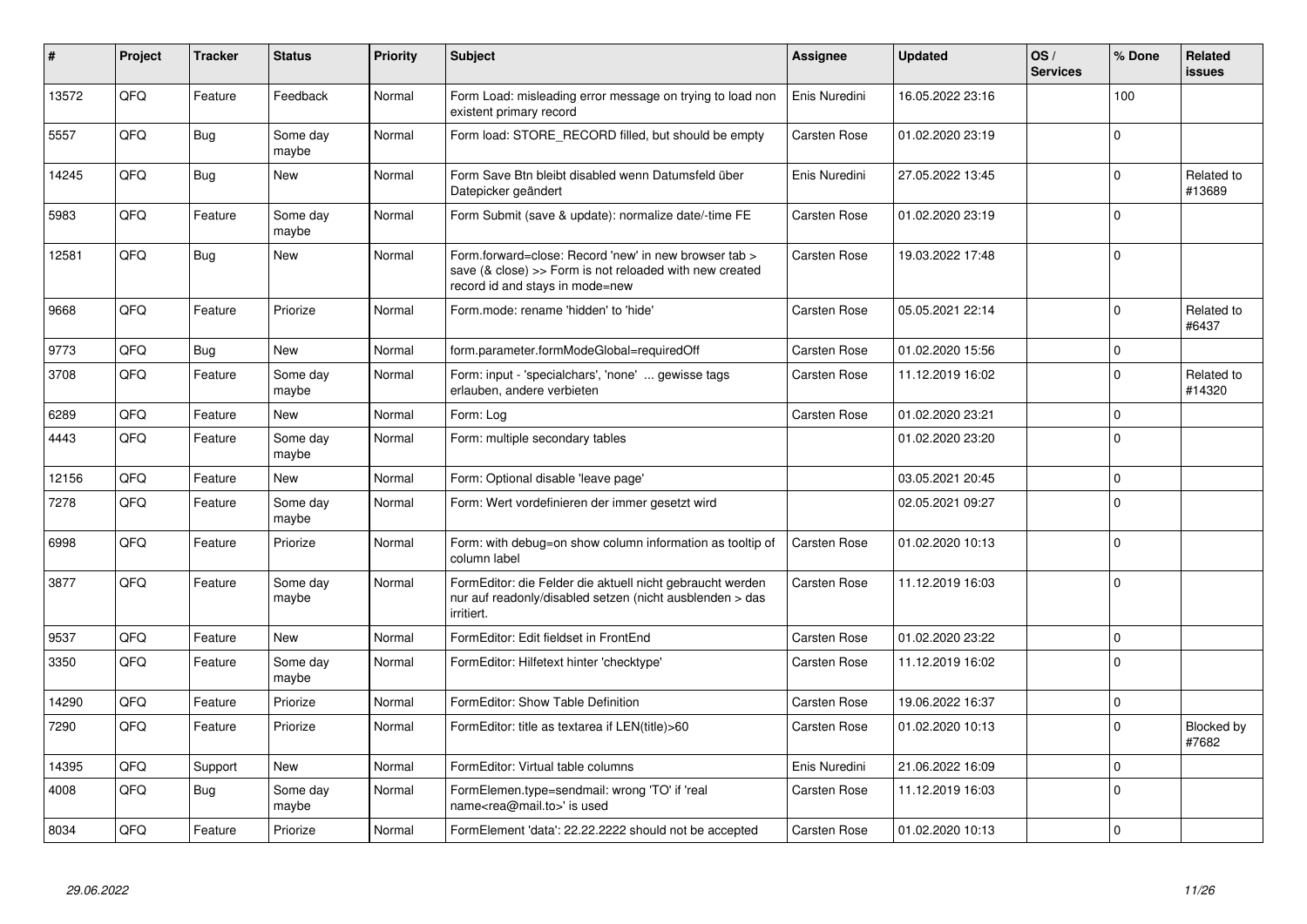| ∦     | Project    | <b>Tracker</b> | <b>Status</b>     | <b>Priority</b> | Subject                                                              | <b>Assignee</b> | <b>Updated</b>   | OS/<br><b>Services</b> | % Done       | <b>Related</b><br><b>issues</b>              |
|-------|------------|----------------|-------------------|-----------------|----------------------------------------------------------------------|-----------------|------------------|------------------------|--------------|----------------------------------------------|
| 7890  | QFQ        | Bug            | <b>New</b>        | Normal          | FormElement 'required': extraButtonInfo not aligned                  | Carsten Rose    | 11.06.2021 21:17 |                        | $\Omega$     | Related to<br>#11517                         |
| 10322 | QFQ        | Bug            | New               | Normal          | FormElement / Radio: missing column 'enum' >> FE not<br>reported     | Carsten Rose    | 07.05.2020 09:37 |                        | $\Omega$     |                                              |
| 6602  | QFQ        | Feature        | <b>New</b>        | Normal          | Formlet: in Report auf Mausklick ein mini-form oeffnen               | Carsten Rose    | 11.12.2019 16:16 |                        | $\Omega$     |                                              |
| 6609  | QFQ        | Feature        | <b>New</b>        | Normal          | Formlet: JSON API erweitern                                          | Carsten Rose    | 01.02.2020 23:21 |                        | 50           |                                              |
| 9898  | QFQ        | <b>Bug</b>     | Feedback          | Normal          | Formular trotz Timeout gespeichert                                   | Benjamin Baer   | 01.02.2020 15:56 |                        | $\mathbf 0$  |                                              |
| 6515  | QFQ        | Feature        | Some day<br>maybe | Normal          | Formular: Felder dynamisch ein/ausblenden                            |                 | 11.12.2019 16:02 |                        | $\Omega$     |                                              |
| 9900  | QFQ        | Feature        | Priorize          | Normal          | Generic API Call: tt-content record >> JSON                          | Carsten Rose    | 01.02.2020 10:13 |                        | $\mathbf 0$  |                                              |
| 10095 | QFQ        | Feature        | Some day<br>maybe | Normal          | Generic Gitlab Integration into QFQ                                  | Carsten Rose    | 16.09.2021 15:10 |                        | $\mathbf{0}$ |                                              |
| 14283 | QFQ        | <b>Bug</b>     | Priorize          | Normal          | HEIC / HEIF convert doesn't trigger                                  | Carsten Rose    | 19.06.2022 16:37 |                        | $\Omega$     |                                              |
| 9126  | QFQ        | Bug            | Some day<br>maybe | Normal          | hidden Form elements are present in page source                      |                 | 02.01.2021 18:41 |                        | $\Omega$     |                                              |
| 11702 | QFQ        | Feature        | <b>New</b>        | Normal          | HTML Special Char makes no sense for 'allbut' if '&' is<br>forbidden | Carsten Rose    | 07.12.2021 16:35 |                        | $\Omega$     | Related to<br>#5112,<br>Related to<br>#14320 |
| 11347 | QFQ        | Bug            | Feedback          | Normal          | If Bedingungen funktionieren nicht korrekt                           | Christoph Fuchs | 21.03.2021 20:37 |                        | $\mathbf 0$  |                                              |
| 12480 | QFQ        | Feature        | <b>New</b>        | Normal          | If QFQ upgrade is running, block further request                     | Carsten Rose    | 03.05.2021 20:45 |                        | $\mathbf 0$  |                                              |
| 8217  | QFQ        | Feature        | <b>New</b>        | Normal          | if-elseif-else construct                                             | Carsten Rose    | 16.03.2021 18:41 |                        | $\Omega$     | Related to<br>#10716                         |
| 7660  | QFQ        | Feature        | <b>New</b>        | Normal          | IMAP: import mails to DB, move / delete mails                        | Carsten Rose    | 01.02.2020 09:52 |                        | 0            |                                              |
| 7453  | QFQ        | Feature        | Some day<br>maybe | Normal          | import / export forms QFQ                                            | Carsten Rose    | 16.09.2021 15:10 |                        | $\Omega$     |                                              |
| 14091 | <b>OFO</b> | Bug            | <b>New</b>        | Normal          | inconsistent template path for twig                                  | Carsten Rose    | 19.04.2022 18:36 |                        | $\Omega$     |                                              |
| 4659  | QFQ        | Bug            | Some day<br>maybe | Normal          | infoButtonExtra                                                      | Carsten Rose    | 01.02.2020 23:20 |                        | $\mathbf 0$  |                                              |
| 2950  | QFQ        | Feature        | Some day<br>maybe | Normal          | Inhalt QFQ Records als File                                          |                 | 11.12.2019 16:03 |                        | $\Omega$     |                                              |
| 14305 | QFQ        | Bug            | New               | Normal          | Inline Report editing does not create history entries                | Carsten Rose    | 10.06.2022 11:55 |                        | $\mathbf 0$  |                                              |
| 11036 | QFQ        | Feature        | Some day<br>maybe | Normal          | inline report editor permissions                                     | Carsten Rose    | 16.09.2021 15:09 |                        | $\mathbf 0$  | Related to<br>#11323                         |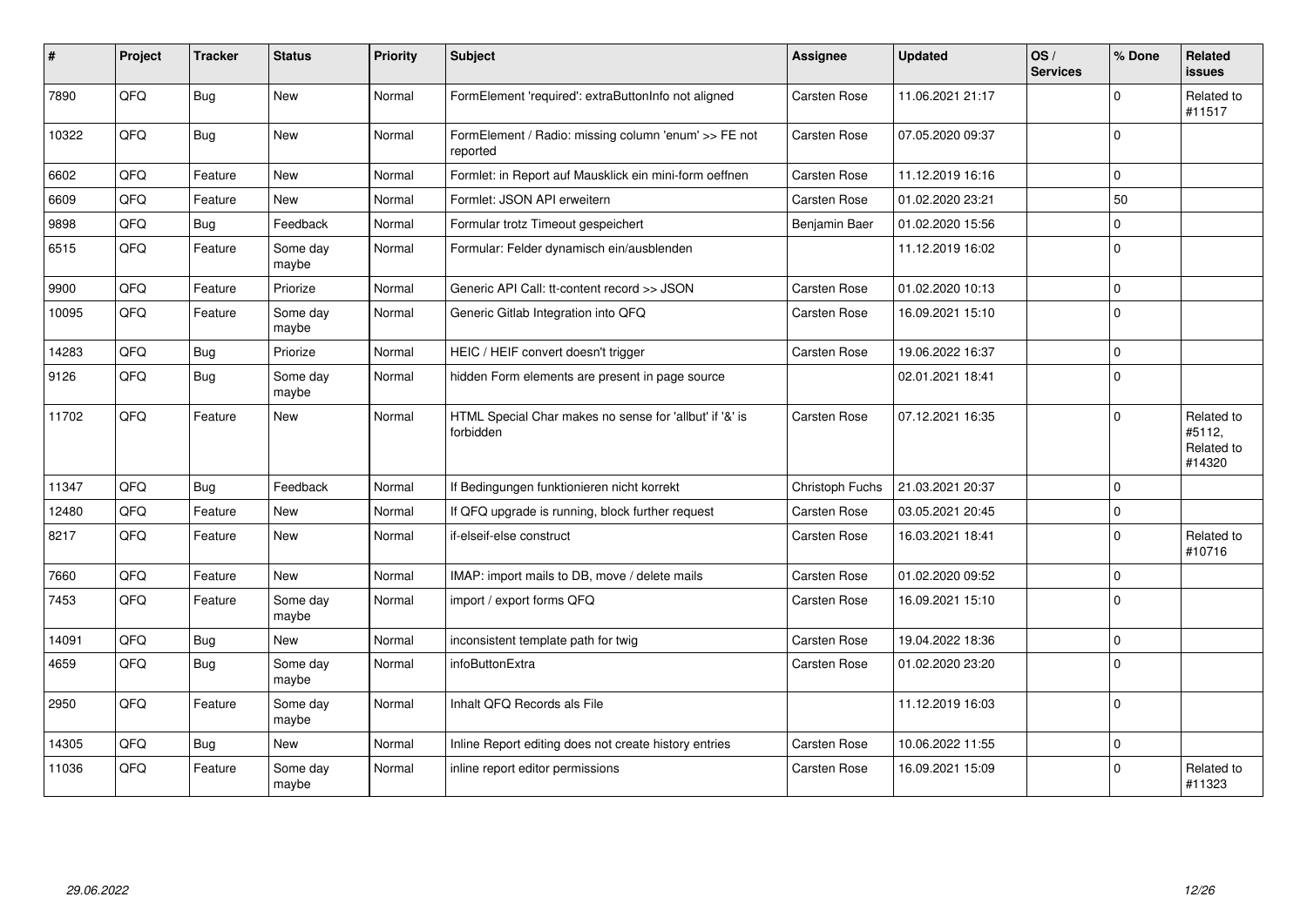| #     | Project | <b>Tracker</b> | <b>Status</b>     | <b>Priority</b> | <b>Subject</b>                                                                                           | <b>Assignee</b> | <b>Updated</b>   | OS/<br><b>Services</b> | % Done              | Related<br><b>issues</b>                                                |
|-------|---------|----------------|-------------------|-----------------|----------------------------------------------------------------------------------------------------------|-----------------|------------------|------------------------|---------------------|-------------------------------------------------------------------------|
| 9834  | QFQ     | <b>Bug</b>     | Priorize          | Normal          | Input elements with tag 'disabled' are missing on<br>form-submit: server option 'processReadOnly' broken | Carsten Rose    | 07.12.2021 16:43 |                        | $\Omega$            | Related to<br>#9691,<br>Related to<br>#5305, Has<br>duplicate<br>#12331 |
| 7965  | QFQ     | Feature        | Priorize          | Normal          | Input type 'text' with visual format - currency                                                          | Benjamin Baer   | 03.01.2022 07:45 |                        | $\mathsf{O}\xspace$ |                                                                         |
| 12630 | QFG     | Feature        | In Progress       | Normal          | Input: date[time]: min / max values                                                                      | Enis Nuredini   | 20.06.2022 18:31 |                        | $\mathbf 0$         | Related to<br>#10096,<br>Related to<br>#14302,<br>Related to<br>#14303  |
| 7522  | QFQ     | Feature        | Priorize          | Normal          | Inserting default index.html to folder (Avoid Apache<br>Indexing)                                        | Carsten Rose    | 01.02.2020 10:13 |                        | $\mathbf 0$         |                                                                         |
| 4259  | QFQ     | Feature        | Some day<br>maybe | Normal          | Instant trigger a cron job                                                                               | Carsten Rose    | 11.12.2019 16:03 |                        | $\pmb{0}$           |                                                                         |
| 7732  | QFQ     | Feature        | Some day<br>maybe | Normal          | Javascript: Lazy Loading der add on libs                                                                 | Benjamin Baer   | 08.06.2022 10:38 |                        | $\mathbf 0$         | Related to<br>#12611,<br>Related to<br>#12490,<br>Related to<br>#10013  |
| 1510  | QFQ     | Feature        | Some day<br>maybe | Normal          | jquery von google laden, falls das nicht geht lokal                                                      |                 | 11.12.2019 16:03 |                        | $\pmb{0}$           |                                                                         |
| 1946  | QFQ     | Feature        | Some day<br>maybe | Normal          | Kontrolle ob der ReadOnly Modus bei den<br>Formularelementen korrekt implementiert ist                   | Carsten Rose    | 11.12.2019 16:03 |                        | $\pmb{0}$           |                                                                         |
| 10443 | QFQ     | Feature        | In Progress       | Normal          | Konzept_api / _live                                                                                      | Carsten Rose    | 07.05.2020 09:39 |                        | $\mathbf 0$         |                                                                         |
| 10593 | QFQ     | Feature        | <b>New</b>        | Normal          | label2: text behind input element                                                                        | Carsten Rose    | 16.05.2020 10:57 |                        | $\pmb{0}$           |                                                                         |
| 14371 | QFQ     | Feature        | Priorize          | Normal          | LDAP via REPORT                                                                                          | Carsten Rose    | 19.06.2022 16:37 |                        | $\pmb{0}$           |                                                                         |
| 3457  | QFQ     | Feature        | Some day<br>maybe | Normal          | LDAP: concat multi values to one single entry                                                            | Carsten Rose    | 11.12.2019 16:02 |                        | $\mathbf 0$         |                                                                         |
| 6566  | QFQ     | <b>Bug</b>     | Priorize          | Normal          | Link Function 'delete': provided parameter missing on page<br>reload                                     | Benjamin Baer   | 03.01.2022 08:08 |                        | $\mathbf 0$         |                                                                         |
| 10569 | QFQ     | Feature        | Priorize          | Normal          | link blank more safe                                                                                     | Enis Nuredini   | 25.03.2022 12:44 |                        | $\mathsf{O}\xspace$ |                                                                         |
| 3617  | QFQ     | Feature        | Some day<br>maybe | Normal          | Load javascripts at bottom                                                                               |                 | 11.12.2019 16:02 |                        | $\mathbf 0$         |                                                                         |
| 8702  | QFQ     | Feature        | <b>New</b>        | Normal          | Load Record which is locked: missing user info                                                           | Carsten Rose    | 11.12.2019 16:16 |                        | $\mathbf 0$         | Related to<br>#9789                                                     |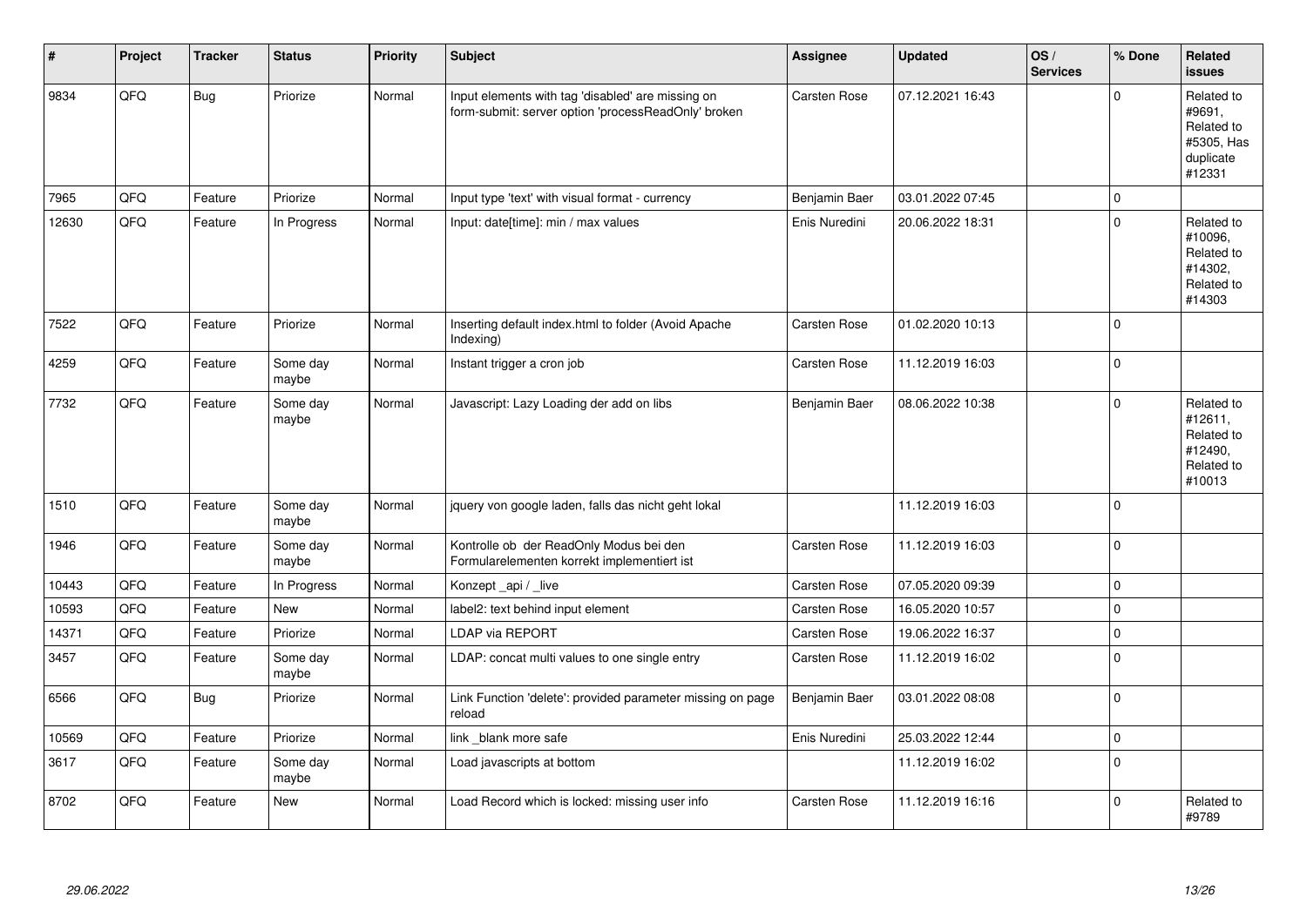| #     | Project | <b>Tracker</b> | <b>Status</b>     | <b>Priority</b> | <b>Subject</b>                                                                                         | <b>Assignee</b> | <b>Updated</b>   | OS/<br><b>Services</b> | % Done      | Related<br>issues                                                     |
|-------|---------|----------------|-------------------|-----------------|--------------------------------------------------------------------------------------------------------|-----------------|------------------|------------------------|-------------|-----------------------------------------------------------------------|
| 12490 | QFQ     | Feature        | New               | Normal          | Loading Plugins in QFQ - see what tinymce does. (lazy<br>loading)                                      | Benjamin Baer   | 08.06.2022 10:37 |                        | $\Omega$    | Related to<br>#12611,<br>Related to<br>#10013,<br>Related to<br>#7732 |
| 4433  | QFQ     | Feature        | Some day<br>maybe | Normal          | Log when SIP will be destroyed by QFQ for any (security)<br>reason                                     |                 | 01.02.2020 23:20 |                        | $\Omega$    | Related to<br>#4432,<br>Related to<br>#5458                           |
| 4439  | QFQ     | Feature        | Some day<br>maybe | Normal          | Log: report all actions fired by an FE Element, incl. the<br>original directive (slaveld, sqllnsert, ) |                 | 01.02.2020 23:20 |                        | 0           | Related to<br>#4432,<br>Related to<br>#5458                           |
| 9777  | QFQ     | Feature        | New               | Normal          | Logging QFQ Variables                                                                                  | Carsten Rose    | 16.12.2019 17:17 |                        | $\mathbf 0$ |                                                                       |
| 2361  | QFQ     | Feature        | New               | Normal          | Logging wer/wann/wo welches Formular aufgerufen hat                                                    | Carsten Rose    | 11.12.2019 16:15 |                        | $\Omega$    | Related to<br>#4432,<br>Related to<br>#7480                           |
| 5852  | QFQ     | Feature        | Some day<br>maybe | Normal          | Logging: mail.log / sql.log - im FE anzeigen und via AJAX<br>aktualisieren                             | Carsten Rose    | 01.02.2020 23:19 |                        | $\mathbf 0$ | Related to<br>#5885                                                   |
| 3504  | QFQ     | Feature        | New               | Normal          | Logging: welche Action FEs werden wann wie ausgefuehrt                                                 | Carsten Rose    | 01.02.2020 23:21 |                        | $\Omega$    | Related to<br>#5458,<br>Related to<br>#4092                           |
| 4974  | QFQ     | Feature        | Some day<br>maybe | Normal          | Long polling - inform all listening clients of changes                                                 |                 | 11.12.2019 16:02 |                        | $\mathbf 0$ |                                                                       |
| 5455  | QFQ     | Feature        | Some day<br>maybe | Normal          | Mail Redirects grld abhaengig                                                                          |                 | 01.02.2020 23:20 |                        | $\mathbf 0$ |                                                                       |
| 2084  | QFQ     | Feature        | Some day<br>maybe | Normal          | Mailto mit encryption: Subrecord                                                                       | Carsten Rose    | 11.12.2019 16:03 |                        | $\mathbf 0$ | Related to<br>#2082                                                   |
| 11747 | QFQ     | Feature        | New               | Normal          | Maintenance Page with Redirect                                                                         | Carsten Rose    | 03.05.2021 20:47 |                        | $\mathbf 0$ | Related to<br>#11741                                                  |
| 9208  | QFQ     | Feature        | New               | Normal          | Manage 'recent' records                                                                                | Carsten Rose    | 01.02.2020 23:22 |                        | $\mathbf 0$ |                                                                       |
| 10014 | QFQ     | Feature        | New               | Normal          | Manual.rst: describe behaviour and process order of<br>fillStoreVar, slaveId, sqlBefore,               | Carsten Rose    | 01.02.2020 22:31 |                        | 0           |                                                                       |
| 4440  | QFG     | Feature        | Some day<br>maybe | Normal          | Manual.rst: explain how to. expand PHP Session to 4h                                                   |                 | 11.12.2019 16:02 |                        | $\mathbf 0$ |                                                                       |
| 7104  | QFQ     | Feature        | Some day<br>maybe | Normal          | Manual: hint about escaping if '\r' appears in mail body                                               |                 | 11.12.2019 16:01 |                        | $\mathbf 0$ |                                                                       |
| 12039 | QFG     | Feature        | New               | Normal          | Missing htmlSpecialChar() in pre processing on form submit                                             |                 | 18.02.2021 00:09 |                        | $\mathbf 0$ | Related to<br>#14320                                                  |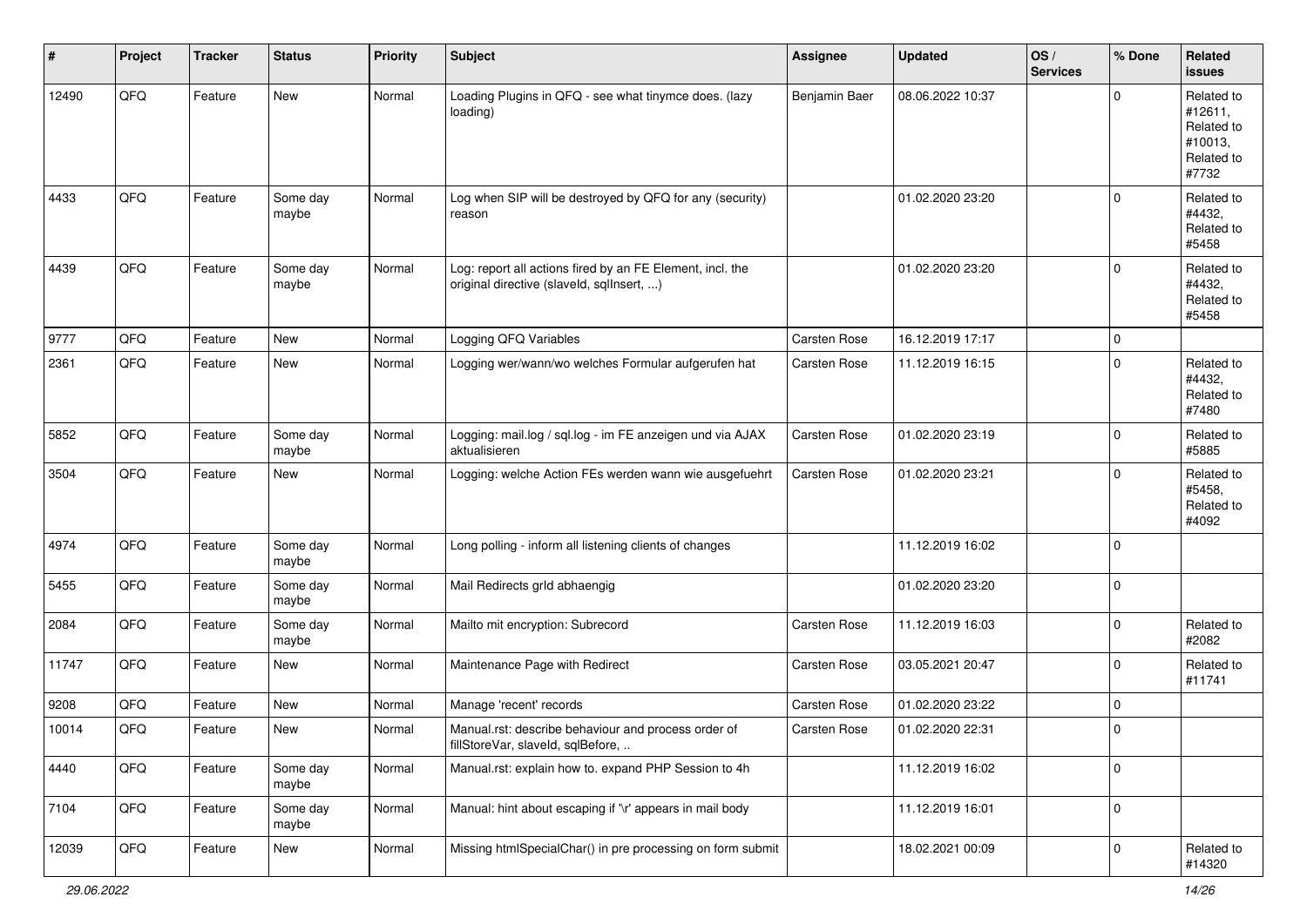| $\sharp$ | Project | <b>Tracker</b> | <b>Status</b>     | <b>Priority</b> | Subject                                                                           | <b>Assignee</b> | <b>Updated</b>   | OS/<br><b>Services</b> | % Done      | Related<br>issues                                                    |
|----------|---------|----------------|-------------------|-----------------|-----------------------------------------------------------------------------------|-----------------|------------------|------------------------|-------------|----------------------------------------------------------------------|
| 4027     | QFQ     | Feature        | Some day<br>maybe | Normal          | Missing: orange 'check' / 'bullet'                                                |                 | 11.12.2019 16:03 |                        | $\mathbf 0$ |                                                                      |
| 11523    | QFQ     | Feature        | New               | Normal          | Mit dynamic Update erkennen, ob Upload gemacht wurde                              | Carsten Rose    | 13.11.2020 15:07 |                        | $\mathbf 0$ | Related to<br>#9533                                                  |
| 4626     | QFQ     | Feature        | Some day<br>maybe | Normal          | Mobile View: 'classBody=qfq-form-right' makes no sense                            |                 | 01.02.2020 23:20 |                        | $\Omega$    |                                                                      |
| 3646     | QFQ     | Feature        | Some day<br>maybe | Normal          | Moeglichkeit HTML Tags in Reports auszugeben (zu<br>enkodieren: htmlspecialchars) |                 | 11.12.2019 16:02 |                        | $\mathbf 0$ | Related to<br>#14320                                                 |
| 6765     | QFQ     | Feature        | <b>New</b>        | Normal          | Moeglichkeit via QFQ eigene Logs zu schreiben                                     | Carsten Rose    | 01.02.2020 23:21 |                        | $\mathbf 0$ |                                                                      |
| 10015    | QFQ     | Feature        | Priorize          | Normal          | Monospace in Textarea                                                             | Carsten Rose    | 03.02.2020 13:40 |                        | 0           |                                                                      |
| 9706     | QFQ     | Feature        | New               | Normal          | Multi File Upload (hidden template group)                                         | Carsten Rose    | 01.02.2020 23:22 |                        | $\mathbf 0$ | Related to<br>#7521,<br>Related to<br>#5562,<br>Related to<br>#13330 |
| 13331    | QFQ     | Bug            | <b>New</b>        | Normal          | Multi Form: Clear Icon misplaced                                                  | Carsten Rose    | 19.03.2022 17:47 |                        | $\mathbf 0$ |                                                                      |
| 13332    | QFQ     | Bug            | New               | Normal          | Multi Form: Required Felder werden visuell nicht markiert.                        | Carsten Rose    | 19.03.2022 17:47 |                        | $\mathbf 0$ |                                                                      |
| 13330    | QFQ     | Feature        | In Progress       | Normal          | Multi Form: Upload                                                                | Carsten Rose    | 07.11.2021 12:40 |                        | 50          | Related to<br>#9706                                                  |
| 4365     | QFQ     | Feature        | Some day<br>maybe | Normal          | Multi Language: new way of config                                                 | Carsten Rose    | 01.02.2020 23:20 |                        | $\mathbf 0$ |                                                                      |
| 11516    | QFQ     | Feature        | <b>New</b>        | Normal          | Multi Page Form (Previous/Next Buttons)                                           | Carsten Rose    | 16.03.2021 17:52 |                        | $\mathbf 0$ |                                                                      |
| 10714    | QFQ     | Feature        | New               | Normal          | multi Table Form                                                                  | Carsten Rose    | 16.03.2021 18:44 |                        | 0           |                                                                      |
| 12325    | QFQ     | Bug            | Priorize          | Normal          | MultiDB form.dblndex not working for report syntax                                | Carsten Rose    | 07.09.2021 13:37 |                        | $\Omega$    | Related to<br>#12145,<br>Related to<br>#12314                        |
| 5695     | QFQ     | Feature        | In Progress       | Normal          | Multiform                                                                         | Carsten Rose    | 02.01.2021 18:38 |                        | $\mathbf 0$ |                                                                      |
| 11695    | QFQ     | Bug            | New               | Normal          | MultiForm required FE Error                                                       | Carsten Rose    | 04.12.2020 13:34 |                        | $\Omega$    |                                                                      |
| 9579     | QFQ     | Feature        | Some day<br>maybe | Normal          | Multiform with Process Row                                                        | Carsten Rose    | 11.12.2019 16:01 |                        | l 0         |                                                                      |
| 11667    | QFG     | Bug            | New               | Normal          | MySQL mariadb-server-10.3: Incorrect datetime value                               | Carsten Rose    | 03.05.2021 20:48 |                        | O           |                                                                      |
| 12023    | QFQ     | Feature        | New               | Normal          | MySQL Stored Precdure: QDECODESPECIALCHAR()                                       | Carsten Rose    | 16.02.2021 11:16 |                        | $\mathbf 0$ | Related to<br>#12022                                                 |
| 6437     | QFQ     | Feature        | New               | Normal          | Neuer Mode Button bei FormElementen                                               | Carsten Rose    | 01.02.2020 23:21 |                        | $\mathbf 0$ | Related to<br>#9668,<br>Blocked by<br>#9678                          |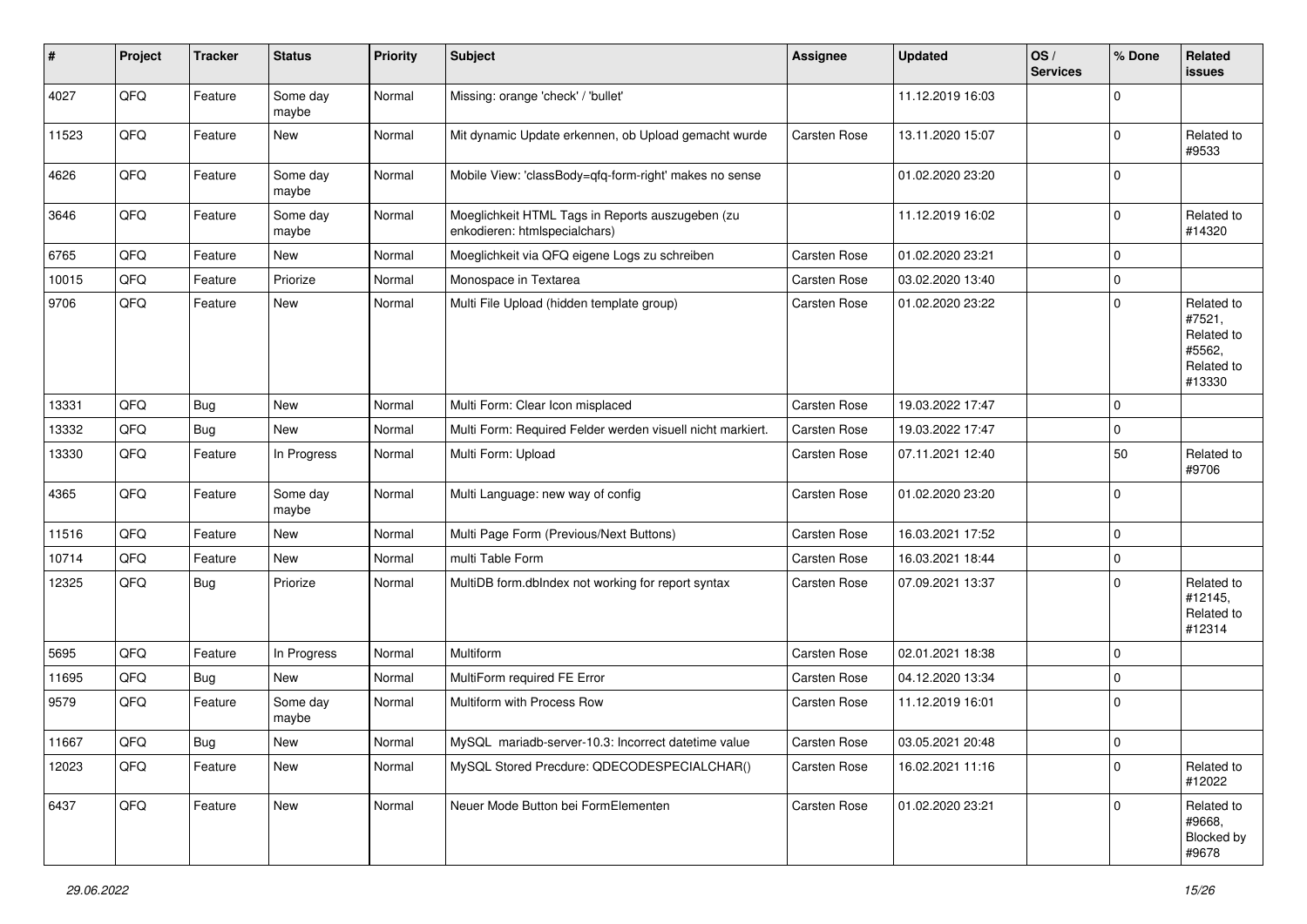| $\sharp$ | Project | <b>Tracker</b> | <b>Status</b>     | <b>Priority</b> | <b>Subject</b>                                                                                        | Assignee            | <b>Updated</b>   | OS/<br><b>Services</b> | % Done      | Related<br>issues                             |
|----------|---------|----------------|-------------------|-----------------|-------------------------------------------------------------------------------------------------------|---------------------|------------------|------------------------|-------------|-----------------------------------------------|
| 6084     | QFQ     | Feature        | Some day<br>maybe | Normal          | New escape type: 'D' - convert date                                                                   |                     | 01.02.2020 23:19 |                        | $\Omega$    |                                               |
| 4446     | QFQ     | Feature        | Some day<br>maybe | Normal          | New FE get same feldContainerId as last modifed FE                                                    |                     | 01.02.2020 23:20 |                        | 0           |                                               |
| 7229     | QFQ     | Feature        | Some day<br>maybe | Normal          | New FormElement.type: Button                                                                          |                     | 01.02.2021 12:32 |                        | $\Omega$    |                                               |
| 5782     | QFQ     | Feature        | New               | Normal          | NextCloud API                                                                                         | Carsten Rose        | 01.02.2020 10:02 |                        | $\mathbf 0$ |                                               |
| 4546     | QFQ     | Bug            | Some day<br>maybe | Normal          | NH: SIP storage is destroyed                                                                          |                     | 01.02.2020 23:20 |                        | $\Omega$    |                                               |
| 3613     | QFQ     | Bug            | Some day<br>maybe | Normal          | note /note unchecked -> note div (col-md) wird weiterhin<br>gerendert                                 | Elias Villiger      | 01.02.2020 23:19 |                        | 100         |                                               |
| 12133    | QFQ     | Bug            | <b>New</b>        | Normal          | NPM, phpSpreadSheet aktualisieren                                                                     | Carsten Rose        | 15.03.2021 09:04 |                        | 0           |                                               |
| 14090    | QFQ     | Feature        | New               | Normal          | Nützliche _script funktionen                                                                          | Carsten Rose        | 28.05.2022 11:03 |                        | 0           |                                               |
| 10011    | QFQ     | Feature        | Priorize          | Normal          | Offer new STORE_TYPO3 Variable 'beUser', 'beEmail'                                                    | Carsten Rose        | 08.05.2021 09:51 |                        | $\Omega$    | Related to<br>#10012,<br>Related to<br>#12511 |
| 7685     | QFQ     | Bug            | <b>New</b>        | Normal          | Open FormElement from QFQ error message and save<br>modified record: error about missing {{formId:F}} | <b>Carsten Rose</b> | 01.02.2020 23:22 |                        | 0           |                                               |
| 14175    | QFQ     | Bug            | In Progress       | Normal          | Opening a form with no QFQ Session cookie fails                                                       | <b>Carsten Rose</b> | 03.06.2022 10:40 |                        | $\mathbf 0$ |                                               |
| 7681     | QFQ     | Feature        | <b>New</b>        | Normal          | Optional switch off 'check for modified record'                                                       | Carsten Rose        | 01.02.2020 23:21 |                        | $\Omega$    |                                               |
| 10384    | QFQ     | Feature        | New               | Normal          | Parameter Exchange QFQ Instances                                                                      |                     | 07.05.2020 09:38 |                        | $\mathbf 0$ |                                               |
| 8101     | QFQ     | Feature        | Some day<br>maybe | Normal          | Password hash: support further hashing methods                                                        | Carsten Rose        | 16.09.2021 15:10 |                        | $\Omega$    |                                               |
| 7336     | QFQ     | Feature        | Some day<br>maybe | Normal          | PDF Upload: disallow PDFs with specific Meta information                                              | <b>Carsten Rose</b> | 11.12.2019 16:01 |                        | $\Omega$    |                                               |
| 6261     | QFQ     | Feature        | New               | Normal          | Persistent SIP                                                                                        | Carsten Rose        | 12.06.2021 09:07 |                        | $\Omega$    | Related to<br>#10819                          |
| 10819    | QFQ     | Feature        | New               | Normal          | Persistent SIP - second try                                                                           | Carsten Rose        | 29.06.2020 23:02 |                        | $\Omega$    | Related to<br>#6261                           |
| 2063     | QFQ     | Bug            | Some day<br>maybe | Normal          | Pills auf 'inaktiv' setzen falls keine Element auf dem Pill<br>sichtbar sind.                         | Benjamin Baer       | 11.12.2019 16:03 |                        | 0           | Related to<br>#3752                           |
| 12556    | QFQ     | Feature        | New               | Normal          | Pills Title: colored = static or dynamic on allrequiredgiven                                          | Benjamin Baer       | 19.03.2022 17:49 |                        | 0           |                                               |
| 11668    | QFQ     | Bug            | New               | Normal          | Play function.sql - problem with mysql                                                                | Carsten Rose        | 03.05.2021 20:48 |                        | $\mathbf 0$ |                                               |
| 10080    | QFQ     | Feature        | New               | Normal          | Popup on 'save' / 'close': configure dialog (answer<br>yes/no/cancle/)                                | Carsten Rose        | 28.03.2021 20:52 |                        | 0           | Is duplicate<br>of #12262                     |
| 3495     | QFQ     | Feature        | Some day<br>maybe | Normal          | Predifined Parameter werden nicht in '+' (add new record)<br>SIP gerendert.                           |                     | 11.12.2019 16:02 |                        | 0           |                                               |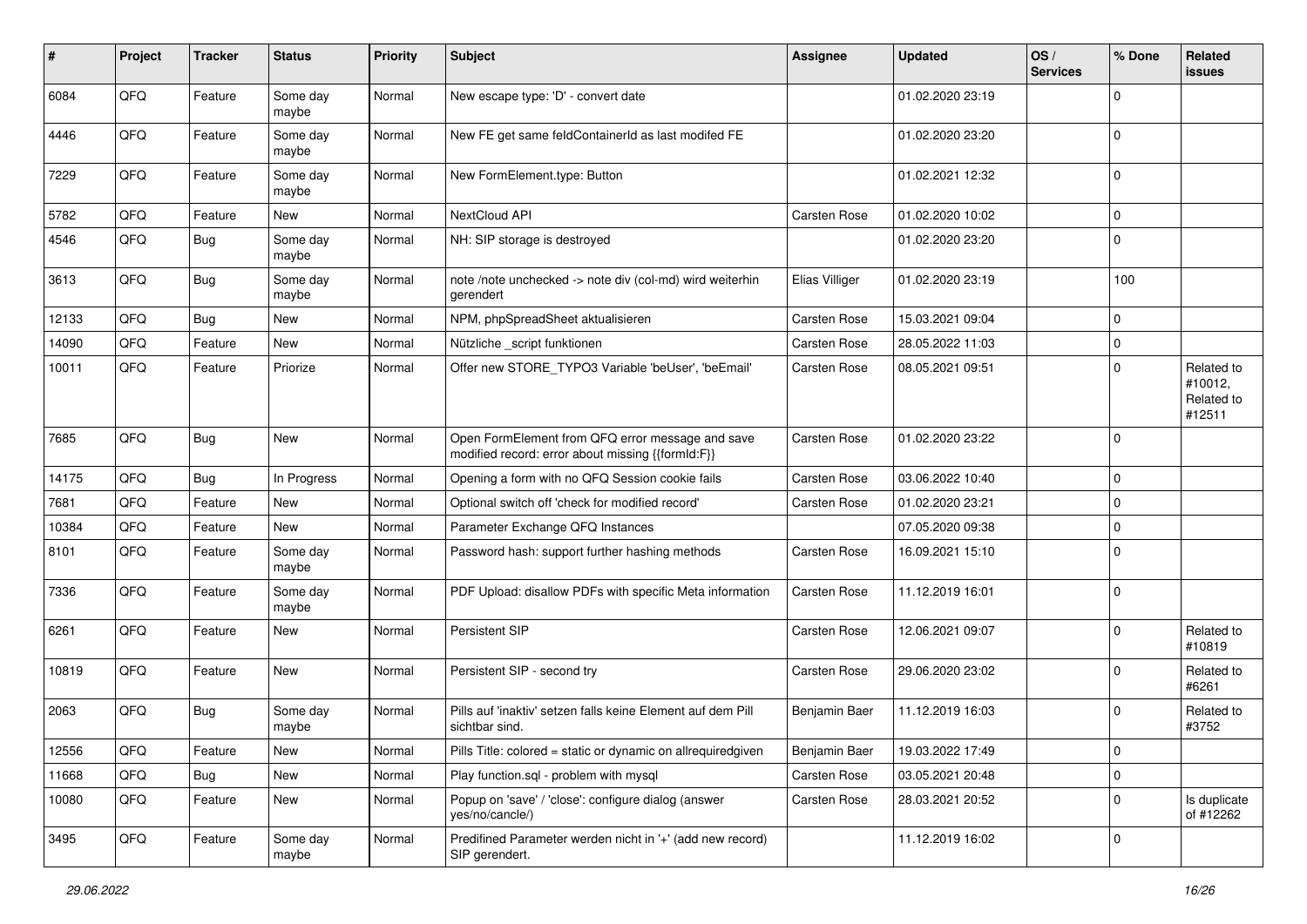| #     | Project | <b>Tracker</b> | <b>Status</b>     | <b>Priority</b> | Subject                                                                                                                               | Assignee               | <b>Updated</b>   | OS/<br><b>Services</b> | % Done         | Related<br><b>issues</b> |
|-------|---------|----------------|-------------------|-----------------|---------------------------------------------------------------------------------------------------------------------------------------|------------------------|------------------|------------------------|----------------|--------------------------|
| 4023  | QFQ     | Feature        | <b>New</b>        | Normal          | prepared statements - FE action: salveld, sqllnsert,<br>sqlUpdate, sqlDelete, sqlBefore, sqlAfter                                     | <b>Carsten Rose</b>    | 11.12.2019 16:15 |                        | $\Omega$       |                          |
| 10658 | QFQ     | Bug            | <b>New</b>        | Normal          | processReadOnly broken                                                                                                                | <b>Carsten Rose</b>    | 27.05.2020 17:55 |                        | $\Omega$       |                          |
| 9135  | QFQ     | Feature        | Priorize          | Normal          | Progress Bar generic / replace old hourglass download<br>popup                                                                        | Benjamin Baer          | 03.01.2022 07:43 |                        | $\Omega$       |                          |
| 11980 | QFQ     | Feature        | In Progress       | Normal          | protected verzeichnis MUSS geschützt werden                                                                                           | Carsten Rose           | 07.09.2021 13:30 |                        | $\Omega$       |                          |
| 1253  | QFQ     | Feature        | Some day<br>maybe | Normal          | QF: Colorpicker                                                                                                                       |                        | 11.12.2019 16:03 |                        | $\Omega$       |                          |
| 1251  | QFQ     | Feature        | Some day<br>maybe | Normal          | QF: Combo                                                                                                                             |                        | 11.12.2019 16:03 |                        | $\Omega$       |                          |
| 955   | QFQ     | Feature        | Some day<br>maybe | Normal          | QF: Notizen vor/nach dem Form                                                                                                         |                        | 01.02.2020 23:20 |                        | $\Omega$       |                          |
| 1234  | QFQ     | Feature        | Some day<br>maybe | Normal          | QF: Record numbering: Im Grid soll in Spalte 1 optional die<br>laufende Nummer der Records angezeigt werden.                          |                        | 01.02.2020 23:20 |                        | $\Omega$       |                          |
| 10124 | QFQ     | Feature        | Feedback          | Normal          | qfq AAI-Login                                                                                                                         | Karin Niffeler         | 07.05.2020 09:36 |                        | $\Omega$       |                          |
| 14376 | QFQ     | Feature        | New               | Normal          | QFQ Bootstrap: if missing, create stored procedures                                                                                   | Enis Nuredini          | 19.06.2022 16:37 |                        | $\mathbf 0$    |                          |
| 13592 | QFQ     | Bug            | <b>New</b>        | Normal          | QFQ Build Queue: das vergeben von Tags klappt nicht. Es<br>werden keine Releases gebaut.                                              | <b>Carsten Rose</b>    | 19.03.2022 17:45 |                        | $\overline{0}$ |                          |
| 5160  | QFQ     | Feature        | Some day<br>maybe | Normal          | QFQ collaborative / together.js, ShareJS, y-js, collaborative,                                                                        |                        | 11.12.2019 16:02 |                        | $\Omega$       |                          |
| 5389  | QFQ     | Feature        | Some day<br>maybe | Normal          | QFQ Design: Multline label / note                                                                                                     | Benjamin Baer          | 01.02.2020 23:19 |                        | $\Omega$       |                          |
| 6140  | QFQ     | Bug            | Priorize          | Normal          | QFQ DnD Sort: Locked fields                                                                                                           | Benjamin Baer          | 21.03.2022 09:56 |                        | $\Omega$       |                          |
| 9024  | QFQ     | Bug            | Some day<br>maybe | Normal          | QFQ Einarbeitung                                                                                                                      |                        | 01.02.2020 15:56 |                        | $\Omega$       |                          |
| 1635  | QFQ     | Feature        | Some day<br>maybe | Normal          | QFQ Extension content record: weitere Optionen<br>einblenden.                                                                         | Carsten Rose           | 11.12.2019 16:03 |                        | $\Omega$       |                          |
| 12465 | QFQ     | Feature        | <b>New</b>        | Normal          | QFQ Function: use in FE to fill StoreRecord                                                                                           | <b>Carsten Rose</b>    | 05.05.2021 21:58 |                        | $\Omega$       |                          |
| 13609 | QFQ     | Feature        | New               | Normal          | QFQ Introduction: Seite aufloesen                                                                                                     | Philipp<br>Gröbelbauer | 28.05.2022 11:02 |                        | $\Omega$       |                          |
| 5892  | QFQ     | Feature        | Some day<br>maybe | Normal          | QFQ should use T3 API to manipulate FE GROUP<br>membership                                                                            |                        | 01.02.2020 23:20 |                        | $\Omega$       |                          |
| 7524  | QFQ     | Bug            | New               | Normal          | QFQ throws a 'General Error' if 'fileadmin/protected/log/' is<br>not writeable                                                        | <b>Carsten Rose</b>    | 01.02.2020 23:22 |                        | $\Omega$       |                          |
| 9927  | QFQ     | Feature        | <b>New</b>        | Normal          | QFQ Update: a) Update nur machen wenn BE User<br>eingeloggt ist., b) Bei Fehler genaue Meldung welcher<br>Updateschritt Probleme hat. | <b>Carsten Rose</b>    | 22.01.2020 12:59 |                        | $\mathbf 0$    |                          |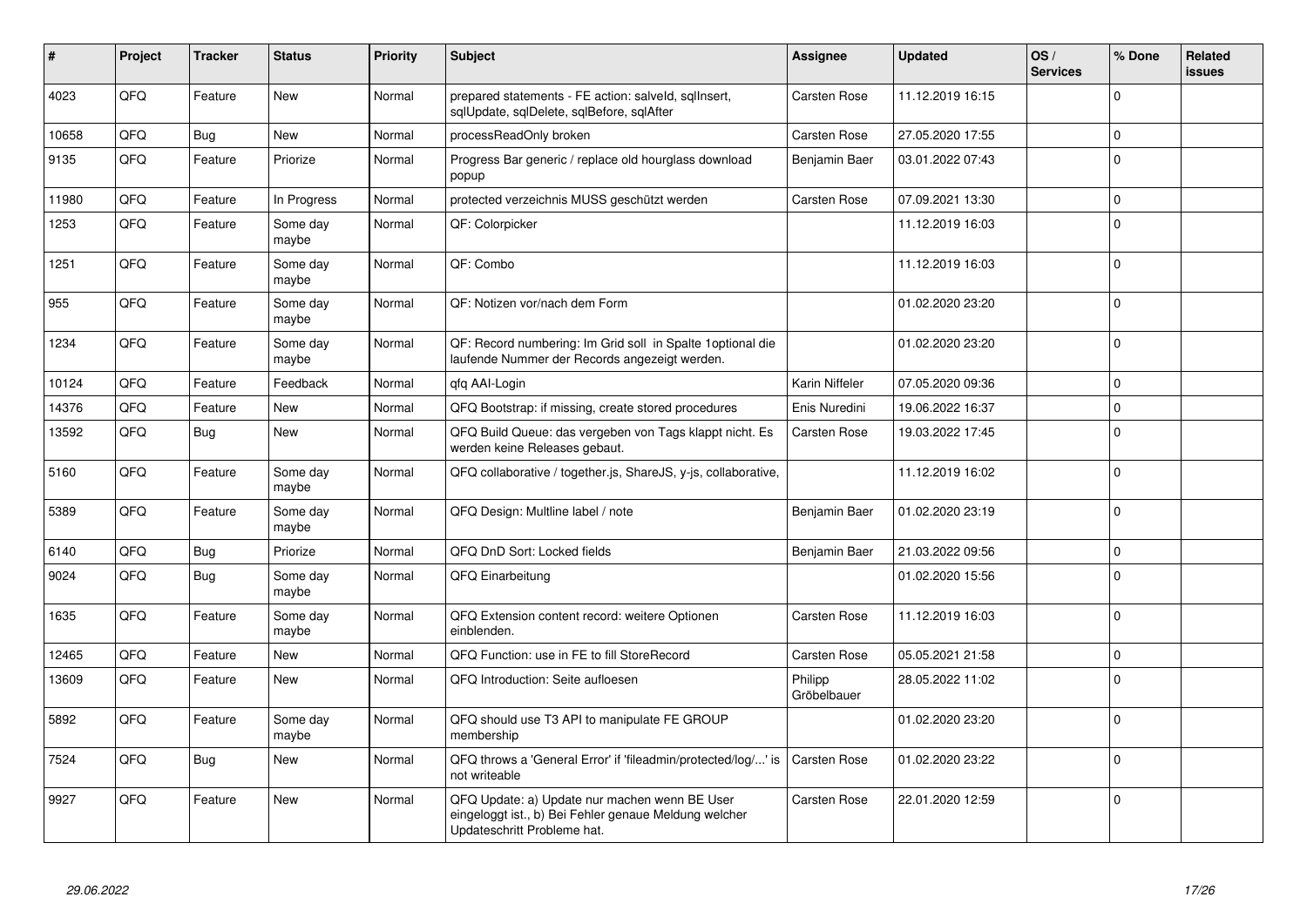| $\vert$ # | Project | <b>Tracker</b> | <b>Status</b>     | <b>Priority</b> | <b>Subject</b>                                                                      | <b>Assignee</b>     | <b>Updated</b>   | OS/<br><b>Services</b> | % Done      | <b>Related</b><br><b>issues</b>                |
|-----------|---------|----------------|-------------------|-----------------|-------------------------------------------------------------------------------------|---------------------|------------------|------------------------|-------------|------------------------------------------------|
| 3692      | QFQ     | Feature        | Some day<br>maybe | Normal          | QFQ Webseite                                                                        | Benjamin Baer       | 11.12.2019 16:02 |                        | $\mathbf 0$ | Related to<br>#5033                            |
| 7108      | QFQ     | Feature        | Some day<br>maybe | Normal          | <b>QFQ Wrap Elements</b>                                                            |                     | 11.12.2019 16:01 |                        | 0           |                                                |
| 4839      | QFQ     | Feature        | Some day<br>maybe | Normal          | gfg-handle in <head> Abschnitt</head>                                               | Carsten Rose        | 11.12.2019 16:02 |                        | $\Omega$    |                                                |
| 13528     | QFQ     | Bug            | New               | Normal          | gfg.io > releases: es wird kein neues Release angelegt                              | Benjamin Baer       | 19.03.2022 17:46 |                        | $\mathbf 0$ |                                                |
| 6574      | QFQ     | Bug            | Priorize          | Normal          | gfg.log: Fehlermeldung wurde angezeigt, aber nicht geloggt                          | <b>Carsten Rose</b> | 01.02.2020 10:13 |                        | $\mathbf 0$ |                                                |
| 5480      | QFQ     | Feature        | Some day<br>maybe | Normal          | QFQ: Dokumentation mit Screenshots versehen                                         | Carsten Rose        | 01.02.2020 23:20 |                        | $\Omega$    | Related to<br>#9879                            |
| 8586      | QFQ     | Feature        | Some day<br>maybe | Normal          | QFQ: Enhance Error message for 'record not found'                                   | <b>Carsten Rose</b> | 16.09.2021 15:10 |                        | $\mathbf 0$ |                                                |
| 4771      | QFQ     | Bug            | Some day<br>maybe | Normal          | gfg: select-down-values empty after save (edit-form for<br>program administrators)  | <b>Carsten Rose</b> | 01.02.2020 23:20 |                        | $\Omega$    | Related to<br>#4549, Has<br>duplicate<br>#4282 |
| 7520      | QFQ     | Feature        | <b>New</b>        | Normal          | QR Code:  AS _qr ( AS _link)                                                        | <b>Carsten Rose</b> | 01.02.2020 23:22 |                        | $\mathbf 0$ |                                                |
| 5851      | QFQ     | Feature        | Some day<br>maybe | Normal          | Queue System implementieren: MQTT, RabbitMQ                                         |                     | 01.02.2020 23:20 |                        | $\Omega$    | Related to<br>#5715                            |
| 6483      | QFQ     | <b>Bug</b>     | <b>New</b>        | Normal          | R Store funktioniert nicht bei 'Report Notation' im FE                              | <b>Carsten Rose</b> | 01.02.2020 23:21 |                        | $\mathbf 0$ |                                                |
| 9020      | QFQ     | <b>Bug</b>     | Some day<br>maybe | Normal          | radio mit buttonClass und dynamicUpdate lassen sich nicht<br>kombinieren            |                     | 11.12.2019 16:01 |                        | $\mathbf 0$ |                                                |
| 7924      | QFQ     | Feature        | <b>New</b>        | Normal          | Radio/Checkbox with Tooltip                                                         | Carsten Rose        | 01.02.2020 23:22 |                        | $\mathbf 0$ |                                                |
| 11239     | QFQ     | Bug            | <b>New</b>        | Normal          | Radiobutton (plain): horizontales Rendern abhängig vom<br>Datentyp in der Datenbank | Carsten Rose        | 30.09.2020 18:37 |                        | $\Omega$    |                                                |
| 7513      | QFQ     | <b>Bug</b>     | <b>New</b>        | Normal          | Radios not correct aligned                                                          | Carsten Rose        | 01.02.2020 23:22 |                        | $\pmb{0}$   |                                                |
| 7795      | QFQ     | Bug            | New               | Normal          | Readonly Form: Typeahead-Felder                                                     | <b>Carsten Rose</b> | 01.02.2020 23:22 |                        | $\mathbf 0$ |                                                |
| 3867      | QFQ     | Feature        | Priorize          | Normal          | Readonly Formular: Template Groups add/delete<br>ausbeldnen                         | Carsten Rose        | 05.05.2021 22:12 |                        | $\mathbf 0$ |                                                |
| 1623      | QFQ     | Feature        | Some day<br>maybe | Normal          | RealURL                                                                             |                     | 11.12.2019 16:03 |                        | 30          |                                                |
| 7280      | QFQ     | Feature        | New               | Normal          | recently used table                                                                 | <b>Carsten Rose</b> | 01.02.2020 23:21 |                        | $\mathbf 0$ |                                                |
| 7480      | QFQ     | Feature        | New               | Normal          | Record History (Undo / Redo)                                                        | Carsten Rose        | 11.12.2019 16:16 |                        | $\mathbf 0$ | Related to<br>#2361                            |
| 7099      | QFQ     | Feature        | New               | Normal          | Redesign FormEditor                                                                 | Carsten Rose        | 01.02.2020 23:21 |                        | $\Omega$    |                                                |
| 13700     | QFQ     | Feature        | New               | Normal          | Redesign qfq.io Seite                                                               | <b>Carsten Rose</b> | 19.03.2022 17:43 |                        | $\Omega$    |                                                |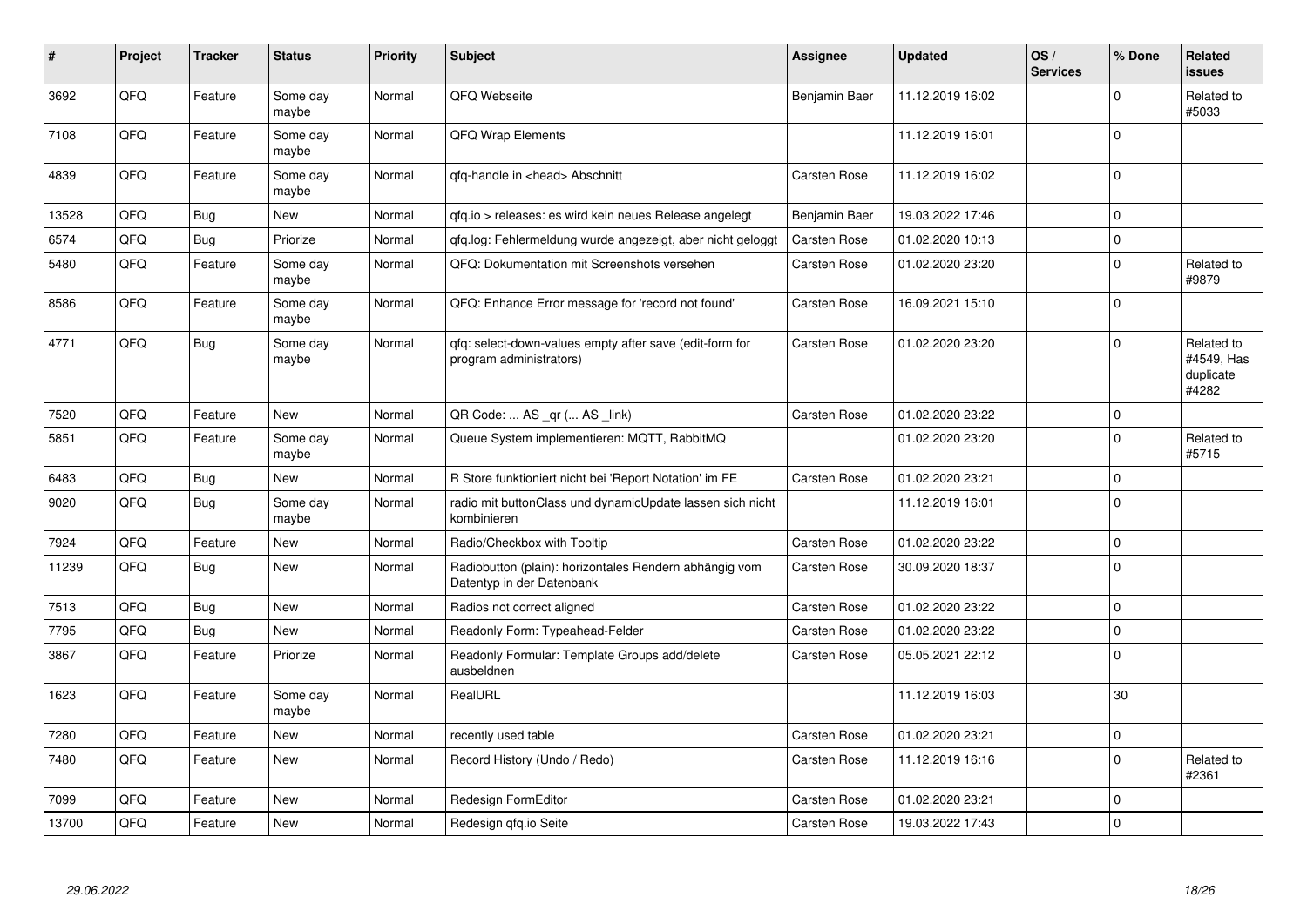| #     | Project | <b>Tracker</b> | <b>Status</b>     | <b>Priority</b> | Subject                                                                                            | <b>Assignee</b>     | <b>Updated</b>   | OS/<br><b>Services</b> | % Done      | Related<br>issues                                                      |
|-------|---------|----------------|-------------------|-----------------|----------------------------------------------------------------------------------------------------|---------------------|------------------|------------------------|-------------|------------------------------------------------------------------------|
| 10012 | QFQ     | Feature        | Priorize          | Normal          | redirectAllMailTo: {{beEmail:T}}                                                                   | Carsten Rose        | 08.05.2021 09:54 |                        | $\Omega$    | Related to<br>#12412,<br>Related to<br>#12413,<br>Related to<br>#10011 |
| 12611 | QFQ     | Feature        | Some day<br>maybe | Normal          | Refactoring: Bootstrap with Lazy Loading                                                           | <b>Carsten Rose</b> | 08.06.2022 10:37 |                        | 0           | Related to<br>#12490,<br>Related to<br>#10013,<br>Related to<br>#7732  |
| 4640  | QFQ     | Feature        | Some day<br>maybe | Normal          | Rename System Forms                                                                                |                     | 01.02.2020 23:20 |                        | $\mathbf 0$ |                                                                        |
| 10005 | QFQ     | Feature        | Priorize          | Normal          | Report / special column name:  AS _calendar                                                        | Carsten Rose        | 03.06.2020 17:28 |                        | 0           |                                                                        |
| 11323 | QFQ     | Feature        | Some day<br>maybe | Normal          | Report Frontend Editor Modal + Codemirror                                                          | Carsten Rose        | 16.09.2021 15:10 |                        | $\mathbf 0$ | Related to<br>#11036                                                   |
| 8975  | QFQ     | Feature        | <b>New</b>        | Normal          | Report Notation: 2.0                                                                               | Carsten Rose        | 01.02.2020 23:22 |                        | $\mathbf 0$ | Related to<br>#8963                                                    |
| 9983  | QFQ     | Feature        | <b>New</b>        | Normal          | Report Notation: new keyword 'range'                                                               | Carsten Rose        | 01.02.2020 15:55 |                        | $\mathbf 0$ |                                                                        |
| 7261  | QFQ     | Bug            | <b>New</b>        | Normal          | Report pathFilename for user without path, only the filename                                       | Carsten Rose        | 01.02.2020 23:21 |                        | $\mathbf 0$ |                                                                        |
| 6723  | QFQ     | Feature        | <b>New</b>        | Normal          | Report QFQ Installation and Version                                                                | Carsten Rose        | 12.06.2021 09:07 |                        | 0           |                                                                        |
| 10463 | QFQ     | Feature        | New               | Normal          | Report _link: expliztes setzen von HTML Tags (Bedarf fuer<br>'data-selenium' & 'id')               | Enis Nuredini       | 23.03.2022 09:23 |                        | $\Omega$    | Related to<br>#7648                                                    |
| 9535  | QFQ     | Bug            | Feedback          | Normal          | Report:  AS '_vertical' - column to wide - vertical >> rot45,<br>rot90                             | Benjamin Baer       | 01.02.2020 15:56 |                        | $\mathbf 0$ |                                                                        |
| 11534 | QFQ     | Feature        | <b>New</b>        | Normal          | Report: Action on selected rows - Table batchprocessing<br>feature                                 |                     | 18.11.2020 08:15 |                        | 0           |                                                                        |
| 3991  | QFQ     | Feature        | Some day<br>maybe | Normal          | report: Columnname '_skipWrap' skips 'fbeg', 'fend'                                                | <b>Carsten Rose</b> | 11.12.2019 16:03 |                        | 0           |                                                                        |
| 14323 | QFQ     | <b>Bug</b>     | In Progress       | Normal          | Report: render=both single - no impact                                                             | Carsten Rose        | 19.06.2022 18:31 |                        | $\mathbf 0$ |                                                                        |
| 4435  | QFQ     | Feature        | Some day<br>maybe | Normal          | Report: striptags - specify allowed tags                                                           |                     | 01.02.2020 23:20 |                        | $\mathbf 0$ |                                                                        |
| 9811  | QFG     | Feature        | New               | Normal          | Report: tag every n'th row                                                                         | Carsten Rose        | 01.02.2020 23:22 |                        | 0           |                                                                        |
| 5345  | QFQ     | Feature        | New               | Normal          | Report: UPDATE / INSERT / DELETE statements should<br>trigger subqueries, depending on the result. | Carsten Rose        | 27.05.2020 16:11 |                        | 0           |                                                                        |
| 5129  | QFQ     | Feature        | Some day<br>maybe | Normal          | Reports: SQL fuer x Achse und y Achse                                                              |                     | 11.12.2019 16:02 |                        | 0           |                                                                        |
| 9855  | QFQ     | <b>Bug</b>     | New               | Normal          | <b>Required Check</b>                                                                              |                     | 01.02.2020 15:56 |                        | 0           |                                                                        |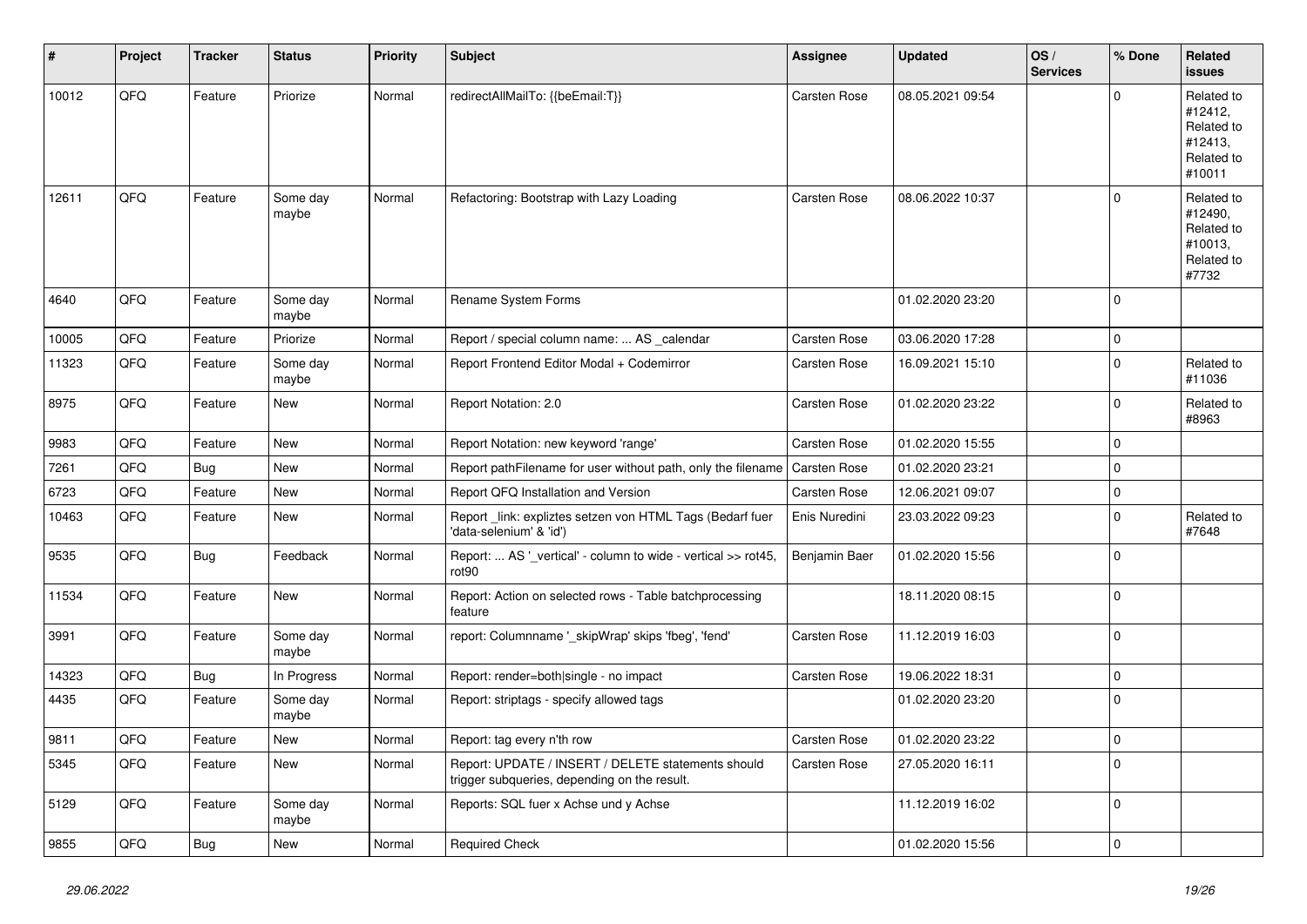| #     | Project | <b>Tracker</b> | <b>Status</b>     | <b>Priority</b> | <b>Subject</b>                                                                                     | <b>Assignee</b>     | <b>Updated</b>   | OS/<br><b>Services</b> | % Done      | Related<br>issues   |
|-------|---------|----------------|-------------------|-----------------|----------------------------------------------------------------------------------------------------|---------------------|------------------|------------------------|-------------|---------------------|
| 4454  | QFQ     | Bug            | Some day<br>maybe | Normal          | Required Elements: multiple elements in a row - whole row<br>marked if only one input is empty.    | Benjamin Baer       | 01.02.2020 23:20 |                        | $\Omega$    |                     |
| 14028 | QFQ     | Feature        | New               | Normal          | Required notification: visual nicer                                                                | Enis Nuredini       | 28.05.2022 11:01 |                        | $\mathbf 0$ |                     |
| 7921  | QFQ     | Feature        | Some day<br>maybe | Normal          | Rest API Export: URL kuerzer machen                                                                |                     | 01.02.2020 23:19 |                        | $\Omega$    |                     |
| 9394  | QFQ     | Feature        | Priorize          | Normal          | REST: allow for non numerical ids in get requests                                                  | Carsten Rose        | 05.05.2021 22:10 |                        | $\Omega$    |                     |
| 5366  | QFQ     | Feature        | Priorize          | Normal          | Saving with keyboard shortcuts                                                                     | Benjamin Baer       | 21.03.2022 09:47 |                        | $\mathbf 0$ |                     |
| 5428  | QFQ     | Feature        | Some day<br>maybe | Normal          | secure thumbnail: late render on access.                                                           | <b>Carsten Rose</b> | 01.02.2020 23:20 |                        | $\Omega$    |                     |
| 11076 | QFQ     | Feature        | In Progress       | Normal          | SELECT  AS _websocket                                                                              | <b>Carsten Rose</b> | 30.08.2020 17:49 |                        | $\mathbf 0$ |                     |
| 7730  | QFQ     | Feature        | Priorize          | Normal          | SELECT Box: title in between                                                                       | Benjamin Baer       | 01.02.2020 23:22 |                        | $\Omega$    |                     |
| 7519  | QFQ     | Feature        | New               | Normal          | Select: Multi                                                                                      | <b>Carsten Rose</b> | 01.02.2020 23:22 |                        | 0           |                     |
| 7616  | QFQ     | Bug            | Priorize          | Normal          | Selectlist with Enum & Dynamic Update                                                              | Carsten Rose        | 01.02.2020 10:13 |                        | $\Omega$    |                     |
| 14227 | QFQ     | Feature        | <b>New</b>        | Normal          | Selenium Konkurrenz: cypress.io                                                                    | Enis Nuredini       | 28.05.2022 11:02 |                        | $\Omega$    |                     |
| 13900 | QFQ     | Feature        | Priorize          | Normal          | Selenium: Check das Cookie/PDF funktioniert                                                        | Enis Nuredini       | 25.03.2022 12:45 |                        | $\mathbf 0$ |                     |
| 13899 | QFQ     | Bug            | ToDo              | Normal          | Selenium: zum laufen bringen                                                                       | Enis Nuredini       | 25.03.2022 10:24 |                        | 0           |                     |
| 11080 | QFQ     | Feature        | <b>New</b>        | Normal          | Send MQTT messages                                                                                 | Carsten Rose        | 29.08.2020 19:49 |                        | 0           |                     |
| 7014  | QFQ     | Bug            | New               | Normal          | Sending invalid emails succeeds when<br>debug.redirectAllMailTo is set                             | Carsten Rose        | 01.02.2020 23:21 |                        | $\Omega$    |                     |
| 4956  | QFQ     | Feature        | Some day<br>maybe | Normal          | Sendmail: Benutzerdefinierte Headers                                                               | <b>Carsten Rose</b> | 11.12.2019 16:02 |                        | $\mathbf 0$ |                     |
| 4551  | QFQ     | Feature        | Some day<br>maybe | Normal          | Set 'pills' via dynamicUpdate to show/hide/disabled                                                |                     | 01.02.2020 23:20 |                        | $\Omega$    | Related to<br>#3752 |
| 8963  | QFQ     | Feature        | Priorize          | Normal          | Setting values in a store: flexible way                                                            | Carsten Rose        | 05.05.2021 22:10 |                        | $\Omega$    | Related to<br>#8975 |
| 7107  | QFQ     | Feature        | Some day<br>maybe | Normal          | Showcase Registration Tool: Anmeldung / Administration :<br>Liste Anmeldungen / Emaileinaldung     | <b>Carsten Rose</b> | 11.12.2019 16:01 |                        | $\Omega$    |                     |
| 9707  | QFQ     | Feature        | <b>New</b>        | Normal          | SIP security: encode pageld and check pageld on decode                                             | Carsten Rose        | 01.02.2020 23:22 |                        | 0           |                     |
| 12512 | QFQ     | Bug            | New               | Normal          | Some MySQL Installation can't use 'stored procedures'                                              | Carsten Rose        | 19.03.2022 17:48 |                        | 0           |                     |
| 4442  | QFQ     | Feature        | Some day<br>maybe | Normal          | Special Column Name: _link - new symbol G (Glyph) to<br>choose any available symbol                |                     | 11.12.2019 16:02 |                        | $\mathbf 0$ |                     |
| 7683  | QFQ     | Feature        | New               | Normal          | Special column names in '{{ SELECT  AS _link }}' should<br>be detected                             | Carsten Rose        | 01.02.2020 23:21 |                        | $\Omega$    |                     |
| 9928  | QFQ     | Feature        | Priorize          | Normal          | SpecialColumnName: a) Deprecated: ' AS "_+tag " ', b)<br>New: ' AS "_ <tag1><tag2>"'</tag2></tag1> | Carsten Rose        | 01.02.2020 23:17 |                        | $\mathbf 0$ | Related to<br>#9929 |
| 8806  | QFG     | Feature        | New               | Normal          | SQL Function nl2br                                                                                 | Carsten Rose        | 01.02.2020 23:22 |                        | $\mathbf 0$ |                     |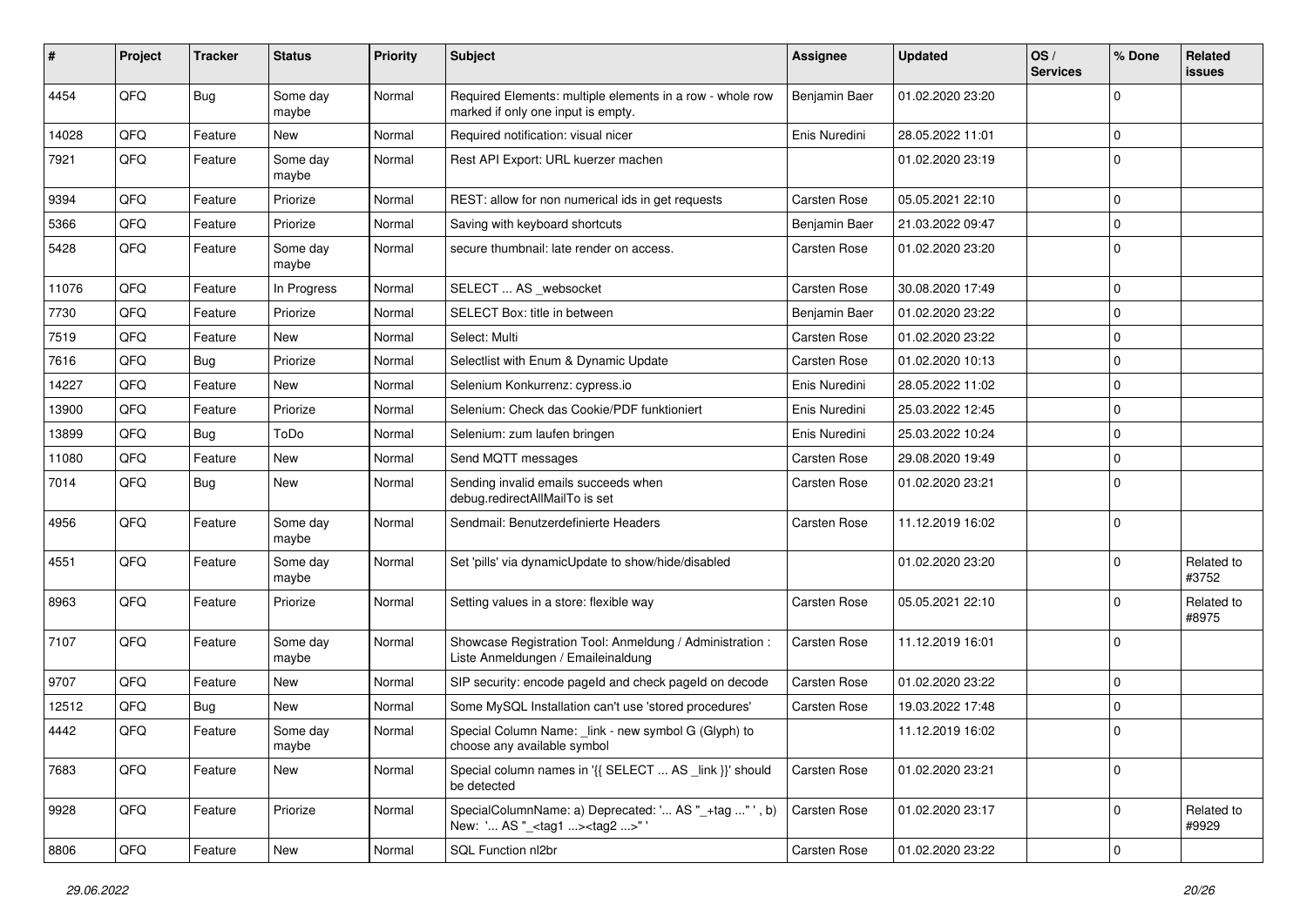| #     | Project | <b>Tracker</b> | <b>Status</b>     | <b>Priority</b> | Subject                                                                                              | <b>Assignee</b>                                        | <b>Updated</b>   | OS/<br><b>Services</b> | % Done         | Related<br><b>issues</b>                      |                      |
|-------|---------|----------------|-------------------|-----------------|------------------------------------------------------------------------------------------------------|--------------------------------------------------------|------------------|------------------------|----------------|-----------------------------------------------|----------------------|
| 4050  | QFQ     | Feature        | <b>New</b>        | Normal          | sql.log: 1) FormElement ID which causes a specific action,<br>2) Result in the same row.             | <b>Carsten Rose</b>                                    | 15.04.2020 11:35 |                        | $\Omega$       | Related to<br>#5458                           |                      |
| 12504 | QFQ     | Feature        | Priorize          | Normal          | sql.log: report fe.id                                                                                | <b>Carsten Rose</b>                                    | 05.05.2021 22:09 |                        | $\overline{0}$ |                                               |                      |
| 3941  | QFQ     | Feature        | Some day<br>maybe | Normal          | sqlAfter: es sollten mehrere moeglich sein                                                           | Carsten Rose                                           | 11.12.2019 16:03 |                        | $\mathbf 0$    | Related to<br>#3942                           |                      |
| 4026  | QFQ     | Feature        | Some day<br>maybe | Normal          | sqlLog.sql: log number of FE.id                                                                      | Carsten Rose                                           | 11.12.2019 16:03 |                        | $\mathbf 0$    | Related to<br>#5458                           |                      |
| 9129  | QFQ     | Feature        | <b>New</b>        | Normal          | sqlValidate: Message as notification, not as error                                                   | Carsten Rose                                           | 01.02.2020 23:22 |                        | $\Omega$       | Related to<br>#9128                           |                      |
| 12413 | QFQ     | Feature        | <b>New</b>        | Normal          | STORE_TYPO3: enhance for {{be_users.email:T}},<br>{{fe users.email:T}}                               | Carsten Rose                                           | 03.05.2021 20:45 |                        | $\Omega$       | Related to<br>#12412,<br>Related to<br>#10012 |                      |
| 11775 | QFQ     | Feature        | New               | Normal          | Subrecord Tooltip pro Feld                                                                           | <b>Carsten Rose</b>                                    | 18.12.2020 15:22 |                        | $\Omega$       | Related to<br>#11955                          |                      |
| 3432  | QFQ     | Feature        | <b>New</b>        | Normal          | subrecord: dynamicUpdate                                                                             | Carsten Rose                                           | 11.06.2020 21:10 |                        | $\Omega$       | Related to<br>#5691                           |                      |
| 8187  | QFQ     | Feature        | <b>New</b>        | Normal          | Subrecord: enable/hide new button - make new/edit/delete<br>customizeable.                           | Carsten Rose                                           | 06.03.2021 18:44 |                        | $\mathbf 0$    | Related to<br>#11326                          |                      |
| 11955 | QFQ     | Feature        | <b>New</b>        | Normal          | subrecord: new title option to set <th> attributes - e.g. to<br/>customize tablesorter options.</th> | attributes - e.g. to<br>customize tablesorter options. | Carsten Rose     | 03.05.2021 20:47       |                | $\Omega$                                      | Related to<br>#11775 |
| 12135 | QFQ     | Feature        | <b>New</b>        | Normal          | Subrecord: Notiz                                                                                     |                                                        | 24.04.2021 16:58 |                        | $\mathbf 0$    |                                               |                      |
| 7281  | QFQ     | <b>Bug</b>     | Some day<br>maybe | Normal          | Subrecords: on large screen separator line too short                                                 |                                                        | 01.02.2020 23:19 |                        | $\Omega$       |                                               |                      |
| 7574  | QFQ     | Bug            | New               | Normal          | Substitute error: form element not reported / dont parse<br>Form.note                                | <b>Carsten Rose</b>                                    | 01.02.2020 23:21 |                        | $\mathbf 0$    |                                               |                      |
| 12477 | QFQ     | Feature        | <b>New</b>        | Normal          | Support for refactoring: Form, FormElement, diverse<br>Tabellen/Spalten, tt-content Records          | Carsten Rose                                           | 03.05.2021 20:45 |                        | $\mathbf 0$    |                                               |                      |
| 12520 | QFQ     | Bug            | <b>New</b>        | Normal          | Switch FE User: still active even FE User session expired                                            | <b>Carsten Rose</b>                                    | 19.03.2022 17:48 |                        | $\mathbf 0$    |                                               |                      |
| 3402  | QFQ     | Feature        | Some day<br>maybe | Normal          | Syntax Highlighting via CodeMirror                                                                   | Carsten Rose                                           | 11.12.2019 16:02 |                        | 100            | Related to<br>#3207                           |                      |
| 12584 | QFQ     | Feature        | Feedback          | Normal          | T3 v10 migration script: replace alias-patterns (v11)                                                | Carsten Rose                                           | 28.05.2022 11:12 |                        | 100            |                                               |                      |
| 14304 | QFQ     | Bug            | New               | Normal          | table sorter view safer does not work                                                                | Carsten Rose                                           | 10.06.2022 11:49 |                        | $\pmb{0}$      |                                               |                      |
| 10745 | QFQ     | Feature        | Some day<br>maybe | Normal          | Tablesorter Excel Export                                                                             | Carsten Rose                                           | 16.09.2021 15:09 |                        | $\mathbf 0$    |                                               |                      |
| 9130  | QFQ     | Feature        | Some day<br>maybe | Normal          | tablesorter: Automatic Row numbering / Zeilenummer                                                   | Benjamin Baer                                          | 01.02.2020 23:22 |                        | $\mathbf 0$    |                                               |                      |
| 11892 | QFQ     | Feature        | New               | Normal          | tablesorter: columns with links are hard to order - new<br>qualifier 'Y: <ord>'</ord>                | Enis Nuredini                                          | 23.03.2022 09:22 |                        | 0              |                                               |                      |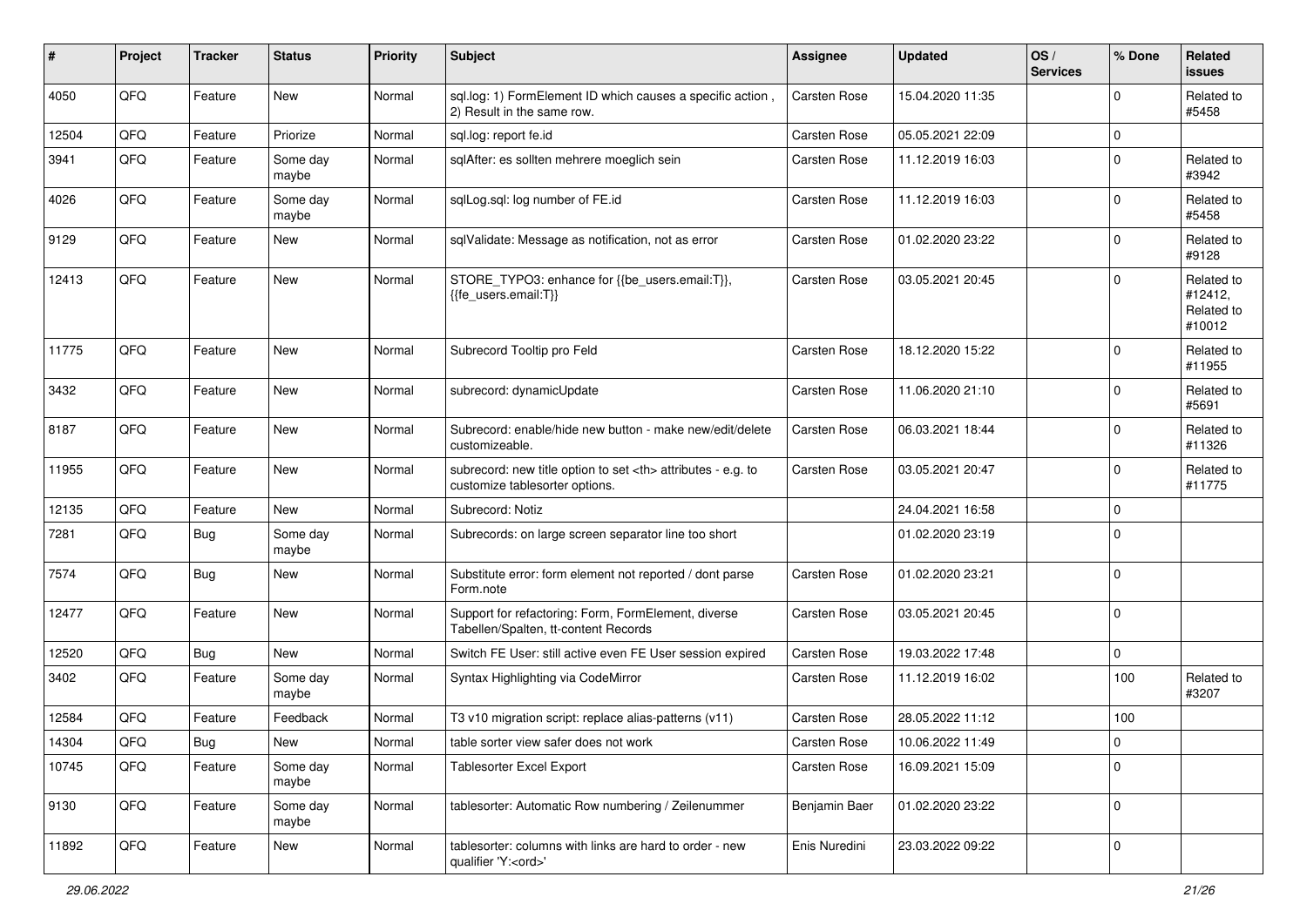| ∦     | Project | <b>Tracker</b> | <b>Status</b>     | <b>Priority</b> | <b>Subject</b>                                                                                            | Assignee            | <b>Updated</b>   | OS/<br><b>Services</b> | % Done      | Related<br><b>issues</b>                    |
|-------|---------|----------------|-------------------|-----------------|-----------------------------------------------------------------------------------------------------------|---------------------|------------------|------------------------|-------------|---------------------------------------------|
| 12679 | QFQ     | Feature        | <b>New</b>        | Normal          | tablesorter: custom column width                                                                          | Carsten Rose        | 16.06.2021 11:10 |                        | $\Omega$    |                                             |
| 6970  | QFQ     | Feature        | Some day<br>maybe | Normal          | tablesorter: default fuer 'sortReset' aendern von 'Ctrl' zu 'Alt'                                         | Benjamin Baer       | 01.02.2020 23:21 |                        | $\Omega$    |                                             |
| 4445  | QFQ     | Feature        | Some day<br>maybe | Normal          | template group: Option to simulate fieldset                                                               |                     | 28.06.2021 14:11 |                        | $\Omega$    |                                             |
| 12716 | QFQ     | Bug            | New               | Normal          | template group: Pattern only applied to first instance                                                    | <b>Carsten Rose</b> | 19.03.2022 17:47 |                        | $\Omega$    |                                             |
| 12045 | QFQ     | Bug            | New               | Normal          | templateGroup afterSave FE: Aufruf ohne<br>sqlHonorFormElements funktioniert nicht                        | <b>Carsten Rose</b> | 18.02.2021 16:33 |                        | $\Omega$    |                                             |
| 3882  | QFQ     | Bug            | Some day<br>maybe | Normal          | templateGroup: disable 'add' if limit is reached - funktioniert<br>nicht wenn bereits records existierten | <b>Carsten Rose</b> | 11.12.2019 16:03 |                        | $\mathbf 0$ |                                             |
| 7521  | QFQ     | Feature        | <b>New</b>        | Normal          | TemplateGroup: fe.type=upload                                                                             | <b>Carsten Rose</b> | 01.02.2020 23:21 |                        | $\Omega$    | Related to<br>#9706                         |
| 3385  | QFQ     | Feature        | Some day<br>maybe | Normal          | templateGroup: insert/update/delete non primary records                                                   | <b>Carsten Rose</b> | 11.12.2019 16:02 |                        | $\Omega$    |                                             |
| 3588  | QFQ     | Bug            | Some day<br>maybe | Normal          | templateGroup: versteckte Elemente werden weiterhin<br>gespeichert.                                       | <b>Carsten Rose</b> | 11.12.2019 16:02 |                        | $\Omega$    |                                             |
| 4549  | QFQ     | Bug            | Some day<br>maybe | Normal          | TemplateGroups: FE.type SELECT loose selected value<br>after save                                         | <b>Carsten Rose</b> | 01.02.2020 23:20 |                        | $\Omega$    | Related to<br>#4548,<br>Related to<br>#4771 |
| 10345 | QFQ     | Feature        | New               | Normal          | Templates - Patterns QFQ Style                                                                            |                     | 03.05.2021 21:01 |                        | $\Omega$    | Related to<br>#10713                        |
| 4816  | QFQ     | Feature        | Some day<br>maybe | Normal          | Templates for QFQ Reports (Tables, Radios, )                                                              |                     | 01.02.2020 23:20 |                        | $\Omega$    |                                             |
| 8056  | QFQ     | Feature        | Some day<br>maybe | Normal          | Termin Organisation (Reservation)                                                                         |                     | 01.02.2020 23:19 |                        | $\Omega$    | Related to<br>#8658                         |
| 4757  | QFQ     | Feature        | Some day<br>maybe | Normal          | Test subrecord: download links ok? Links ok?                                                              | <b>Carsten Rose</b> | 01.02.2020 23:20 |                        | $\Omega$    |                                             |
| 7402  | QFQ     | Bug            | Some day<br>maybe | Normal          | thumbnail cache: outdated picture when permission denied<br>and permission resolved.                      |                     | 01.02.2020 23:20 |                        | $\Omega$    |                                             |
| 5452  | QFQ     | Feature        | Some day<br>maybe | Normal          | Thumbnails from PDF: bad quality                                                                          |                     | 01.02.2020 23:20 |                        | $\mathbf 0$ |                                             |
| 9704  | QFQ     | Feature        | Some day<br>maybe | Normal          | Thumbnails Generieren beim Splitten von PDF Files                                                         | <b>Carsten Rose</b> | 11.12.2019 16:01 |                        | $\mathbf 0$ |                                             |
| 10782 | QFQ     | Feature        | Feedback          | Normal          | Tiny MCE: Image Upload                                                                                    | Enis Nuredini       | 16.05.2022 23:16 |                        | $\Omega$    | Related to<br>#12452                        |
| 12439 | QFQ     | Feature        | In Progress       | Normal          | TinyMCE Paste from Word & Character Count/Limit                                                           | Carsten Rose        | 05.05.2021 22:15 |                        | $\mathbf 0$ |                                             |
| 7239  | QFQ     | Feature        | New               | Normal          | TinyMCE: html tag whitelist                                                                               | Carsten Rose        | 01.02.2020 23:21 |                        | 0           | Related to<br>#14320                        |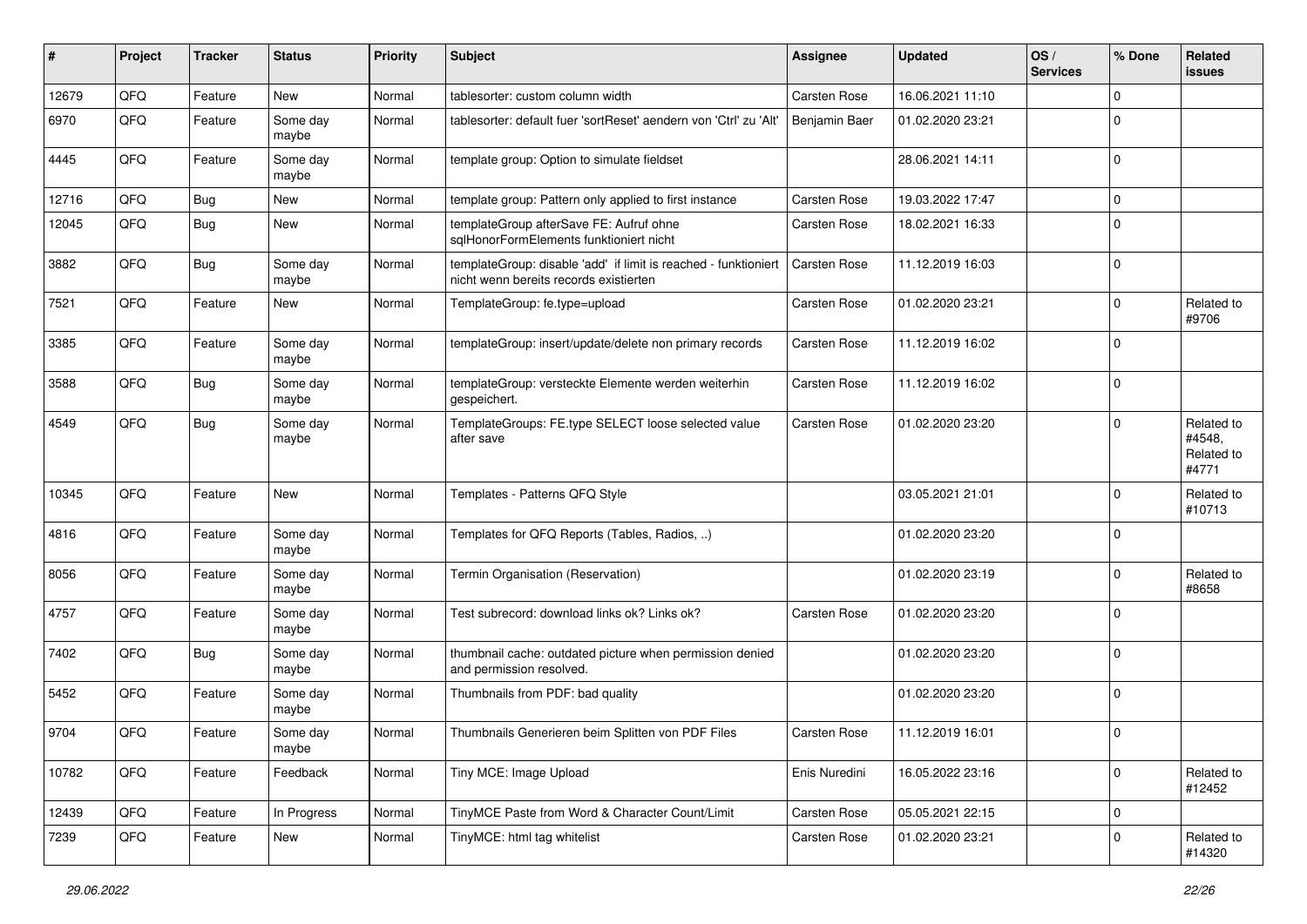| #     | Project | <b>Tracker</b> | <b>Status</b>     | <b>Priority</b> | <b>Subject</b>                                                                                                                                           | Assignee            | <b>Updated</b>   | OS/<br><b>Services</b> | % Done      | Related<br><b>issues</b>                    |
|-------|---------|----------------|-------------------|-----------------|----------------------------------------------------------------------------------------------------------------------------------------------------------|---------------------|------------------|------------------------|-------------|---------------------------------------------|
| 12632 | QFQ     | Feature        | <b>New</b>        | Normal          | TinyMCE: Prepare CSS classes for images                                                                                                                  | Carsten Rose        | 04.06.2021 14:35 |                        | 100         | Blocked by<br>#12186                        |
| 12664 | QFQ     | Feature        | <b>New</b>        | Normal          | TinyMCE: report/remove malicous HTML/JS Code                                                                                                             | Carsten Rose        | 19.03.2022 17:47 |                        | $\Omega$    | Related to<br>#14320                        |
| 9968  | QFQ     | Feature        | Priorize          | Normal          | Tooltip in Links for Developer                                                                                                                           | Carsten Rose        | 01.02.2020 23:17 |                        | $\Omega$    |                                             |
| 8044  | QFQ     | Feature        | Priorize          | Normal          | Transaction: a) Form, b) Report                                                                                                                          | Carsten Rose        | 05.05.2021 22:14 |                        | $\Omega$    | Related to<br>#8043                         |
| 12187 | QFQ     | Bug            | <b>New</b>        | Normal          | Trigger FormAsFile() via Report: probably problem with multi<br>DB setup                                                                                 | Carsten Rose        | 20.03.2021 21:20 |                        | $\Omega$    |                                             |
| 12400 | QFQ     | Feature        | <b>New</b>        | Normal          | Tutorial ist in QFQ Doku, Wird in der Suche gefunden, es<br>gibt aber kein Menupunkt - Inhalt ueberpruefen                                               | Carsten Rose        | 03.05.2021 20:45 |                        | $\Omega$    |                                             |
| 5895  | QFQ     | Feature        | Some day<br>maybe | Normal          | Tutorial: List of all QFQ Features                                                                                                                       |                     | 01.02.2020 23:19 |                        | $\Omega$    |                                             |
| 5894  | QFQ     | Feature        | Feedback          | Normal          | Typeahead in Report: show/hide rows dynamically                                                                                                          | Carsten Rose        | 18.02.2022 08:50 |                        | $\Omega$    | Related to<br>#5893.<br>Related to<br>#5885 |
| 3895  | QFQ     | Bug            | Some day<br>maybe | Normal          | typeahead pedantic: on lehrkredit Idap webpass - if only one<br>person is in dropdown, such person can't be selected                                     | <b>Carsten Rose</b> | 11.12.2019 16:03 |                        | $\Omega$    |                                             |
| 5805  | QFQ     | Feature        | Some day<br>maybe | Normal          | TypeAHead SQL value instead of key stored                                                                                                                |                     | 01.02.2020 23:19 |                        | $\Omega$    | Related to<br>#5444                         |
| 4398  | QFQ     | <b>Bug</b>     | Some day<br>maybe | Normal          | Typeahead: mouse click in a prefilled input opens a single<br>item dropdown with the current value - click on it seems to<br>set the value, not the key. | Benjamin Baer       | 01.02.2020 23:20 |                        | $\Omega$    | Related to<br>#4457                         |
| 4457  | QFQ     | Bug            | Priorize          | Normal          | typeahead: pressing return to select an item, saves the form<br>and closes the form.                                                                     | Benjamin Baer       | 03.01.2022 08:01 |                        | $\Omega$    | Related to<br>#4398                         |
| 4018  | QFQ     | Feature        | Some day<br>maybe | Normal          | typeahead: solve problem with potential long query<br>parameter                                                                                          | Carsten Rose        | 11.12.2019 16:03 |                        | $\Omega$    |                                             |
| 10115 | QFQ     | Feature        | <b>New</b>        | Normal          | TypeAhead: static list                                                                                                                                   | Carsten Rose        | 26.02.2020 16:42 |                        | 100         |                                             |
| 10116 | QFQ     | Feature        | Some day<br>maybe | Normal          | TypeAhead: Tag - show inside 'input' element                                                                                                             | Carsten Rose        | 16.09.2021 15:09 |                        | $\Omega$    |                                             |
| 9221  | QFQ     | Feature        | <b>New</b>        | Normal          | typeAhead: Zeichenlimite ausschalten                                                                                                                     | Carsten Rose        | 08.05.2021 17:06 |                        | $\Omega$    |                                             |
| 9077  | QFQ     | Bug            | <b>New</b>        | Normal          | typeAheadSql: report broken SQL                                                                                                                          | Carsten Rose        | 01.02.2020 23:22 |                        | $\Omega$    |                                             |
| 10588 | QFQ     | Bug            | <b>New</b>        | Normal          | typeahed Tag: Doku anpassen                                                                                                                              | Carsten Rose        | 12.11.2020 23:45 |                        | $\mathbf 0$ |                                             |
| 7219  | QFQ     | Bug            | <b>New</b>        | Normal          | typeSheadSql / typeAheadSqlPrefetch: change to curly<br>braces                                                                                           | Carsten Rose        | 01.02.2020 23:21 |                        | l 0         |                                             |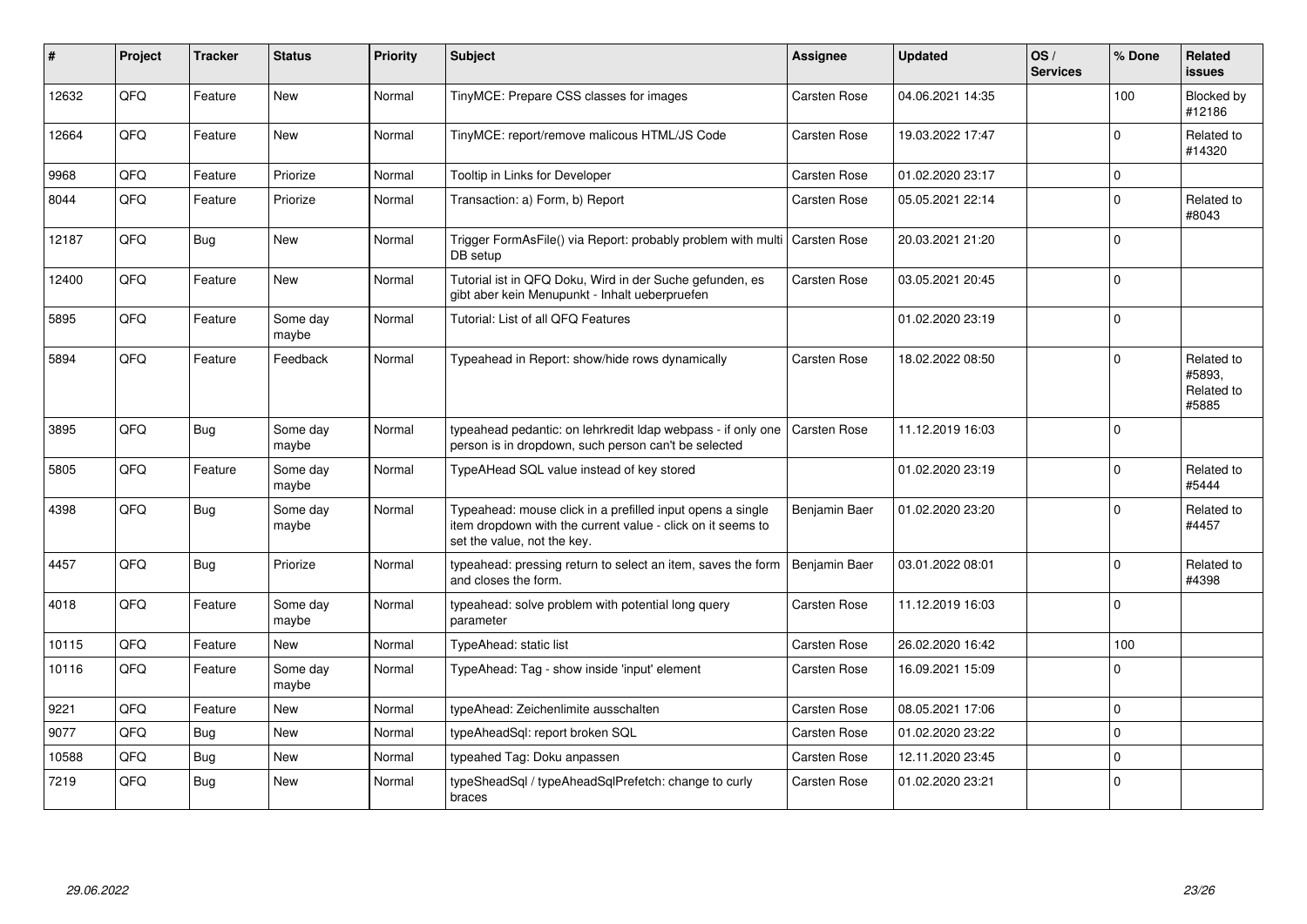| ∦     | Project | <b>Tracker</b> | <b>Status</b>     | <b>Priority</b> | <b>Subject</b>                                                                                                             | Assignee            | <b>Updated</b>   | OS/<br><b>Services</b> | % Done      | Related<br><b>issues</b>                                               |
|-------|---------|----------------|-------------------|-----------------|----------------------------------------------------------------------------------------------------------------------------|---------------------|------------------|------------------------|-------------|------------------------------------------------------------------------|
| 12440 | QFQ     | Feature        | In Progress       | Normal          | Typo3 V10 upgrade (durchfuehren und testen)                                                                                | Carsten Rose        | 21.03.2022 09:53 |                        | 50          | Related to<br>#12357,<br>Related to<br>#12067,<br>Related to<br>#10661 |
| 11320 | QFQ     | Feature        | Priorize          | Normal          | Typo3 Version 10 support                                                                                                   | Carsten Rose        | 05.05.2021 22:09 |                        | $\mathbf 0$ |                                                                        |
| 10661 | QFQ     | Bug            | In Progress       | Normal          | Typo3 Warnungen                                                                                                            | Carsten Rose        | 07.09.2021 13:23 |                        | $\Omega$    | Related to<br>#12440                                                   |
| 13943 | QFQ     | Bug            | Priorize          | Normal          | unable to find formgroup                                                                                                   | Enis Nuredini       | 28.05.2022 11:03 |                        | $\mathbf 0$ |                                                                        |
| 4197  | QFQ     | Feature        | Some day<br>maybe | Normal          | Unit Test fuer JSON Stream von QuickFormQuery.php ><br>doForm()                                                            | Carsten Rose        | 11.12.2019 16:03 |                        | $\Omega$    |                                                                        |
| 9947  | QFQ     | Bug            | Priorize          | Normal          | Unwanted error message if missing 'typeAheadSqlPrefetch'                                                                   | Carsten Rose        | 01.02.2020 10:13 |                        | $\mathbf 0$ |                                                                        |
| 10793 | QFQ     | Feature        | In Progress       | Normal          | <b>Update NPM Packages</b>                                                                                                 | Carsten Rose        | 07.09.2021 13:25 |                        | 30          |                                                                        |
| 5305  | QFQ     | <b>Bug</b>     | <b>New</b>        | Normal          | Upload FormElement: nicht disabled by readonly Form                                                                        | Carsten Rose        | 16.06.2021 13:43 |                        | $\Omega$    | Related to<br>#9347,<br>Related to<br>#9834                            |
| 6704  | QFQ     | Feature        | Some day<br>maybe | Normal          | Upload Mode: Bilder in Notizen rechts sollen aktuellen<br>Upload repräsentieren.                                           |                     | 01.02.2020 23:19 |                        | $\mathbf 0$ | Related to<br>#3264                                                    |
| 5706  | QFQ     | Bug            | Some day<br>maybe | Normal          | upload: fileDestination needs to be sanatized                                                                              | Carsten Rose        | 01.02.2020 23:19 |                        | $\Omega$    |                                                                        |
| 7175  | QFQ     | Feature        | <b>New</b>        | Normal          | Upload: md5 hash as filename                                                                                               | Carsten Rose        | 01.02.2020 23:21 |                        | 0           |                                                                        |
| 7119  | QFQ     | Feature        | <b>New</b>        | Normal          | Upload: scaleDownWidth, scaleDownHeight                                                                                    | Carsten Rose        | 01.02.2020 23:21 |                        | $\mathbf 0$ |                                                                        |
| 3332  | QFQ     | Feature        | Some day<br>maybe | Normal          | Uploads: Thumbnails, Details zum hochgeladenen File                                                                        | Carsten Rose        | 11.12.2019 16:02 |                        | $\Omega$    | Related to<br>#3264,<br>Related to<br>#5333                            |
| 5991  | QFQ     | Bug            | Some day<br>maybe | Normal          | URLs with ' ' or long parameter are problematic                                                                            | Carsten Rose        | 01.02.2020 23:19 |                        | $\mathbf 0$ |                                                                        |
| 13354 | QFQ     | Feature        | <b>New</b>        | Normal          | Using Websocket in QFQ                                                                                                     | Carsten Rose        | 10.11.2021 15:47 |                        | $\pmb{0}$   |                                                                        |
| 4652  | QFQ     | Feature        | Some day<br>maybe | Normal          | UZH CD: Weiterleitung auf benutzerdefinierte 403/404 Seite                                                                 | Carsten Rose        | 01.02.2020 23:20 |                        | $\Omega$    |                                                                        |
| 5665  | QFQ     | Feature        | Some day<br>maybe | Normal          | Versuch das '{{!' nicht mehr noetig ist.                                                                                   | Carsten Rose        | 01.02.2020 23:20 |                        | $\mathbf 0$ | Related to<br>#7432,<br>Related to<br>#7434                            |
| 6855  | QFQ     | Feature        | <b>New</b>        | Normal          | With {{feUser:U}}!={{feUser:T}}: Save / Delete: only possible<br>with {{feUserSave:U}}='yes' and '{{feUserDelete:U}}='yes' | <b>Carsten Rose</b> | 01.02.2020 23:21 |                        | $\Omega$    |                                                                        |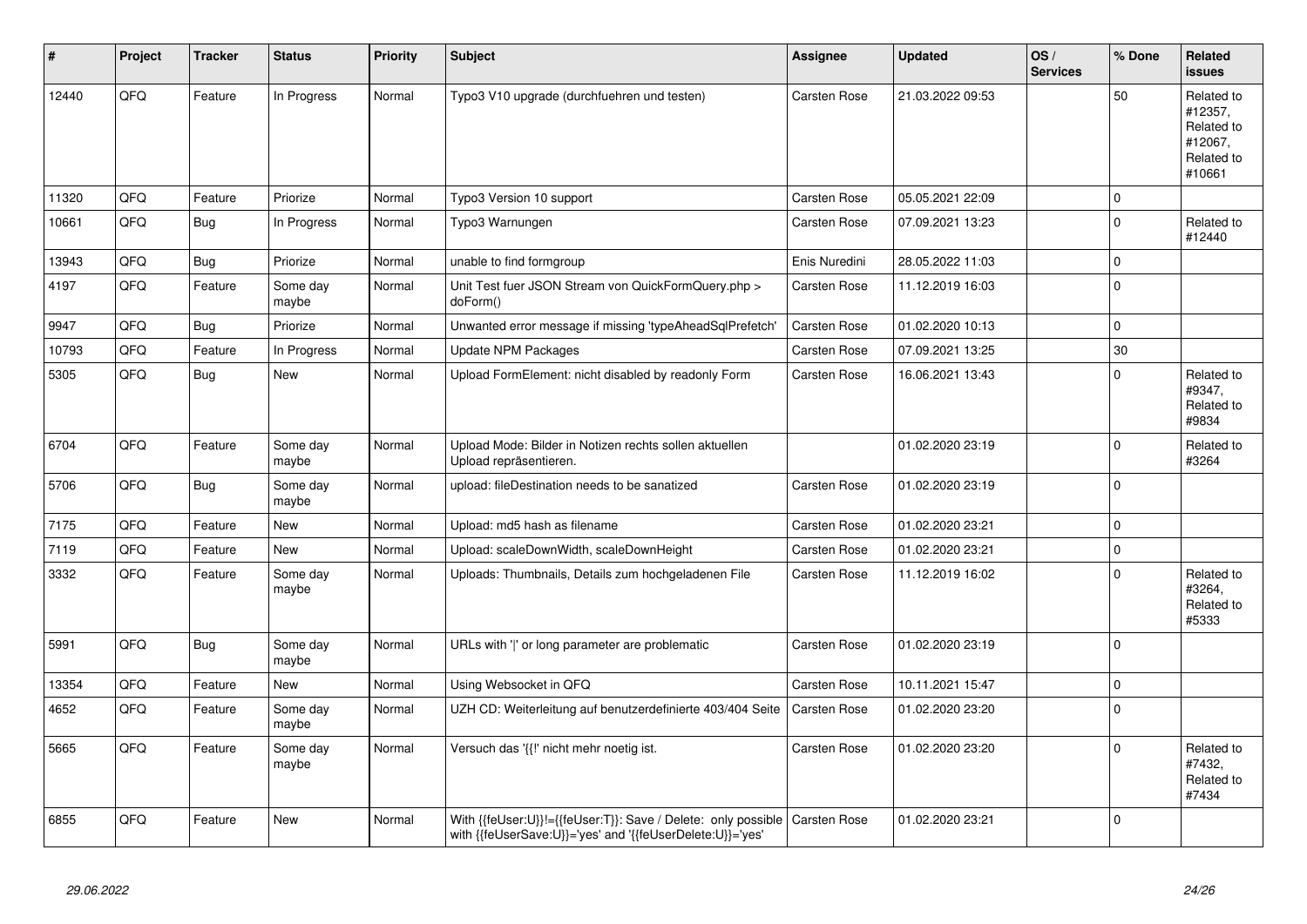| ∦     | Project | <b>Tracker</b> | <b>Status</b>     | <b>Priority</b> | <b>Subject</b>                                                                                                                        | Assignee            | <b>Updated</b>   | OS/<br><b>Services</b> | % Done         | Related<br>issues                                                    |
|-------|---------|----------------|-------------------|-----------------|---------------------------------------------------------------------------------------------------------------------------------------|---------------------|------------------|------------------------|----------------|----------------------------------------------------------------------|
| 10704 | QFQ     | Bug            | <b>New</b>        | Normal          | wkhtml problem rendering fullCalendar.js / fabric.js >><br>successor: puppeteer                                                       | Carsten Rose        | 12.11.2020 23:45 |                        | $\Omega$       | Related to<br>#5024,<br>Related to<br>#4650,<br>Related to<br>#10715 |
| 3677  | QFQ     | Feature        | Some day<br>maybe | Normal          | wkhtmltopdf: FE User access prohibited, if client IP changes<br>\$TYPO3_CONF_VARS[FE][lockIP]                                         | Carsten Rose        | 11.12.2019 16:02 |                        | $\mathbf 0$    |                                                                      |
| 13706 | QFQ     | Bug            | <b>New</b>        | Normal          | Wrong CheckType in FieldElement LastStatus of Form Cron                                                                               | Carsten Rose        | 21.01.2022 18:20 |                        | $\mathbf 0$    |                                                                      |
| 13659 | QFQ     | Bug            | <b>New</b>        | Normal          | wrong sanitize class applied to R-store                                                                                               | Carsten Rose        | 15.01.2022 14:23 |                        | $\Omega$       |                                                                      |
| 3285  | QFQ     | Feature        | Some day<br>maybe | Normal          | Zeichenlimit pro Feld: textarea / editor                                                                                              | Carsten Rose        | 11.12.2019 16:02 |                        | $\Omega$       |                                                                      |
| 2643  | QFQ     | Bug            | Some day<br>maybe | Normal          | Zend / PHP Webinars anschauen                                                                                                         | Carsten Rose        | 01.02.2020 15:56 |                        | $\Omega$       |                                                                      |
| 4122  | QFQ     | Bug            | Some day<br>maybe | Normal          | file: Render Mode hat keinen Effekt                                                                                                   |                     | 11.12.2019 16:03 |                        | $\overline{0}$ |                                                                      |
| 5342  | QFQ     | Feature        | Some day<br>maybe | Normal          | link - with HTML Attributes                                                                                                           |                     | 01.02.2020 23:20 |                        | $\Omega$       | Related to<br>#14077                                                 |
| 4343  | QFQ     | Feature        | Some day<br>maybe | Normal          | Link: Classifier to add 'attributes'                                                                                                  | Carsten Rose        | 01.02.2020 23:20 |                        | $\Omega$       | Related to<br>#14077                                                 |
| 4606  | QFQ     | Feature        | Some day<br>maybe | Normal          | link: qualifier to render bootstrap button                                                                                            | Carsten Rose        | 01.02.2020 23:19 |                        | $\Omega$       |                                                                      |
| 4349  | QFQ     | Feature        | Some day<br>maybe | Normal          | link download: downloaded external URL to<br>deliver/concatenate - check mimetipe and handle it correctly                             | Carsten Rose        | 11.12.2019 16:02 |                        | $\Omega$       |                                                                      |
| 4138  | QFQ     | Bug            | Some day<br>maybe | Normal          | style fehlt                                                                                                                           |                     | 11.12.2019 16:03 |                        | $\Omega$       |                                                                      |
| 12544 | QFQ     | Feature        | New               | High            | a) ' AS _link' new also as ' AS _format', b) sortierung via<br>'display: none;', c) ' format' benoeitgt nicht zwingend<br>u/U/p/m/z/d | Carsten Rose        | 14.12.2021 16:03 |                        | $\overline{0}$ |                                                                      |
| 8962  | QFQ     | Feature        | <b>New</b>        | High            | allow for form fields with identical names                                                                                            | <b>Carsten Rose</b> | 03.05.2021 21:14 |                        | $\mathbf 0$    |                                                                      |
| 3848  | QFQ     | Feature        | Some day<br>maybe | High            | Antivirus check fuer Upload files in qfq?                                                                                             | Carsten Rose        | 03.05.2021 21:14 |                        | $\Omega$       | Related to<br>#4131                                                  |
| 8431  | QFQ     | Bug            | <b>New</b>        | High            | autocron.php with wrong path                                                                                                          | Carsten Rose        | 03.05.2021 21:14 |                        | $\mathbf 0$    |                                                                      |
| 11630 | QFQ     | <b>Bug</b>     | Feedback          | High            | Bitte check ob CALL() in 20.11.0 noch so funktioniert wie in<br>20.4.1                                                                | Enis Nuredini       | 28.05.2022 13:45 |                        | $\Omega$       | Related to<br>#11325                                                 |
| 11893 | QFQ     | Feature        | <b>New</b>        | High            | Broken SIP: a) only report one time, b) only report in main<br>column                                                                 | Carsten Rose        | 12.05.2021 12:13 |                        | $\Omega$       | Related to<br>#12532,<br>Related to<br>#14187                        |